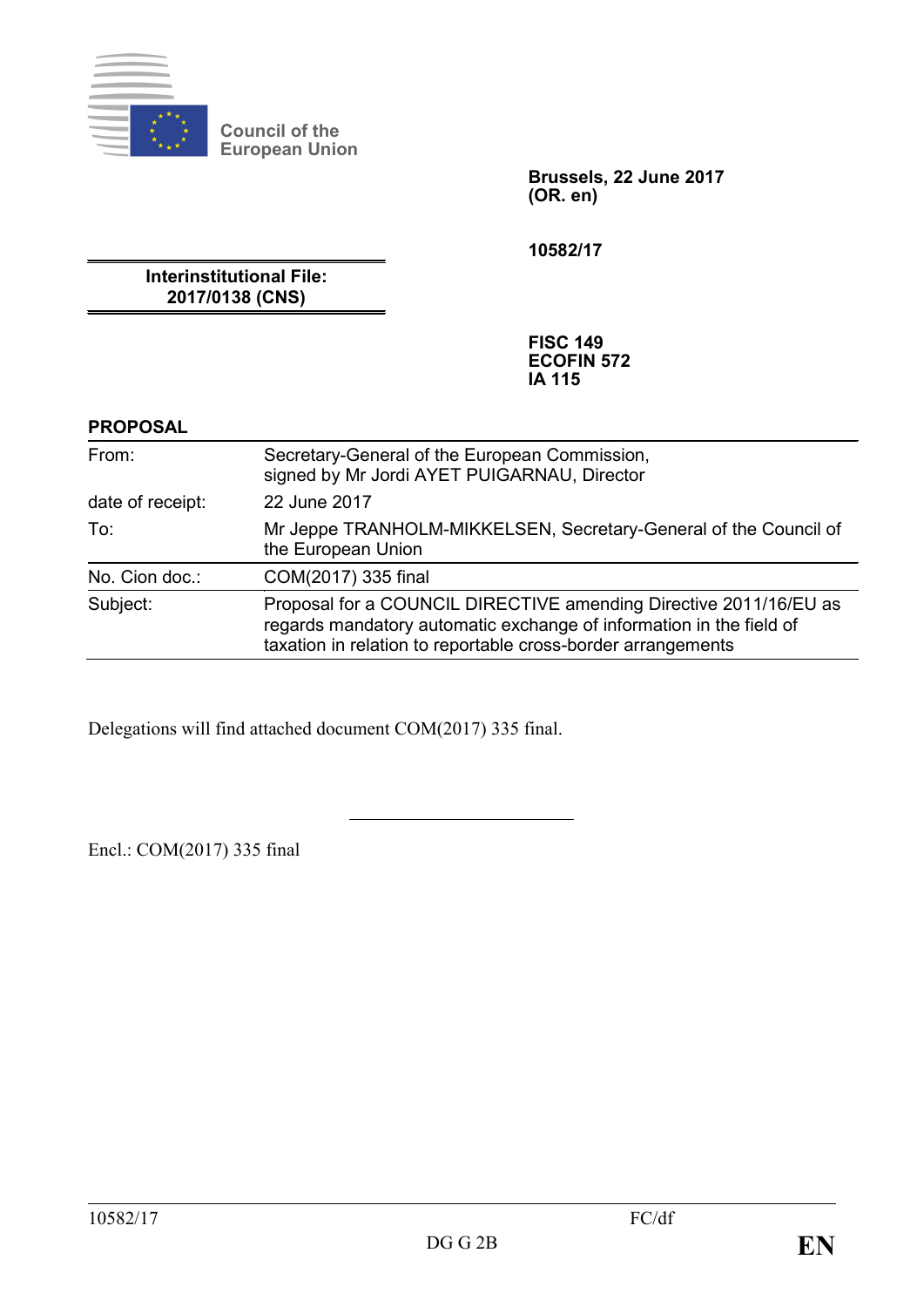

EUROPEAN **COMMISSION** 

> Brussels, 21.6.2017 COM(2017) 335 final

2017/0138 (CNS)

Proposal for a

### **COUNCIL DIRECTIVE**

**amending Directive 2011/16/EU as regards mandatory automatic exchange of information in the field of taxation in relation to reportable cross-border arrangements**

> {SWD(2017) 236 final}  $\{SWD(2017) 237 final\}$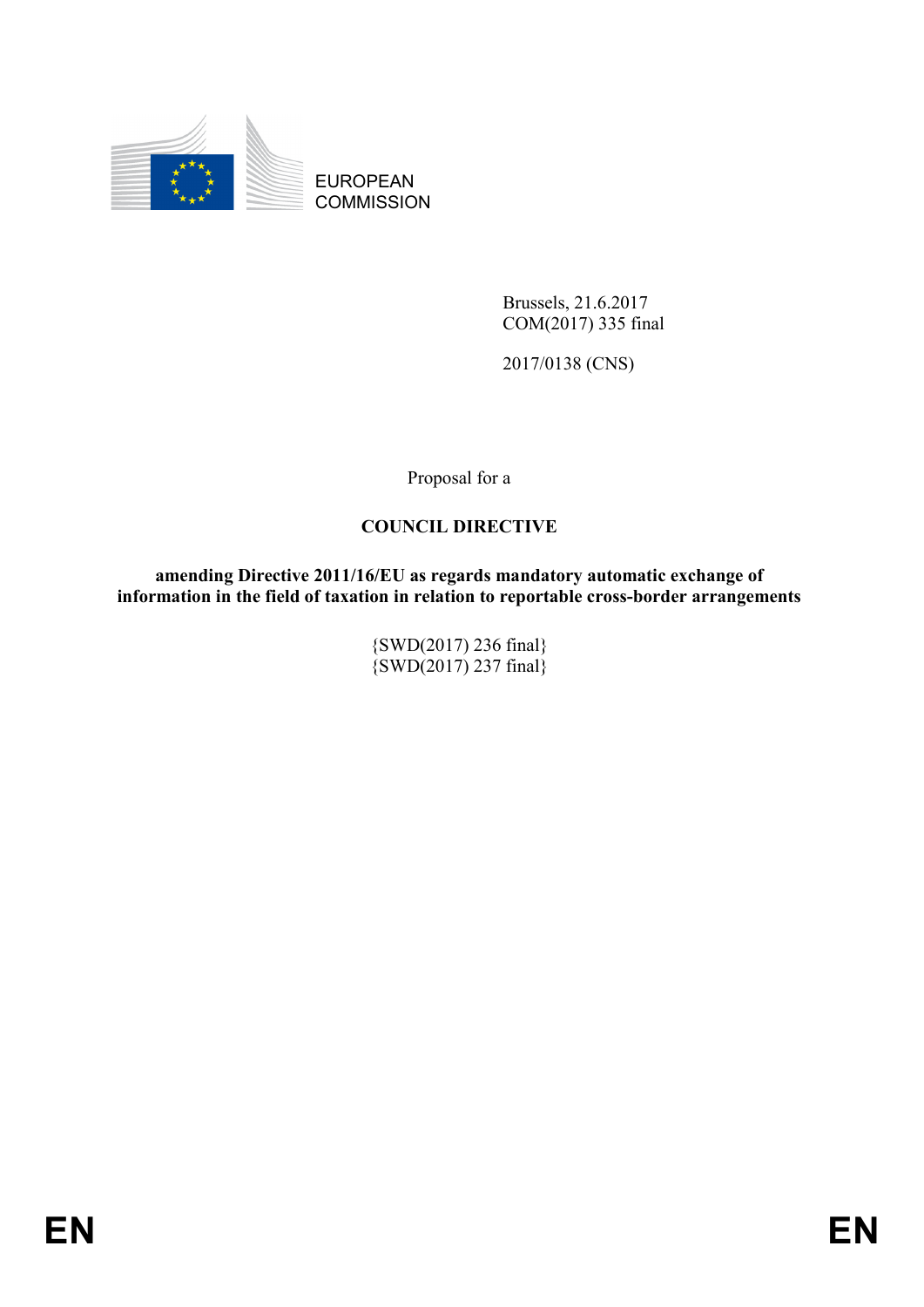# **EXPLANATORY MEMORANDUM**

#### **1. CONTEXT OF THE PROPOSAL**

#### **• Reasons for and objectives of the proposal**

Tackling tax avoidance and evasion is amongst the political priorities in the European Union (EU), with a view to creating a deeper and fairer single market. In this context, the Commission has presented in recent years a number of initiatives in order to promote a fairer tax system. Enhancing transparency is one of the key pillars in the Commission's strategy to combat tax avoidance and evasion. In particular the exchange of information between tax administrations is crucial in order to provide them with the necessary information to exercise their duties efficiently.

Member States find it increasingly difficult to protect their national tax bases from erosion as tax planning structures become ever-more sophisticated and take advantage of the increased mobility of capital and persons within the internal market. The proper functioning of the market is thus undermined through distortions and a lack of fairness. These harmful structures commonly consist of arrangements which develop across various jurisdictions and shift taxable profits towards beneficial tax regimes or have the effect of reducing the taxpayer´s overall tax bill. As a result, Member States often experience considerable reductions in their tax revenues which hinder them from applying growth-friendly tax policies.

Recent leaks, including the Panama Papers, have highlighted how certain intermediaries appear to have actively helped their clients to make use of aggressive tax planning arrangements in order to reduce the tax burden and to conceal money offshore. Whilst some complex transactions and corporate structures may have entirely legitimate purposes, it is also clear that some activities, including offshore structures, may not be legitimate and in some cases, may even be illegal. Different and complex structures, often involving a company located in a jurisdiction which is low tax or non-transparent, are used to create distance between the beneficial owners and their wealth with a view to ensuring low or no taxation and/or to laundering the proceeds of criminal activity. Certain taxpayers use shell companies registered in tax/secrecy havens and appoint nominee directors to conceal their wealth and income, often coming from illegal activity, by hiding the identity of the real owners of the companies (beneficial owners).

In addition, the Common Reporting Standard (CRS) on foreign account information is in force in the EU through the rules laid down in Council Directive (EU) 2014/107 of 9 December 20[1](#page-2-0)4<sup>1</sup> and applies to information relating to taxable periods as of 1 January 2016. It is thus crucial that information which may escape from the scope of this Directive be captured through placing an obligation on intermediaries to report on potentially aggressive tax planning arrangements.

The proposed legislation complements other rules and initiatives, such as the Fourth Anti-Money Laundering Directive<sup>[2](#page-2-1)</sup> and its current revision, which stand against the current lack of

<span id="page-2-0"></span><sup>&</sup>lt;sup>1</sup> Council Directive (EU) 2014/107 of 9 December 2014 amending Directive 2011/16/EU as regards

<span id="page-2-1"></span>mandatory automatic exchange of information in the field of (OJ L 359, 16.12.2014, p. 1–29).<br><sup>2</sup> Directive (EU) 2015/849 of the European Parliament and of the Council of 20 May 2015 on the prevention of the use of the financial system for the purposes of money laundering or terrorist financing, amending Regulation (EU) No 648/2012 of the European Parliament and of the Council, and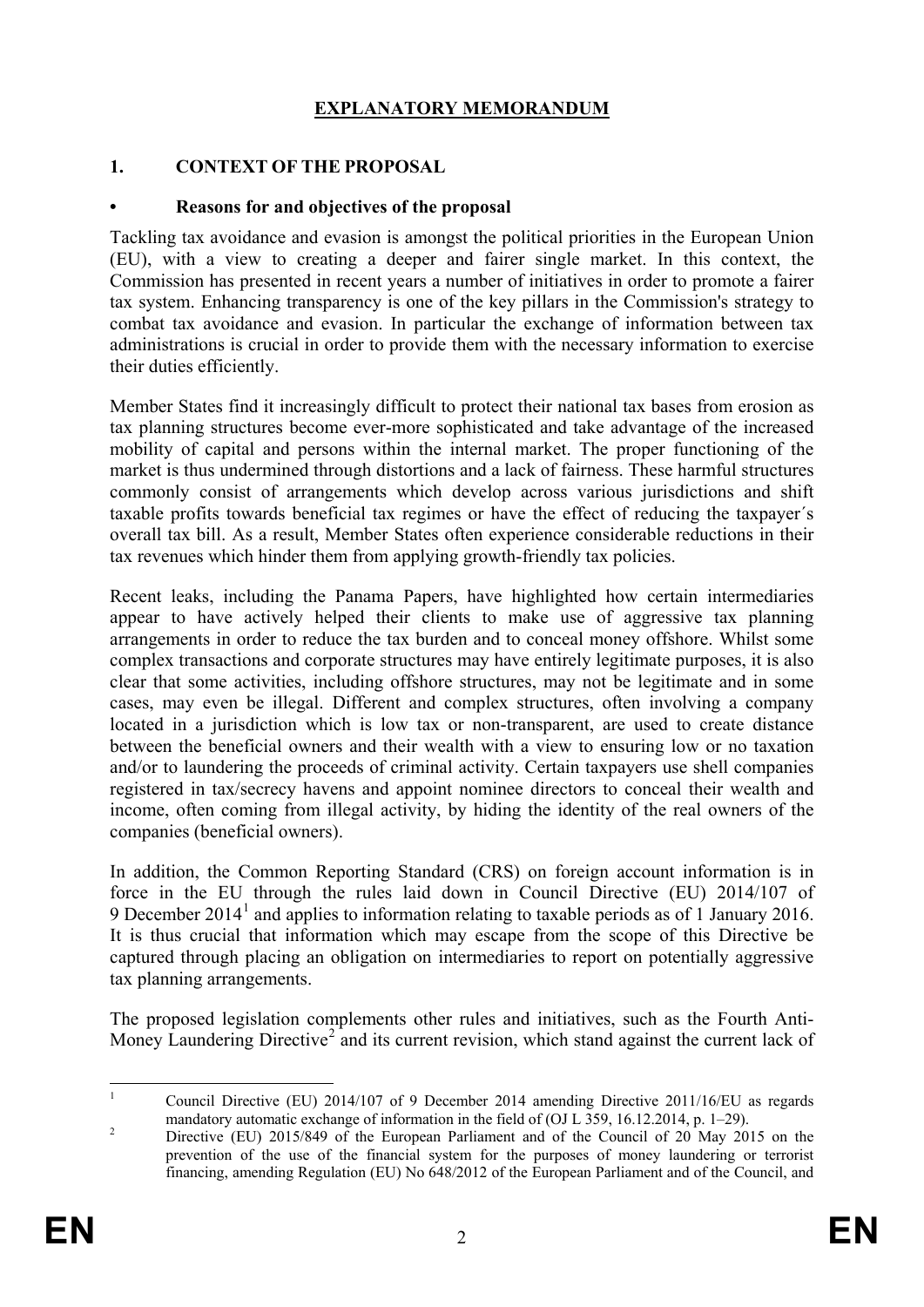transparency or uncertainty over beneficial ownership. The aim is to increase transparency and access to the right information at an early stage, as this should allow the authorities to improve the speed and accuracy of their risk assessment and make timely and informed decisions on how to protect their tax revenues. Namely, if tax authorities receive information about potentially aggressive tax planning arrangements before these are implemented, they should be able to track the arrangements and respond to the tax risks that they pose by taking appropriate measures to curb them. For this purpose, information should ideally be obtained in advance, i.e. before an arrangement is implemented and/or used. This would enable the authorities to timely assess the risk of these arrangements and if necessary, react to close down loopholes and prevent a loss of tax revenue. The ultimate objective is to design a mechanism that will have a deterrent effect; that is, a mechanism that will dissuade intermediaries from designing and marketing such arrangements.

### **• Consistency with existing policy provisions in the policy area**

Several calls have been made to the EU to take the lead in the field and further investigate the role of intermediaries. In particular, the European Parliament has called for tougher measures against intermediaries who assist in tax evasion schemes.<sup>[3](#page-3-0)</sup> Member States at the informal ECOFIN Council of April  $2016<sup>4</sup>$  $2016<sup>4</sup>$  $2016<sup>4</sup>$  invited the Commission to consider initiatives on mandatory disclosure rules inspired by the OECD/G20 Base Erosion and Profit Shifting (BEPS) Action 12<sup>[5](#page-3-2)</sup>, with regard to introducing more effective disincentives for intermediaries who assist in tax evasion schemes. In May 2016, the Council presented conclusions on an external strategy and measures against tax treaty abuse<sup>[6](#page-3-3)</sup>. In this context, the ECOFIN invited "the Commission *to consider legislative initiatives on Mandatory Disclosure Rules inspired by BEPS Action 12 of the OECD project in order to introduce more effective disincentives for intermediaries who assist in tax evasion or avoidance schemes".*[7](#page-3-4)

With the aim to enhance transparency, the OECD/G20 Action 12 recommends that countries introduce a regime for the mandatory disclosure of aggressive tax planning arrangements but does not define any minimum standard to comply with. The final report on Action 12 was published as part of the set of BEPS actions in October 2015. Anti-BEPS measures, as recommended by the OECD, were endorsed by the G20 and most EU Member States have committed, in their capacity as OECD members, to implement them. Furthermore, the current G20 President, Germany, identified tax certainty as one of the main themes of its priorities.<sup>[8](#page-3-5)</sup> Thus, providing tax administrations with timely information on the design and use of potentially aggressive tax planning arrangements would supply them with an additional tool to take appropriate measures against certain tax planning arrangements, which ultimately increases tax certainty and is fully compatible with the G20 priorities.

repealing Directive 2005/60/EC of the European Parliament and of the Council and Commission Directive 2006/70/EC (OJ L 141, 5.6.2015, p. 73).

<span id="page-3-0"></span><sup>3</sup> European Parliament resolution of 6 July 2016 on tax rulings and other measures similar in nature or effect [\(2016/2038\(INI\)\)](http://www.europarl.europa.eu/oeil/popups/ficheprocedure.do?lang=en&reference=2016/2038(INI)) [http://www.europarl.europa.eu/sides/getDoc.do?pubRef=-//EP//TEXT+TA+P8-](http://www.europarl.europa.eu/sides/getDoc.do?pubRef=-//EP//TEXT+TA+P8-TA-2016-%20%20%200310+0+DOC+XML+V0//EN)<br>TA-2016- 0310+0+DOC+XML+V0//EN

<span id="page-3-2"></span><span id="page-3-1"></span>The <sup>4</sup><br><sup>5</sup> Informal ECOFIN Council of 22 April 2016.<br>OECD Base erosion and profit shifting – BEPS (2015): "*Public Discussion Draft BEPS Action 12:*<br>*Mandatory Disclosure Rules*". See also for further clarification the en

<span id="page-3-3"></span><sup>&</sup>lt;sup>6</sup> Council of the European Union (2016), Conclusions on the "*Commission Communication on an External Strategy and [Recommendation on the implementation of measures against tax treaty abuse −](http://data.consilium.europa.eu/doc/document/ST-9452-2016-INIT/en/pdf)  [Council conclusions](http://data.consilium.europa.eu/doc/document/ST-9452-2016-INIT/en/pdf)*", 25.5.2016 (May 2016 ECOFIN Conclusions).<br>
<sup>7</sup> May 2016 ECOFIN Conclusions, point 12.<br>
<sup>8</sup> G20 priorities: [https://www.g20.org/Webs/G20/EN/G20/Agenda/agenda\\_node.html](https://www.g20.org/Webs/G20/EN/G20/Agenda/agenda_node.html)

<span id="page-3-5"></span><span id="page-3-4"></span>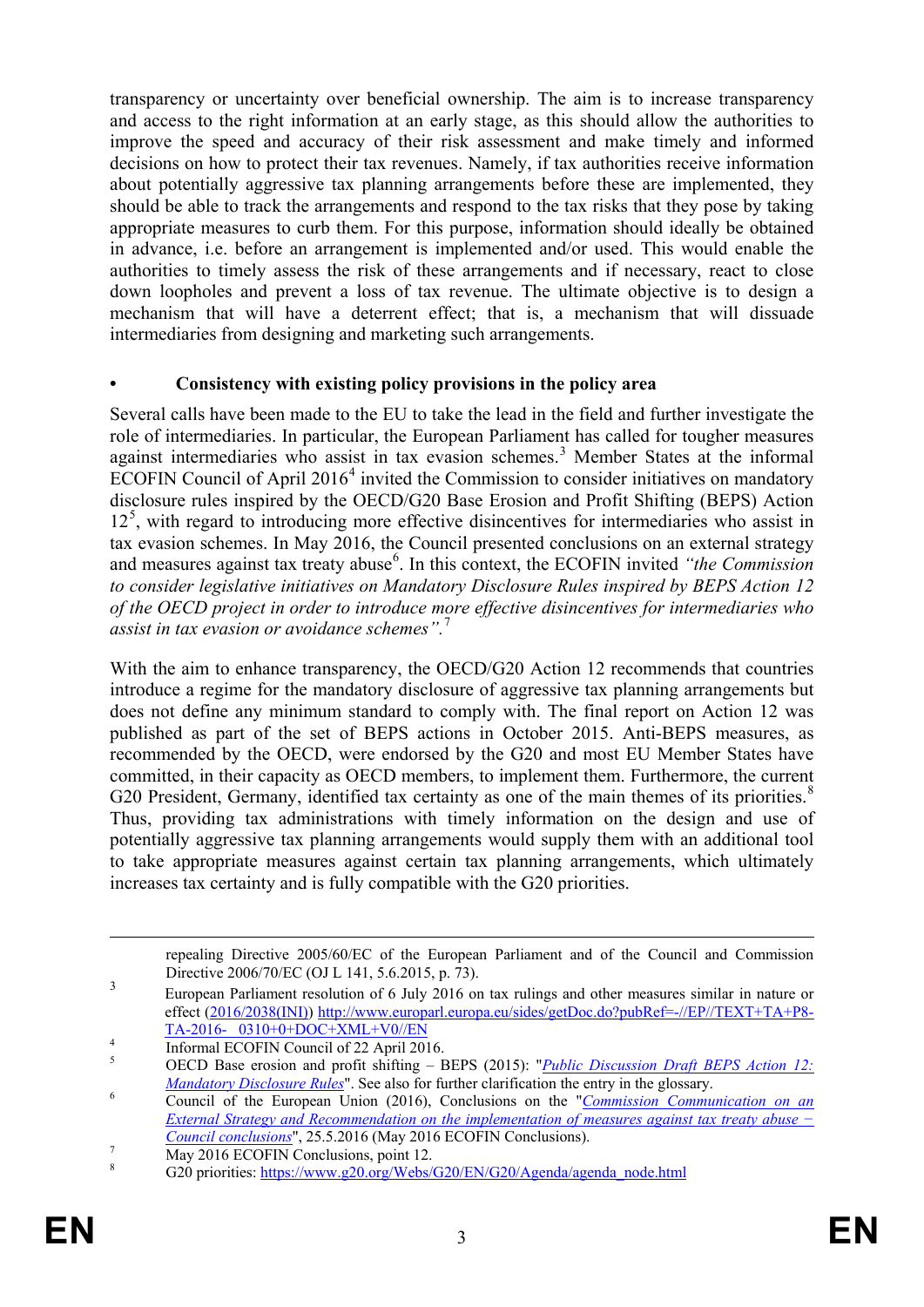The July 2016 Communication on further measures to enhance transparency and the fight against tax evasion and avoidance<sup>[9](#page-4-0)</sup> outlined the Commission's assessment of the priority areas for action in the coming months at EU and international level. Increased transparency by intermediaries was identified as one of the areas for future action.

The proposed legislation addresses the broad political priority for transparency in taxation, which is a pre-requisite for effectively fighting against tax avoidance, evasion and aggressive tax planning. Since a couple of years ago, EU Member States have agreed a series of legislative instruments in the field of transparency as part of which national tax authorities have to cooperate closely in exchanging information. Council Directive 2011/16/EU<sup>[10](#page-4-1)</sup> replaced Council Directive  $77/799/EEC^{11}$  $77/799/EEC^{11}$  $77/799/EEC^{11}$  and marked the beginning of enhanced administrative cooperation amongst tax authorities in the EU. It established useful tools for better cooperation in the following fields: exchanges of information on request; spontaneous exchanges; automatic exchanges on an exhaustive list of items; the participation in administrative enquiries; simultaneous controls; and notifications of tax decisions to other tax authorities.

The automatic exchange of information is a key element of the proposed legislation, as it is envisaged that information disclosed by intermediaries to the tax authorities will then be exchanged automatically with other tax authorities in the EU. This is the latest in a series of EU initiatives that lay down a requirement for mandatory automatic exchange of information in tax matters:

- Council Directive 2011/16/EU of 15 February 2011 on administrative cooperation in the field of taxation (DAC): the Directive provides for the mandatory automatic exchange of information, where the information is available, in respect of five non-financial categories of income and capital, with effect from 1 January 2015: 1) income from employment, 2) director's fees, 3) life insurance products not covered by other Directives, 4) pensions, and 5) ownership of and income from immovable property;
- Council Directive 2014/107/EU of 16 December 2014<sup>[12](#page-4-3)</sup> as regards the automatic exchange of financial account information between Member States based on the OECD Common Reporting Standard (CRS) which prescribes the automatic exchange of information on financial accounts held by non-residents;
- Council Directive (EU) 2015/2376 of 8 December 2015<sup>[13](#page-4-4)</sup> as regards the mandatory automatic exchange of information on advance cross-border tax rulings;
- Council Directive (EU) 2016/881 of 25 May 2016<sup>[14](#page-4-5)</sup> as regards the mandatory automatic exchange of information on country-by-country reporting (CbCR) amongst tax authorities.

<span id="page-4-0"></span><sup>&</sup>lt;sup>9</sup> European Commission, Communication on further measures to enhance transparency and the fight against tax evasion and avoidance,  $COM(2016)$  451 final, 5.7.2016 (*Panama Communication*).

<span id="page-4-1"></span>against the Directive (EU) 2011/16 of 15 February 2011 on administrative cooperation in the field of taxation (OJ L 64, 11.3.2011, p. 1).

<span id="page-4-2"></span> $t<sub>11</sub>$  Council Directive 77/799/EEC of 19 December 1977 concerning mutual assistance by the competent authorities of the Member States in the field of direct taxation and taxation of insurance premiums (OJ

<span id="page-4-5"></span><span id="page-4-3"></span>L 336, 27.12.1977, pp. 15-20).<br>
Council Directive (EU) 2014/107 of 9 December 2014 amending Directive 2011/16/EU as regards<br>
mandatory automatic exchange of information in the field of taxation (OJ L 359, 16.2.2014, p. 1).

<span id="page-4-4"></span>mandatory automatic exchange of information in the field of mandator (OC  $\approx$  1004), exchange Council Directive (EU) 2015/2376 of 8 December 2015 amending Directive 2011/16/EU as regards mandatory automatic exchange of information in the field of taxation (OJ L 332, 18.12.2015, p. 1).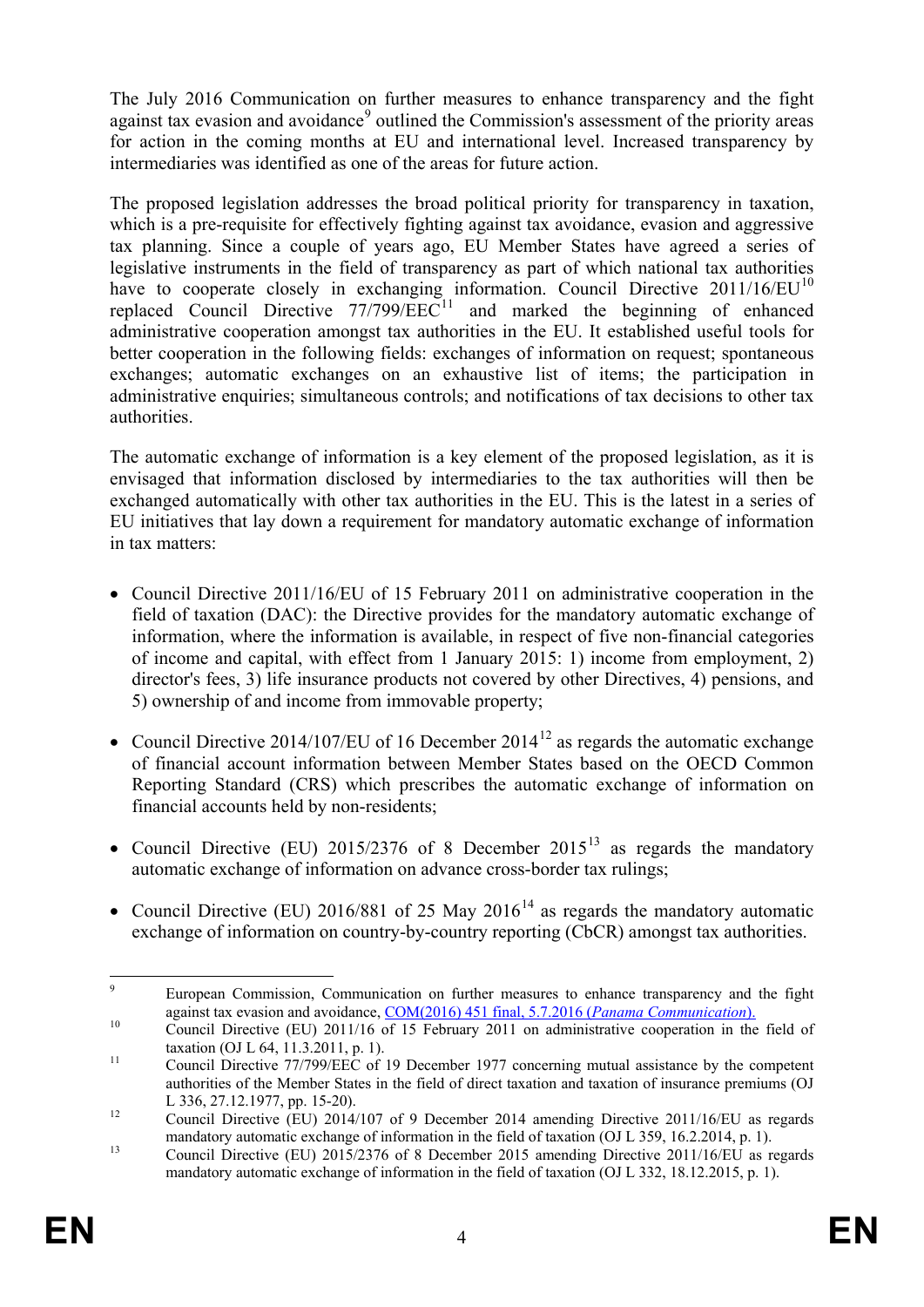- Commission proposal for a Directive 2016/0107 of the European Parliament and of the Council of  $12$  April 2016<sup>[15](#page-5-0)</sup> on the disclosure of income tax information of certain undertakings and branches. The proposed rules provide for the publication of income tax information which would give the wider public access to tax-relevant data of multinational enterprises on a country-by-country basis. This is still a proposal under discussion before the Parliament and Council in accordance with the ordinary procedure.
- Agreements between Member States and third countries<sup>[16](#page-5-1)</sup> regarding the automatic exchange of financial account information based on the OECD Common Reporting Standard (CRS).

It should be clarified that the existing tax instruments at EU level do not contain explicit provisions requiring Member States to exchange information in the case of tax avoidance and/or evasion schemes that come to their attention. The DAC contains a general obligation for the national tax authorities to spontaneously communicate information to the other tax authorities within the EU in certain circumstances. This includes the loss of tax in a Member State or tax savings resulting from artificial transfers of profits within groups of companies. The present initiative aims to capture, via the disclosure by intermediaries, potentially aggressive tax planning arrangements and subject them to a mandatory automatic exchange of information.

**• Consistency with other Union policies (Possible future initiatives of relevance to the policy area)**

The deterrent effect of the proposed *ex ante* disclosure of potentially aggressive tax planning arrangements could be enhanced if the obligation to disclose information to the tax authorities were extended to auditors that are engaged to sign off on a taxpayer's financial statements. These auditors come across considerable amounts of data in the course of pursuing their professional tasks. As part of this, they may discover arrangements which could qualify as aggressive tax planning practices. The potential benefits from disclosing these arrangements to the authorities would indeed constitute a complement to the mandatory disclosure of similar schemes by intermediaries, i.e. designers, promoters, advisers, etc. It could therefore be envisaged to pursue such an initiative through legislation in the future.

# **2. LEGAL BASIS, SUBSIDIARITY AND PROPORTIONALITY**

### **• Legal basis**

Article 115 of the Treaty on the Functioning of the European Union (TFEU) is the legal base for legislative initiatives in the field of direct taxation. Although no explicit reference to direct taxation is made, Article 115 refers to directives for the approximation of national laws as those directly affect the establishment or functioning of the internal market. For this condition to be met, it is necessary that proposed EU legislation in the field of direct taxation aims to rectify existing inconsistencies in the functioning of the internal market. In many cases, this would imply that EU measures exclusively address cross-border situations.

<sup>&</sup>lt;sup>14</sup> Council Directive (EU) 2016/881 of 25 May 2016 amending Directive 2011/16/EU as regards mandatory automatic exchange of information in the field of taxation (OJ L 146, 3.6.2016, p. 8).<br>Commission proposal for a Directive 2016/0107 (COD) of the European Parliament and of the Council

<span id="page-5-0"></span>of 12 April 2016 amending Directive 2013/34/EU as regards disclosure of income tax information by certain undertakings and branches.<br><sup>16</sup> Some of these agreements which concern certain European third countries are concluded by the Union.

<span id="page-5-1"></span>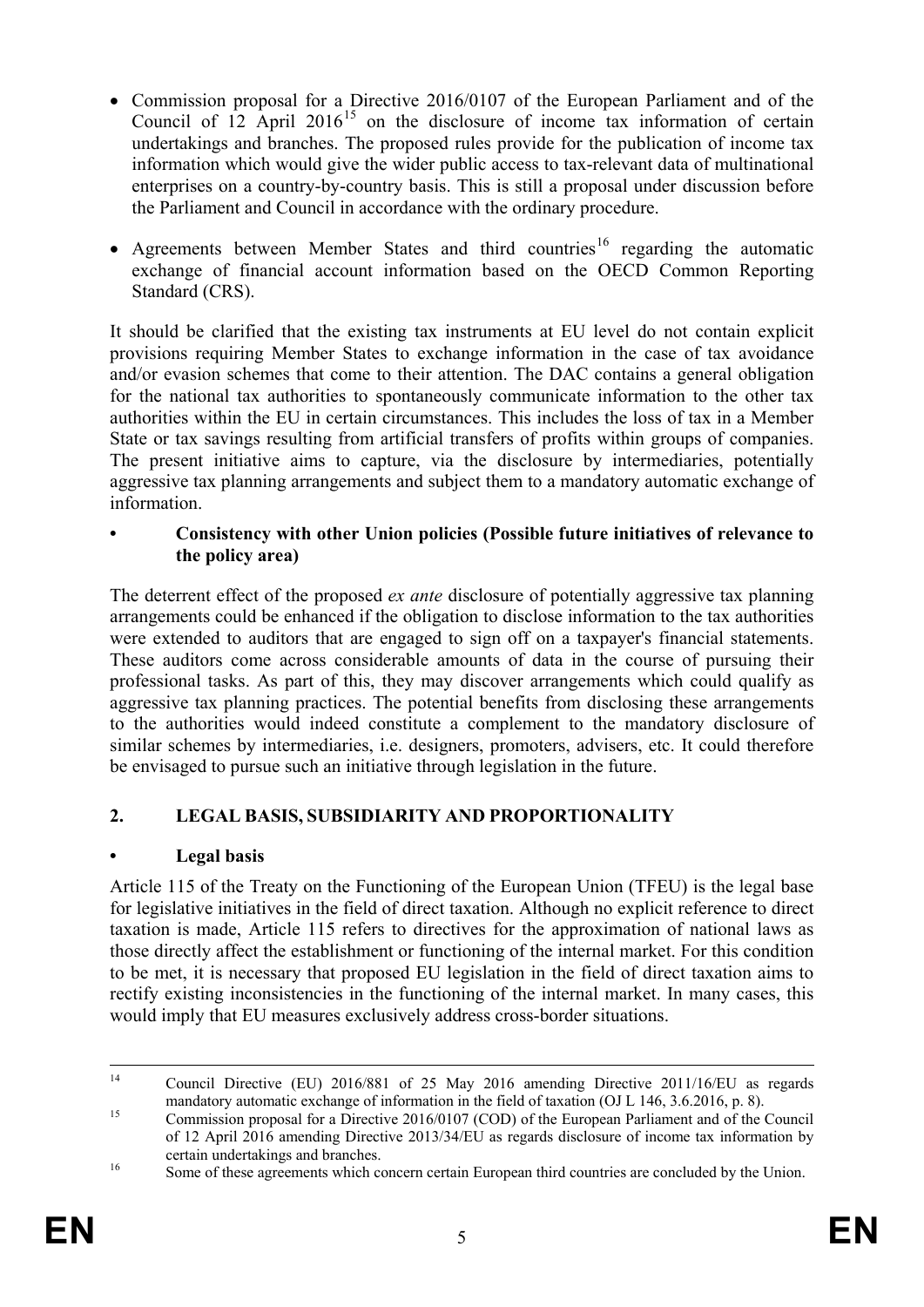The lack of transparency facilitates the activities of certain intermediaries that are involved in promoting and selling aggressive tax planning arrangements with cross-border implications. As a consequence of this, Member States suffer from the shifting of profits, which would otherwise be generated and become taxable in their territory, towards low-tax jurisdictions and often experience an erosion of their tax bases. In addition, such a situation gives rise to conditions of unfair tax competition against businesses that refuse to engage in these illegitimate activities. The ultimate outcome is to distort the operation of the internal market. It follows that such a situation can only be tackled through a uniform approach aimed to improve the functioning of the internal market, as prescribed in Article 115 TFEU.

#### **• Subsidiarity**

Experience shows that national provisions against aggressive tax planning cannot be fully effective. This is because a significant number of the structures devised to avoid taxes have a cross-border dimension while also capital and persons are increasingly mobile, especially within an integrated market, such as the EU internal market. The need for collective action at the level of the EU to improve the current state of play has become apparent and can usefully complement existing initiatives in this area, in particular within the context of the DAC. This is all the more so, as existing instruments at national level have shown to be only partly effective in increasing transparency.

In this light, the internal market needs a robust mechanism to address these loopholes in a uniform fashion and rectify existing distortions by ensuring that tax authorities receive appropriate information, on a timely basis, about potentially aggressive tax planning arrangements with cross-border implications.

Considering that the mandatory disclosure aims to inform tax authorities about arrangements with a dimension beyond a single jurisdiction, it is necessary to embark on any such initiative through action at the level of the EU, in order to ensure a uniform approach to the identified problem. Uncoordinated action undertaken by Member States based on own initiative would create a patchwork of rules on the disclosure of arrangements by intermediaries. As a result, the chances would be that unfair tax competition amongst Member States persists.

Even where a single Member State is involved in a potentially aggressive tax planning arrangement or series of arrangements with a third country, there is a cross-border element that could create a risk of distorting the functioning of the internal market. Namely, the structure of the internal market is premised on the principle of free circulation of people, goods, services and capital and it is coupled with the benefits arising from the corporate tax directives. It follows that the actual level of protection of the internal market is overall defined by reference to the weakest Member State. This is why a cross-border potentially aggressive tax planning arrangement that engages one Member State in reality impacts on all States.

Leaving the decision on this element to individual national initiatives would mean that some could decide to act, while others not. This is notably so, given that BEPS Action 12 is not a minimum standard and implementation in the EU could therefore diverge substantially. Indeed, 39 out of 131 stakeholders replied in the public consultation that, in case there was no EU action, no transparency requirements would be introduced and 107 stakeholders stated that it is likely or very likely that differing transparency requirements would be introduced. For all these reasons, introducing a reporting requirement through EU legislation linked with exchange of information would resolve the identified problems and contribute to improving the functioning of the internal market.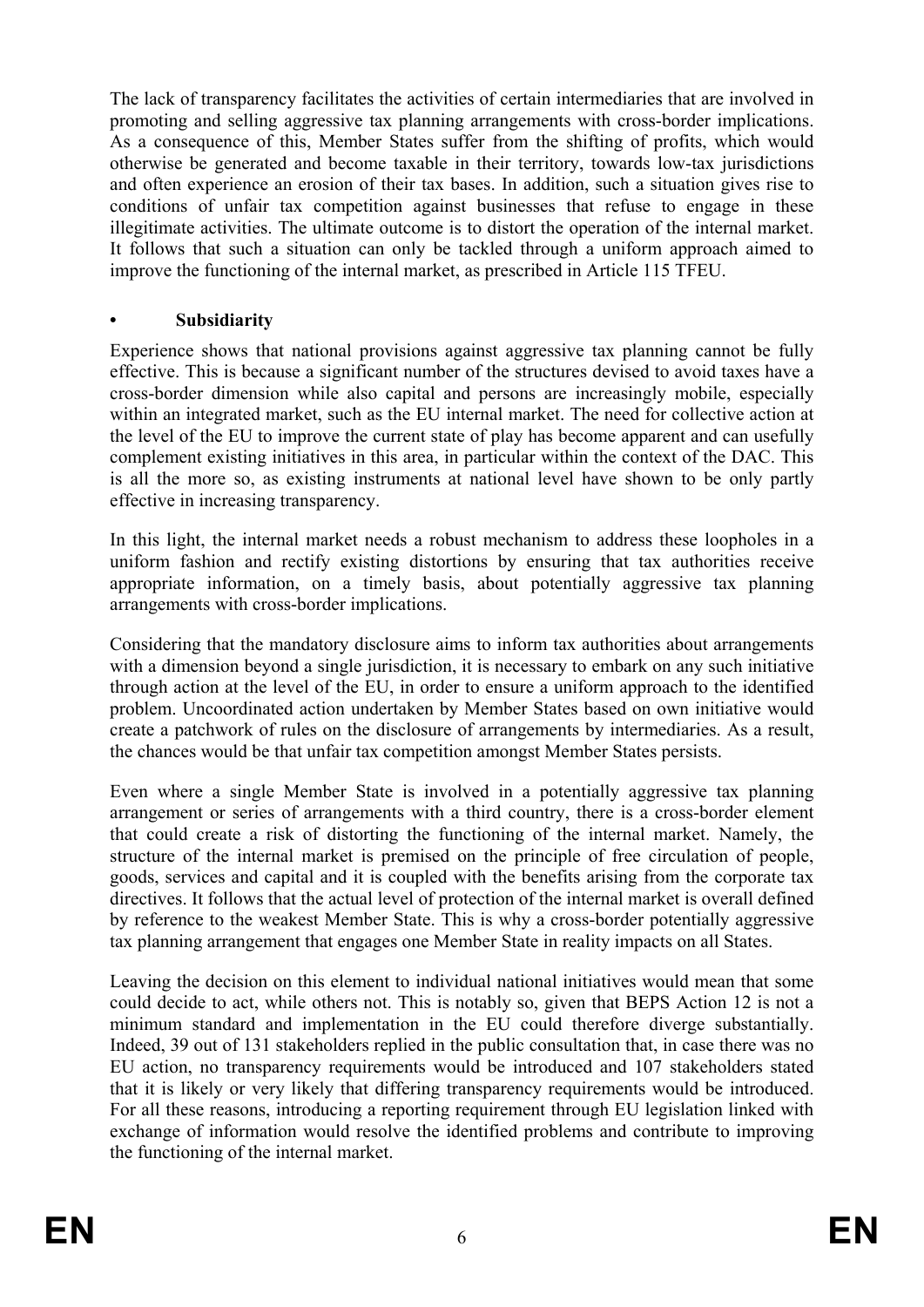What is more, action on disclosure at the level of the EU will bring an added value, as compared to individual Member State initiatives in the field. This is because, especially if it is accompanied with exchange of information, the disclosure of potentially aggressive tax planning arrangements will allow tax administrations to obtain the full picture of the impact of cross-border transactions on the overall tax base. The EU is thus in a better position than any Member State individually to ensure the effectiveness and completeness of the system for the exchange of information.

#### **• Proportionality**

The proposed policy response is limited to addressing potentially aggressive tax planning arrangements with a cross-border element. Considering that the identified distortions in the functioning of the internal market usually expand beyond the borders of a single Member State, confining the common rules to cross-border situations within the EU represents the minimum necessary for tackling the problems in an effective manner. Thus, the proposed rules represent a proportionate answer to the identified problem since they do not exceed what is necessary to achieve the objective of the Treaties for a better functioning internal market without distortions.

### **• Choice of the instrument**

The legal base for this proposal is Article 115 TFEU, which lays down explicitly that legislation in this field may only be enacted in the legal form of a Directive. It is therefore not permissible to use any different type of EU legal act when it comes to passing binding rules in direct taxation.

In addition, the proposed Directive constitutes the fifth amendment to the DAC since 2014; it thus follows Council Directives 2014/107/EU, (EU) 2015/2376, (EU) 2016/881 and (EU) 2016/2258.

### **3. RESULTS OF EX-POST EVALUATIONS, STAKEHOLDER CONSULTATIONS AND IMPACT ASSESSMENTS**

#### **• Evaluations**

The proposed legislation amends the DAC to provide for the mandatory disclosure of potentially aggressive tax planning arrangements and to extend the scope of the automatic exchange of information between tax authorities to include such arrangements. So, the rationale behind the proposed amendments is linked to addressing a new topic, in order to reinforce Member States' efforts to clamp down on tax avoidance and evasion. The proposed amendments do not deal with rectifying identified deficiencies of the underlying instrument (i.e. the DAC) but instead extend its scope to an additional topic where the need for action is justified based on the findings of the OECD work on Action 12 and the Commission's consultations with stakeholders.

The DAC has so far not been evaluated. The first report in this regard is due by 1 January 2018. Thereafter, the Commission will have to submit a report on the application of the DAC to the European Parliament and to the Council every 5 years. For this purpose, Member States have undertaken to communicate to the Commission the necessary information for the evaluation of the effectiveness of administrative cooperation as well as statistical data.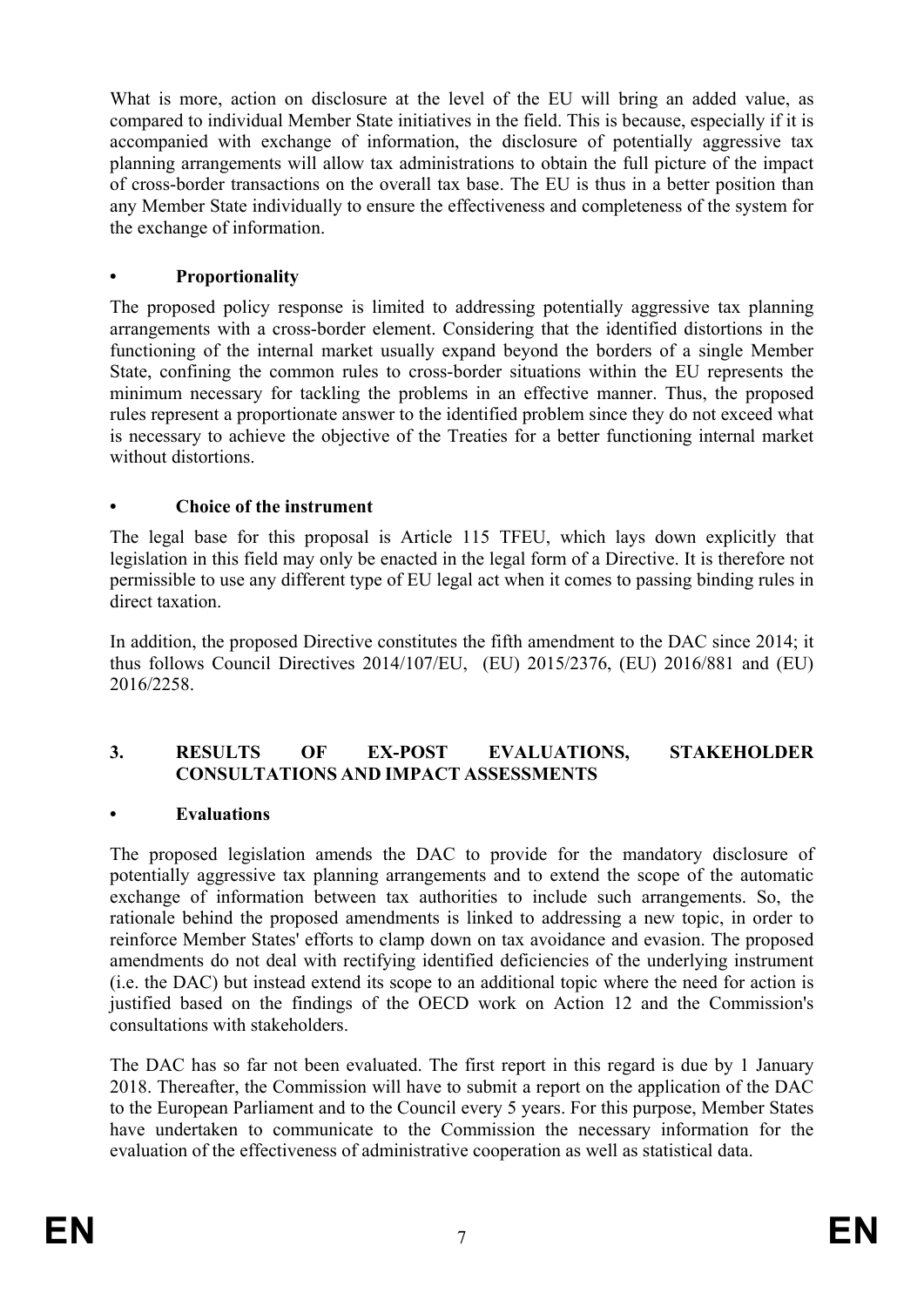The proposed legislation has been designed in the most cost efficient way. The envisaged framework will thus make use, following the necessary adjustments, of an existing IT tool for the exchange of information which was initially set up to accommodate exchanges on crossborder advance rulings (DAC 3).

## **• Stakeholder consultations**

On 10 November 2016 the European Commission launched a Public Consultation to gather feedback on the way forward for EU action on creating disincentives for advisors and intermediaries who facilitate potentially aggressive tax planning schemes.

A number of possible options were presented and stakeholders gave their feedback in a total of 131 responses. The largest share of replies came from trade/business associations/professional associations with 27% of the replies and private citizens with 20% of the replies. Geographically speaking, the largest share of responses came from Germany with 24% of the total responses.

Out of all respondents, 46 replied that they had received professional tax advice and in more than half of the cases, this input was received from tax advisors - the largest professional group (52%). In addition, 30 respondents responded that they provided tax advice, and half of them stated that they maintained contact with the tax authorities.

### **• Member States**

The principle underlying the proposed legislation is in line with the trends in international taxation, as those featured in the context of the OECD/G20 project against BEPS. Most Member States are members of the OECD, which organised extensive public consultations with stakeholders on each of the anti-BEPS action items between 2013 and 2015. Consequently, the Member States who are OECD members participated in lengthy and detailed discussions on the anti-BEPS actions at the OECD and it should be taken that they were sufficiently consulted on this initiative.

On 2nd March 2017, DG TAXUD organised a meeting of the Working Party IV and Member States had the opportunity to debate the disclosure of potentially aggressive tax arrangements by intermediaries followed by an automatic exchange of information amongst tax authorities.

In addition the Commission organised targeted discussions with representatives of Member States who already have practical experience with mandatory disclosure rules at national level.

### **• Impact assessment**

The Commission conducted an impact assessment of relevant policy alternatives which received a positive opinion from the Regulatory Scrutiny Board on 24 May 2017 (SEC(2017)  $307$ <sup>[17](#page-8-0)</sup>. The Regulatory Scrutiny Board made a number of recommendations for improvements that have been taken into account in the final impact assessment report  $(SWD(2017) 236)^{18}$  $(SWD(2017) 236)^{18}$  $(SWD(2017) 236)^{18}$ .

<span id="page-8-0"></span><sup>17</sup> <http://ec.europa.eu/transparency/regdoc/?fuseaction=ia><br>18 http://ec.europa.eu/transparency/regdoc/?fuseaction=ia

<span id="page-8-1"></span>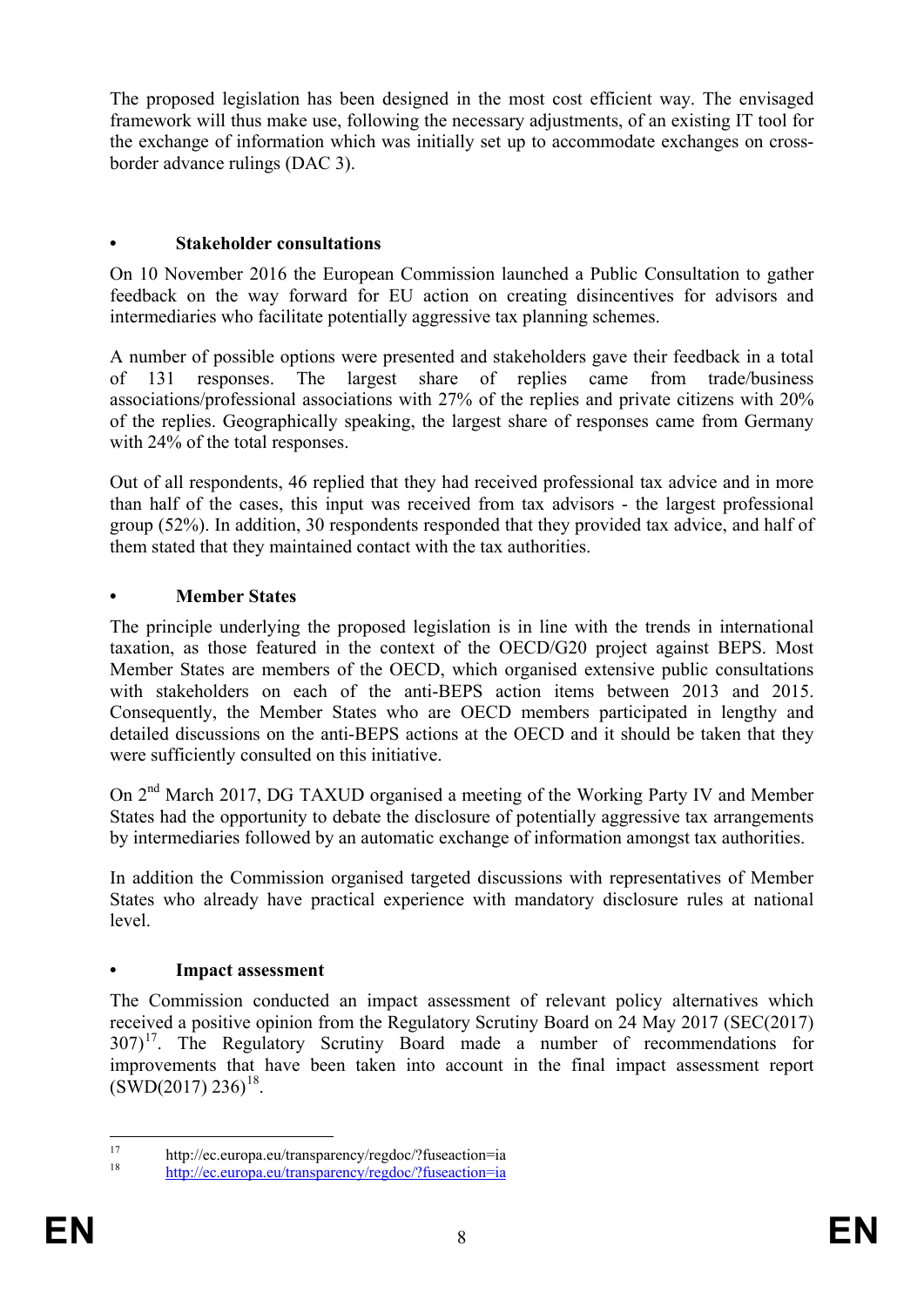Different policy options have been assessed against the criteria of effectiveness, efficiency and coherence in comparison to the baseline scenario. The challenge has been how to design a proportionate system to target the most aggressive forms of tax planning. The OECD report on BEPS Action 12 gives examples of the approaches taken by tax authorities in a number of jurisdictions around the world, including the three national mandatory disclosure regimes that exist in the EU, namely in Ireland, Portugal and the UK.

The public consultation set out a list of policy options for stakeholders. Some of these options concerned the type of appropriate legal instrument for the proposed initiative. That is, whether legislation or soft law in the form of a Recommendation or Code of Conduct presents the optimal solution. Amongst the options that built on binding rules, the stakeholders were invited to mainly consider the possibility of agreeing a common framework for disclosing information to tax authorities or alternatively, of coupling the disclosure with an automatic exchange of the disclosed data across tax authorities in the EU.

Following the consultations with stakeholders, it became clear that all of the available policy choices which involved binding rules would lead to a similar outcome. Thus, if there is a (mandatory) disclosure of data to the tax authorities, it always enables some form of exchange of information. This is because spontaneous exchanges form part of the general framework of the Directive on Administrative Cooperation. Therefore the exchange of information is present in distinct forms under all policy options that involve a disclosure of data.

It was further considered that the only real comparison between policy choices could in practice be drawn between a context where there is an obligation to disclose information on potentially aggressive tax planning arrangements (coupled with exchange of information) and a context where there is no such obligation, i.e. the so-called status quo. In addition, the prospect for limiting the exchange of information to spontaneous exchanges would not appear consistent with the series of initiatives that the Commission has lately undertaken in the field of Transparency. Thus, the framework for information exchange, both in the rules that implement the common reporting standard (CRS) in the EU and in advance cross-border rulings, involves automatic exchanges.

# **Preferred option**

The preferred option is a requirement for Member States (i) to lay down an explicit obligation of their national tax authorities for a mandatory disclosure of potentially aggressive tax planning schemes with a cross-border element; and (ii) to ensure that their national tax authorities automatically exchange this information with the tax authorities of other Member States by using the mechanism provided for in the DAC.

### **Benefits of the preferred option**

The requirement to report under a mandatory disclosure regime will increase the pressure on intermediaries to refrain from designing, marketing and implementing aggressive tax planning arrangements. Similarly, taxpayers will be less inclined to create or use such schemes if they know the schemes would have to be reported under a mandatory disclosure regime. Currently tax authorities have limited knowledge on non-domestic tax planning arrangements and such disclosure could provide them with timely information to be able to quickly respond with operational measures, legislative and/or regulatory changes. In addition, the data could be used for risk assessment and audit purposes. These benefits will help Member States protect their direct tax bases and raise/collect tax revenues. A mandatory disclosure regime will also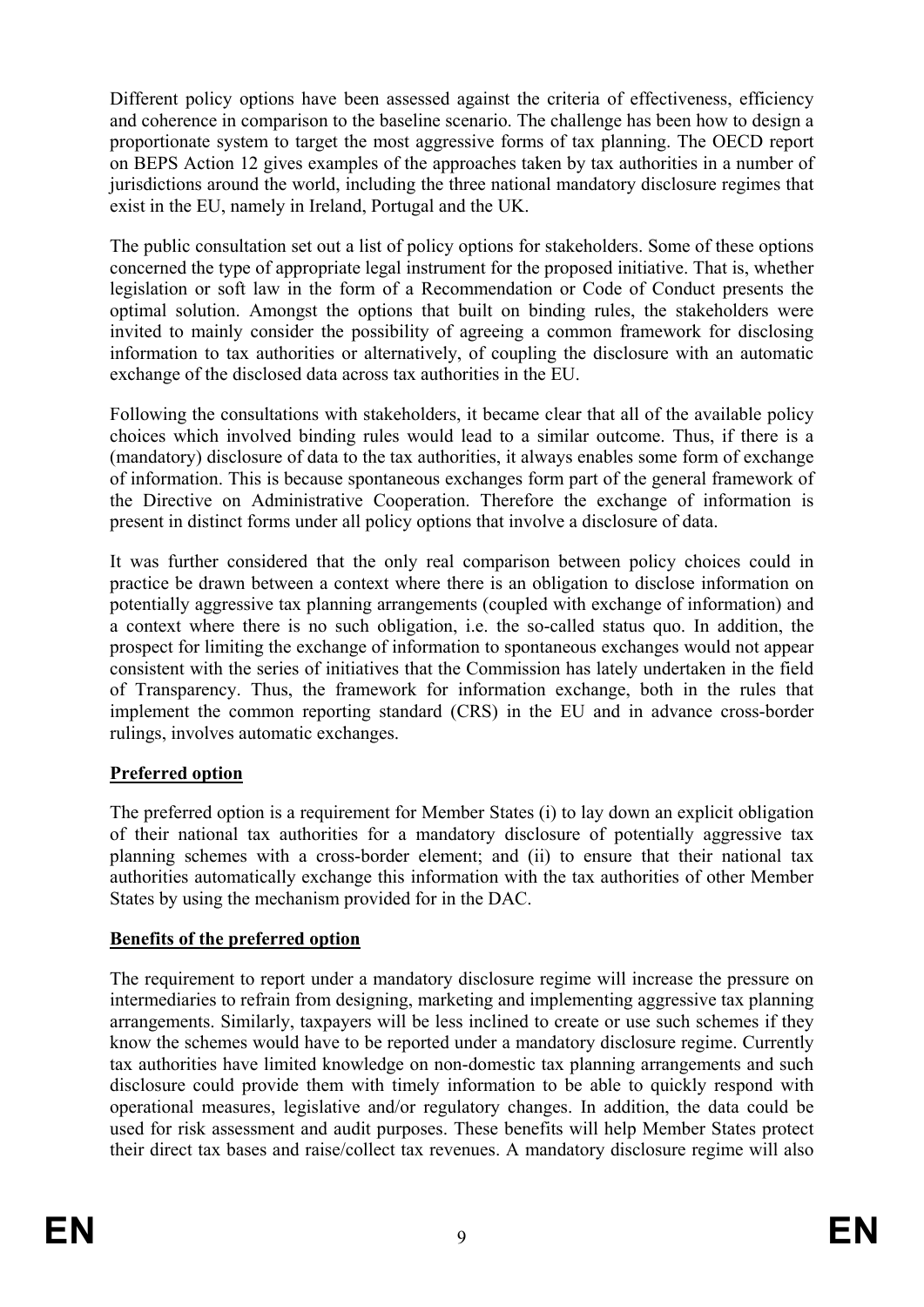help create a level playing field for corporations as the larger companies are more likely to use such schemes for tax avoidance purposes in a cross-border context than SMEs. From a societal perspective, a mandatory disclosure regime will provide a fairer tax environment given the aforementioned benefits.

## **Costs of the preferred option**

The costs of the proposal in terms of national tax revenue depend on the way Member States adjust their legislation and allocate resources to comply with their disclosure obligations. However, it is envisaged that existing reporting and exchange of information systems, such as the central directory for advance tax rulings, will provide a framework that can accommodate the automatic exchange of information on reportable tax planning arrangements between national authorities.

The costs for intermediaries should be very limited because the reportable information is likely to be available in the summary sheets that promote a scheme to taxpayers. Only under a limited set of circumstances would taxpayers be required to report themselves such schemes and incur costs related to the reporting obligations.

# **Regulatory fitness**

The proposal has been designed in a way to reduce regulatory burdens for intermediaries, taxpayers and public administrations to the minimum. The preferred policy response represents a proportionate answer to the identified problem since it does not exceed what is necessary to achieve the objective of the Treaties for a better functioning of the internal market without distortions. Indeed, the common rules will be limited to creating the minimum necessary common framework for the disclosure of potentially harmful arrangements. For example:

- (i) The rules set out clear reporting responsibilities to avoid double reporting.
- (ii) The common rules are limited to addressing potentially aggressive tax planning schemes with a cross-border element within the EU.
- (iii) No publication requirement of the reported tax schemes, only automatic exchange between EU Member States.
- (iv) The imposition of penalties for non-compliance with the national provisions that implement the Directive into national law will remain under the sovereign control of Member States.

In addition, the harmonised approach reaches up to the point that the competent national authorities come to know about the potentially aggressive arrangements. Thereafter, it is for Member States to decide how they pursue cases of illegitimate arrangements.

### **Legal instrument**

In terms of legislative options, three possibilities have been considered: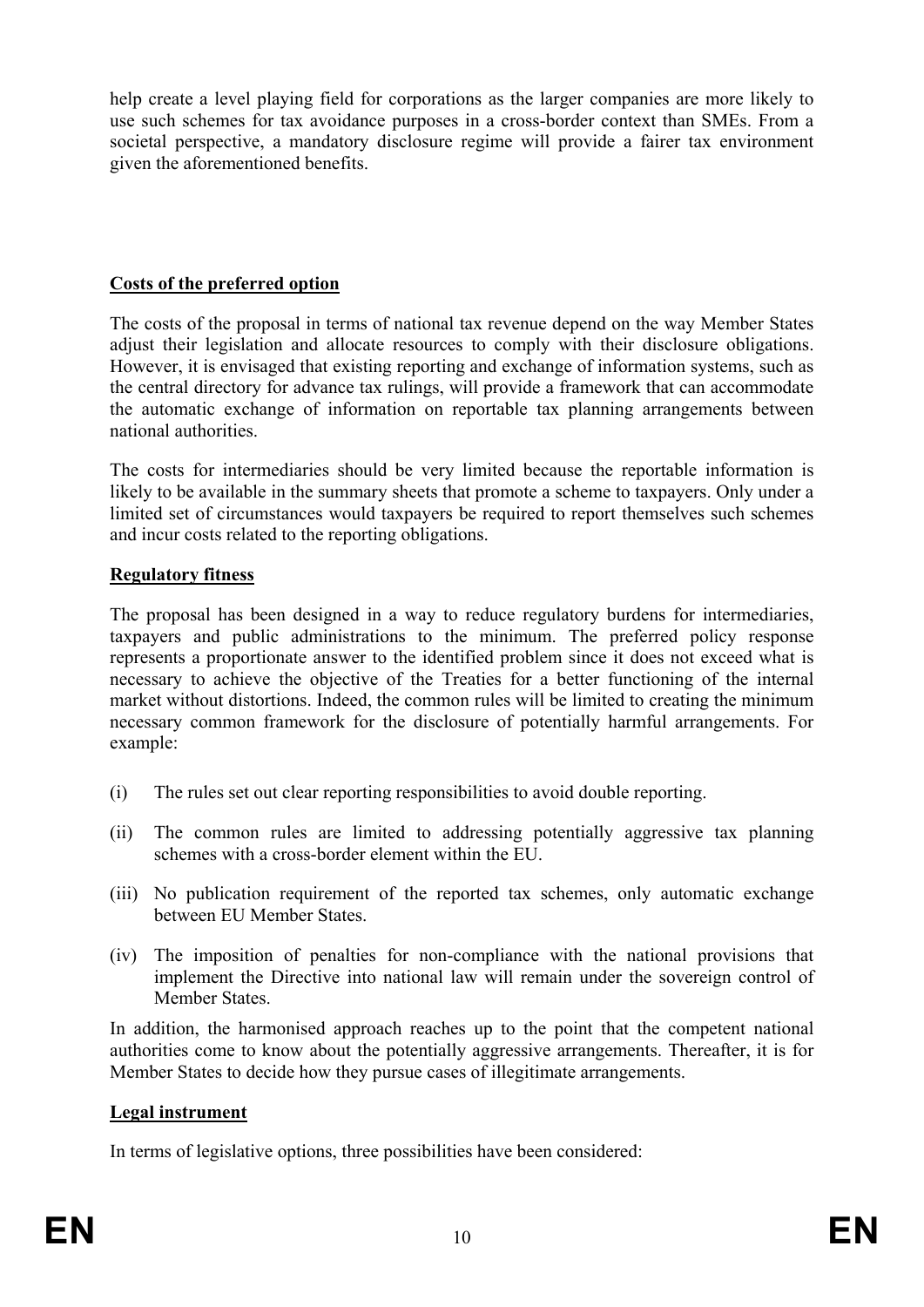- i. A Commission Recommendation (non-binding instrument) to encourage Member States to introduce a mandatory disclosure regime and referral to the group of the Code of Conduct on business taxation;
- ii. An EU Code of Conduct for intermediaries (non-binding instrument) for certain regulated professions;
- iii. An EU Directive (binding instrument) to require Member States to introduce a mandatory disclosure regime combined with exchange of information.

Valuing the different options has led to a preferred option in the form of a Directive. The analysis shows that this option has clear advantages in terms of effectiveness, efficiency and coherence as it would address the problems identified at the least of cost. In addition, the option of a Directive remains advantageous compared to the alternative of not taking any action.

# **4. BUDGETARY IMPLICATIONS**

See Legislative Financial Statement.

# **5. OTHER ELEMENTS**

# **• Implementation plans and monitoring, evaluation and reporting arrangements**

Member States shall communicate to the Commission a yearly assessment of the effectiveness of the automatic exchange of information as well as of the practical results achieved. Member States shall also provide relevant information and a list of statistical data, which is determined by the Commission in accordance with the procedure of Article 26(2) (implementing measures), for the evaluation of this Directive. The Commission shall submit a report on the application of this Directive to the European Parliament and to the Council every five years, which should start counting after 1 January 2013. The results of this proposal (which amends the DAC) will be included in the evaluation report to the European Parliament and to the Council that will be issued by 1 January 2023.

# **• Explanatory documents (for directives)**

N/A

# **• Detailed explanation of the specific provisions of the proposal**

The proposed legislation mainly consists of the following elements:

# • **Disclosure to the tax authorities coupled with automatic exchange of information (AEoI)**

The proposed Directive places an obligation on to intermediaries to disclose potentially aggressive tax planning arrangements to the tax authorities if they are involved in such arrangements, as part of their profession, by way of designing and promoting them. The obligation is limited to cross-border situations, i.e. situations in either more than one Member State or a Member State and a third country. Thus, it is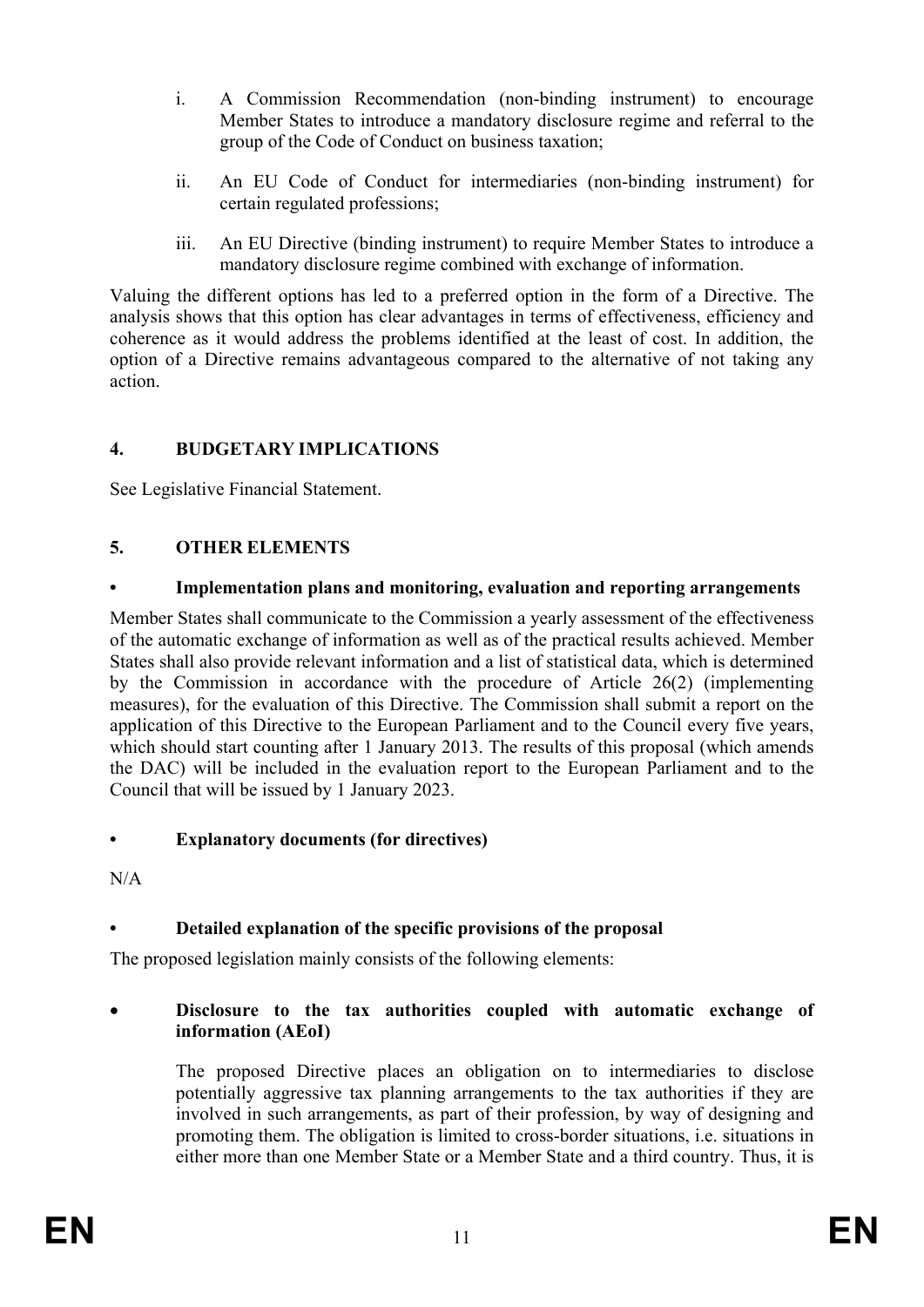only in such circumstances that due to the potential impact on the functioning of the internal market, one can justify the need for enacting a common set of rules, rather than leaving the matter to be dealt with at the national level. To ensure the maximum effectiveness of the proposed measures given the cross-border dimension of the reportable arrangements, the disclosed information shall be exchanged automatically amongst national tax authorities. In practice, the rules propose that the exchange is carried out through submitting the disclosed arrangements to a central directory where all Member States have access to.

The Commission will also have limited access to the exchanged information (i.e. at the level it is entitled to for advance cross-border rulings) in order to monitor the proper functioning of the Directive.

#### • **Who bears the burden of disclosure**

The obligation of disclosure concerns those "persons" (i.e. natural or legal persons or entities without legal personality) who are identified as intermediaries.

#### *Absence of an intermediary in the meaning of the Directive*

The obligation to disclose may not be enforceable upon an intermediary due to Legal Professional Privilege or simply because the intermediary does not have a presence within the Union. It can also be the case that there is no intermediary because a taxpayer designs and implements a scheme in-house. In such circumstances, tax authorities will not lose the opportunity to receive information about tax-related arrangements that are potentially linked to aggressive structures. Instead, the disclosure obligation is then shifted to the taxpayers who use the arrangement.

#### • **More than one person qualifies as an intermediary or taxpayer**

It is common place that an intermediary maintain a presence in several States by way of offices, firms, etc. and that it also engage other local independent actors in providing tax advice on certain arrangements. In such circumstances, the only the intermediary who carries the responsibility vis-à-vis the taxpayer(s) for designing and implementing the arrangement(s) shall file the requisite information with the tax authorities.

If the obligation to file information has shifted to the taxpayer and more than one related parties are meant to use the same reportable cross-border tax arrangement, only the taxpayer that was in charge of agreeing the arrangement(s) with the intermediary shall bear the onus of filing information.

### • **Timing for the disclosure and AEoI**

As the disclosure runs better chances of achieving its envisaged deterrent effect where the relevant information reaches the tax authorities early on, the proposed legislation prescribes that the reportable cross-border arrangements be disclosed before the scheme(s) is actually implemented. On this premise, intermediaries shall disclose the reportable arrangements within 5 days beginning on the day after such arrangements become available to a taxpayer for implementation.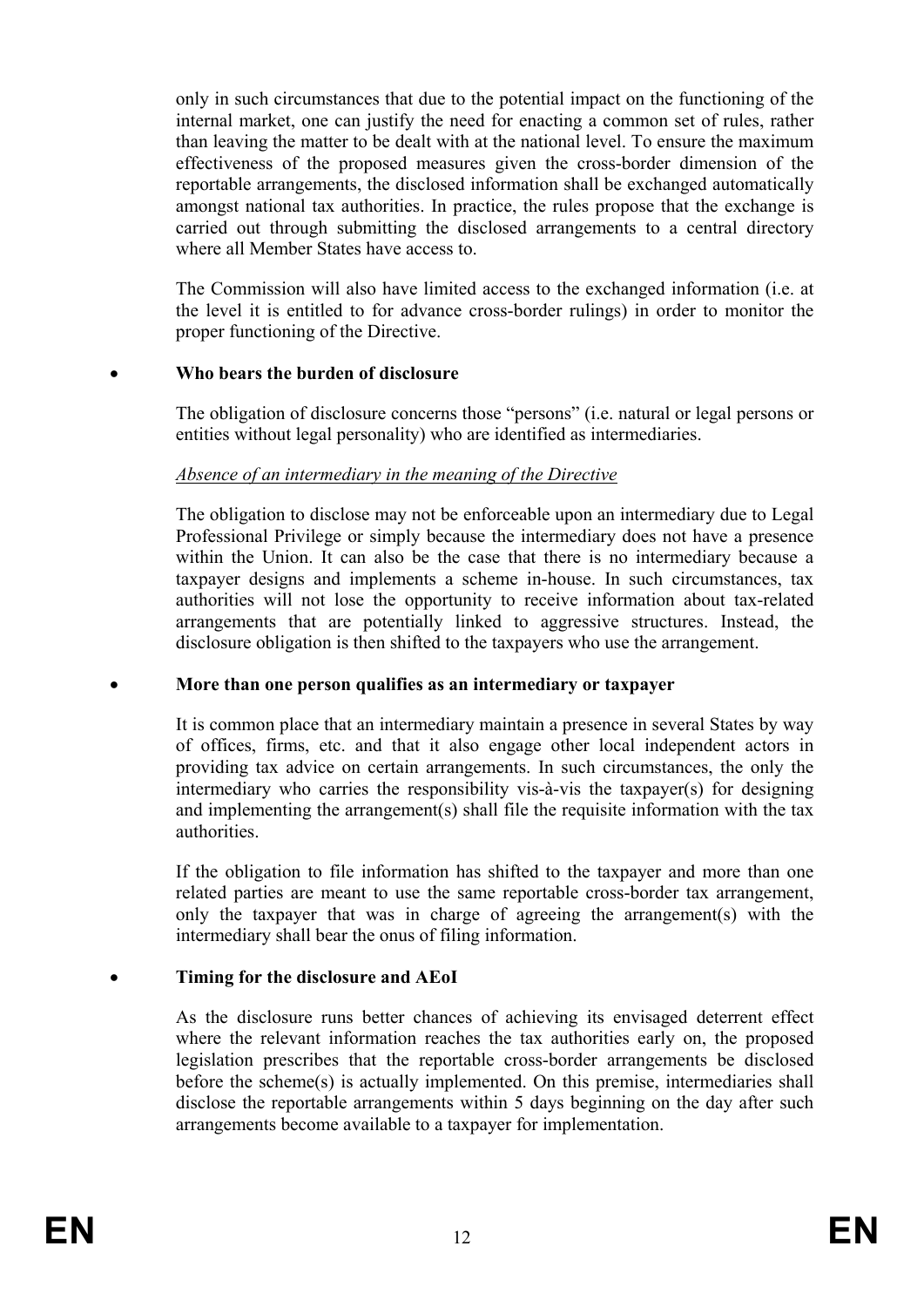Where the disclosure is shifted to taxpayers in the absence of a liable intermediary, the timing for disclosure is placed slightly later; that is, within 5 days beginning on the day after the reportable cross-border arrangement or the first step in a series of such arrangements has been implemented.

The subsequent automatic exchange of information on these arrangements shall happen every quarter of a year. Due to the earlier disclosure of this information, the tax authorities most strongly connected with the arrangement will obtain sufficient input to undertake action against tax avoidance early on.

#### • **List of hallmarks instead of defining aggressive tax planning**

An endeavour to define the concept of aggressive tax planning would risk being an exercise in vain. This is because aggressive tax planning structures have evolved over the years to become particularly complex and are always subject to constant modifications and adjustments to react to defensive counter-measures by the tax authorities. In this light, the proposed legislation includes a compilation of the features and elements of transactions that present a strong indication of tax avoidance or abuse. These features and elements are referred to as 'hallmarks' and it suffices that an arrangement fall within the scope of one of those to be treated as reportable to the tax authorities.

#### • **AEoI via the EU common communication network (CCN)**

Regarding the operational aspects of the mandatory automatic exchange of information, the proposed Directive refers to the mechanism introduced by Council Directive (EU) 2015/2376, i.e. common communication network (CCN). This will serve as a common framework for the exchanges and for this purpose its scope will be enlarged.

The information will be recorded on a secure central directory on administrative cooperation in the field of taxation. Member States will also implement a series of practical arrangements, including measures to standardise the communication of all requisite information through creating a standard form. This will involve specifying the linguistic requirements for the envisaged exchange of information and accordingly upgrading the CCN.

#### • **Effective penalties for non-compliance at national level**

The proposed legislation leaves it to Member States to lay down penalties applicable against the violation of the national rules that transpose this Directive into the national legal order. Member States shall take all measures necessary to ensure that the common framework be implemented. The penalties shall be effective, proportionate and dissuasive.

### • **Implementing measures**

In order to ensure uniform conditions for the implementation of the proposed Directive and more precisely, the mandatory automatic exchange of information amongst tax authorities, the Commission is conferred upon implementing powers on the following topics: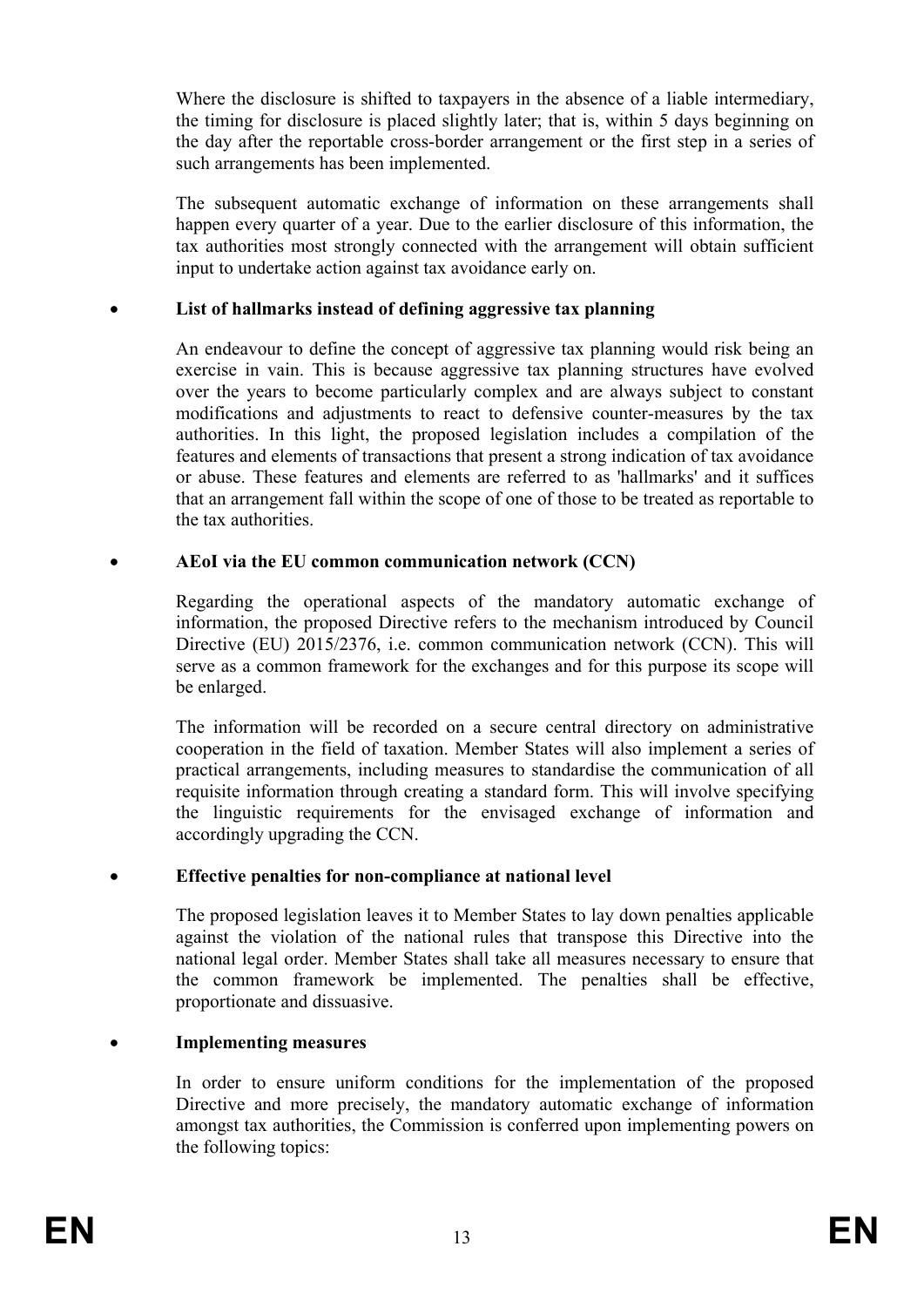- i. To adopt a standard form with a limited number of components, including the linguistic arrangements;
- ii. To adopt the necessary practical arrangements for upgrading the central directory on administrative cooperation in the field of taxation.

These powers shall be exercised in accordance with Regulation (EU) No 182/2011 of the European Parliament and of the Council.

### • **Delegated acts**

In order to address the potential need for updating the hallmarks based on information derived from disclosed arrangements, the Commission is conferred upon the power to adopt acts in accordance with Article 290 of the Treaty on the Functioning of the European Union.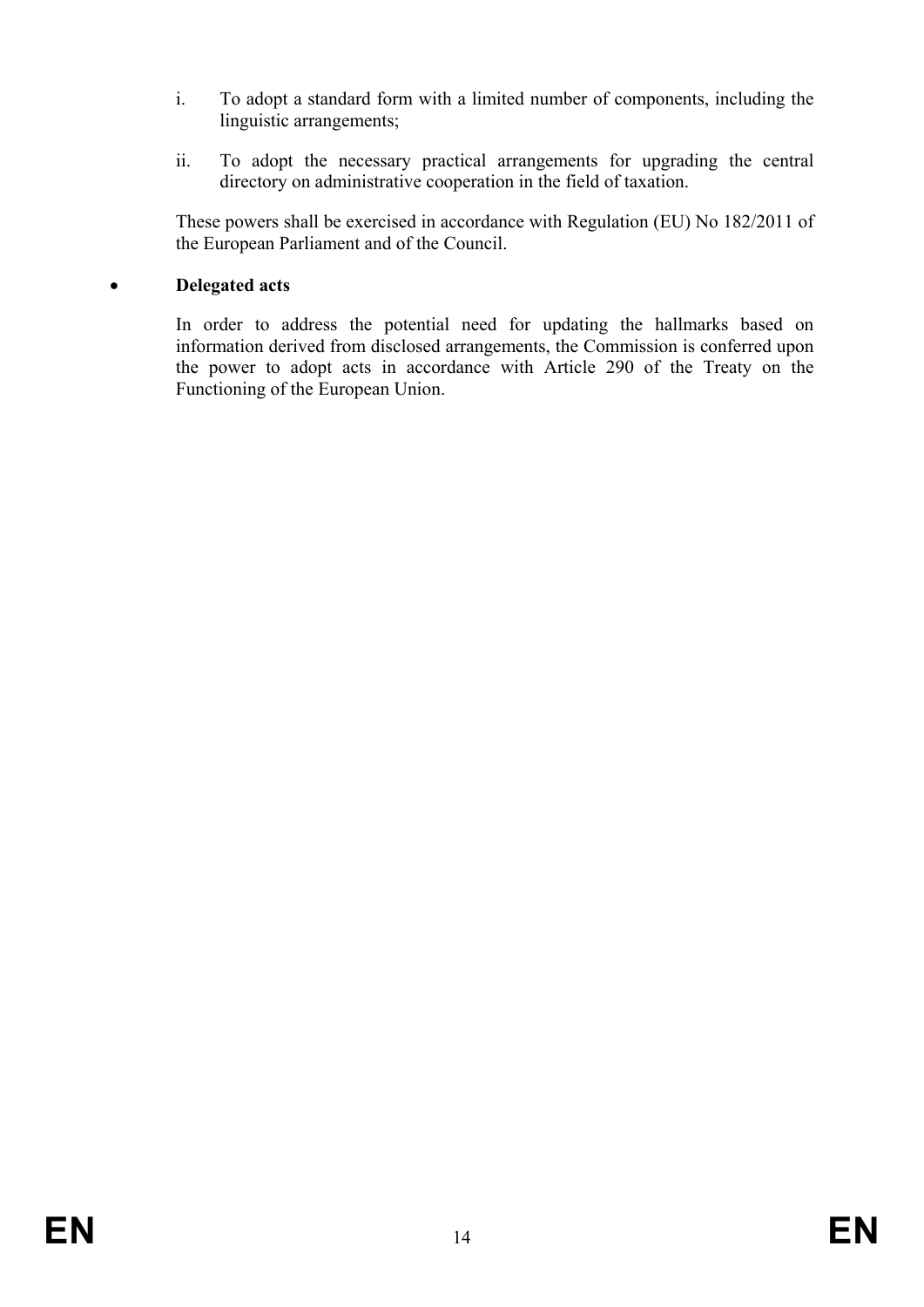#### 2017/0138 (CNS)

### Proposal for a

## **COUNCIL DIRECTIVE**

#### **amending Directive 2011/16/EU as regards mandatory automatic exchange of information in the field of taxation in relation to reportable cross-border arrangements**

THE COUNCIL OF THE EUROPEAN UNION,

Having regard to the Treaty on the Functioning of the European Union, and in particular Article 113 and 115 thereof,

Having regard to the proposal from the European Commission,

After transmission of the draft legislative act to the national parliaments,

Having regard to the opinion of the European Parliament<sup>[1](#page-15-0)</sup>,

Having regard to the opinion of the European Economic and Social Committee<sup>[2](#page-15-1)</sup>,

Acting in accordance with a special legislative procedure,

Whereas:

(1) In order to accommodate new initiatives in the field of tax transparency at the level of the Union, Council Directive  $2011/16/EU^3$  $2011/16/EU^3$  has been the subject of a series of amendments over the last years. In this context, Council Directive (EU)  $2014/107<sup>4</sup>$  $2014/107<sup>4</sup>$  $2014/107<sup>4</sup>$ introduced a common reporting standard (CRS) for financial account information within the Union. The standard that was developed within the OECD Global Forum prescribes for the automatic exchange of information on financial accounts held by non-tax residents and establishes a framework for this exchange worldwide. Directive 2011/16/EU was amended by Council Directive (EU)  $2015/2376<sup>5</sup>$  $2015/2376<sup>5</sup>$  $2015/2376<sup>5</sup>$  which provided for the automatic exchange of information on advance cross-border tax rulings and by Council Directive  $(EU)$  201[6](#page-15-5)/881<sup>6</sup> which provided for the disclosure and the mandatory automatic exchange of information on country-by-country reporting

<span id="page-15-2"></span>

<span id="page-15-1"></span><span id="page-15-0"></span><sup>&</sup>lt;sup>1</sup> OJ C , , p. .<br><sup>2</sup> OJ C , , p. .<br>Council Directive (EU) 2011/16 of 15 February 2011 on administrative cooperation in the field of taxation (OJ L 64, 11.3.2011, p. 1).

<span id="page-15-3"></span>taxation (OJ E 64, 11.3.2011, p. 1).<br>
Council Directive (EU) 2014/107 of 9 December 2014 amending Directive 2011/16/EU as regards mandatory automatic exchange of information in the field of taxation (OJ L 359, 16.2.2014, p. 1).<br>  $\frac{5}{100}$  Council Directive (EU) 2015/2376 of 8 December 2015 amending Directive 2011/16/EU as regards

<span id="page-15-4"></span>mandatory automatic exchange of information in the field of taxation (OJ L 332, 18.12.2015, p. 1).<br><sup>6</sup> Council Directive (EU) 2016/881 of 25 May 2016 amending Directive 2011/16/EU as regards

<span id="page-15-5"></span>mandatory automatic exchange of information in the field of taxation (OJ L 146, 3.6.2016, p. 8).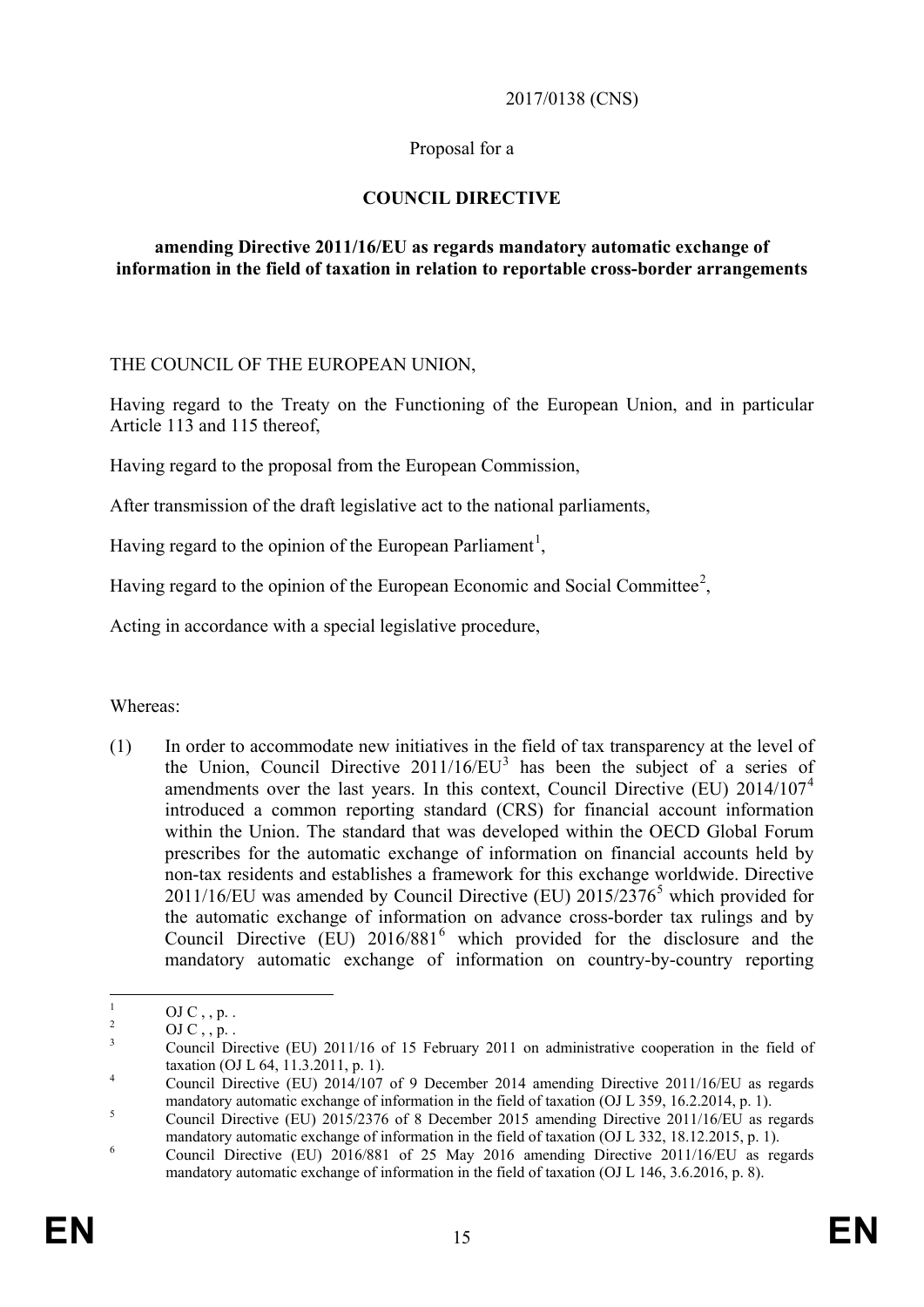(CbCR) of multinational enterprises between tax authorities. Being aware of the use that anti-money laundering information can have for tax authorities, Council Directive (EU)  $2016/2258<sup>7</sup>$  $2016/2258<sup>7</sup>$  $2016/2258<sup>7</sup>$  placed an obligation on to Member States to give tax authorities access to customer due diligence procedures applied by financial institutions under Directive (EU) 2015/[8](#page-16-1)49 of the European Parliament and of the Council<sup>8</sup>. Although Directive 2011/16/EU has been amended several times in order to enhance the means tax authorities can use to fight against tax avoidance and evasion, there is still a need for reinforcing certain specific transparency aspects of the existing taxation framework.

- (2) Member States find it increasingly difficult to protect their national tax bases from erosion as tax planning structures have evolved to be particularly sophisticated and often take advantage of the increased mobility of both capital and persons within the internal market. These structures commonly consist of arrangements which are developed across various jurisdictions and move taxable profits towards more beneficial tax regimes or have the effect of reducing the taxpayer´s overall tax bill. As a result, Member States often experience considerable reductions in their tax revenues which hinder them from applying growth-friendly tax policies. It is therefore critical that Member States' tax authorities obtain comprehensive and relevant information about potentially aggressive tax arrangements. This information would enable those authorities to be able to promptly react against harmful tax practices and to close loopholes through enacting legislation or by undertaking adequate risk assessments and carrying out tax audits.
- (3) Considering that most of the potentially aggressive tax planning arrangements span across more than one jurisdiction, the disclosure of information about those arrangements would bring additional positive results where that information was also exchanged amongst Member States. In particular, the automatic exchange of information between tax administrations is crucial in order to provide these authorities with the necessary information to enable them to take action where they observe aggressive tax practices.
- (4) Recognising how a transparent framework for developing business activity could contribute to clamping down on tax avoidance and evasion in the internal market, the Commission has been called on to embark on initiatives on the mandatory disclosure of potentially aggressive tax planning arrangements along the lines of Action 12 of the OECD Base Erosion and Profit Shifting (BEPS). In this context, the European Parliament has called for tougher measures against intermediaries who assist in arrangements that may lead to tax avoidance and evasion.
- (5) It is necessary to recall how certain financial intermediaries and other providers of tax advice seem to have actively assisted their clients to conceal money offshore. Furthermore, although the CRS introduced by Council Directive (EU)  $2014/107^9$  $2014/107^9$  is a

<span id="page-16-0"></span><sup>&</sup>lt;sup>7</sup> Council Directive (EU) 2016/2258 of 6 December 2016 amending Directive 2011/16/EU as regards access to anti-money-laundering information by tax authorities (OJ L 342, 16.12.2016, p. 1).

<span id="page-16-1"></span>access to anti-money-laundering information by tax authorities (OC 2342, 16.12.2016, p. 1). 8 Directive (EU) 2015/849 of the European Parliament and of the Council of 20 May 2015 on the prevention of the use of the financial system for the purposes of money laundering or terrorist financing, amending Regulation (EU) No 648/2012 of the European Parliament and of the Council, and repealing Directive 2005/60/EC of the European Parliament and of the Council and Commission Directive 2006/70/EC (OJ L 141, 5.6.2015, p. 73).

<span id="page-16-2"></span><sup>&</sup>lt;sup>9</sup> Council Directive (EU) 2014/107 of 9 December 2014 amending Directive 2011/16/EU as regards mandatory automatic exchange of information in the field of taxation (OJ L 359, 16.2.2014, p. 1).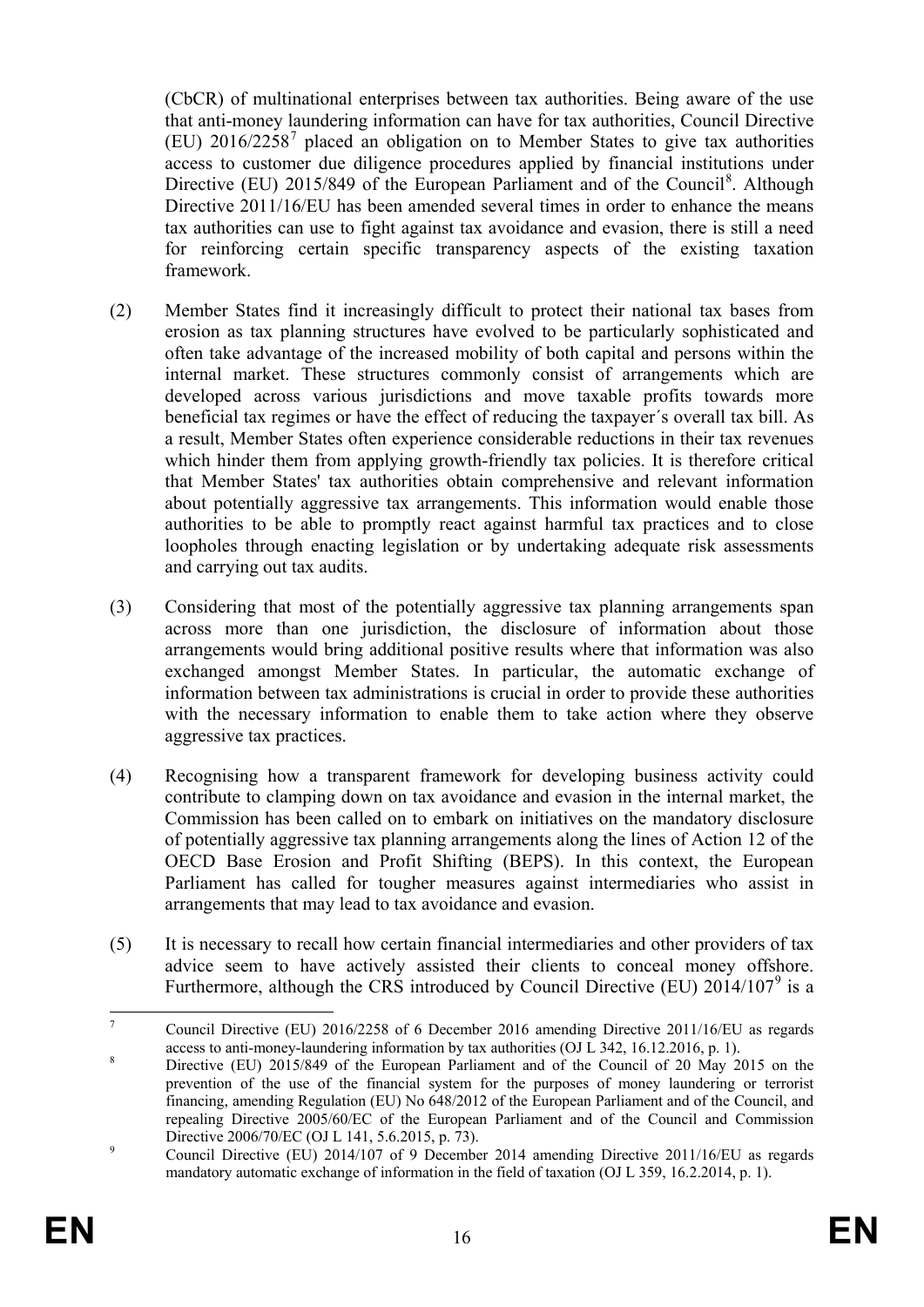significant step forward in establishing a tax transparent framework within the Union, at least in terms of financial account information, it can still be improved.

- (6) The disclosure of potentially aggressive tax planning arrangements of a cross-border dimension can contribute effectively to the efforts for creating an environment of fair taxation in the internal market. In this light, an obligation on intermediaries to inform tax authorities on certain cross-border arrangements that could potentially be used for tax avoidance purposes would constitute a step in the right direction. In order to develop a more comprehensive policy, it would also be significant that as a second step, following disclosure, the tax authorities share information with their peers in other Member States. Such arrangements should also enhance the effectiveness of the CRS. In addition, it would be crucial to grant the Commission access to a sufficient amount of information so that it can monitor the proper functioning of this Directive. Such access to information by the Commission does not discharge a Member State from its obligations to notify any state aid to the Commission.
- (7) It is acknowledged that the disclosure of potentially aggressive cross-border tax planning arrangements would stand a better chance of achieving its envisaged deterrent effect where the relevant information reached the tax authorities at an early stage, in other words before the disclosed arrangements are actually implemented. Where the disclosure obligation is shifted to taxpayers, it would be practical to place the obligation to disclose those potentially aggressive cross-border tax planning arrangements at a slightly later stage, as taxpayers may not be aware of the nature of the arrangements at the time of the inception. To facilitate Member States' administrations, the subsequent automatic exchange of information on these arrangements could take place every quarter.
- (8) To ensure the proper functioning of the internal market and to prevent loopholes in the proposed framework of rules, the obligation for disclosure should be placed upon all actors that are usually involved in designing, marketing, organising or managing the implementation of a reportable cross-border transaction or a series thereof as well as those who provide assistance or advice. It should not be ignored either that in certain cases, the obligation to disclose would not be enforceable upon an intermediary due to a legal professional privilege or where there is no intermediary because, for instance, the taxpayer designs and implements a scheme in-house. It would thus be crucial that, in such circumstances, tax authorities do not lose the opportunity to receive information about tax-related arrangements that are potentially linked to aggressive tax planning. It would therefore be necessary to shift the disclosure obligation to the taxpayer who benefits from the arrangement in these cases.
- (9) Aggressive tax planning arrangements have evolved over the years to become increasingly more complex and are always subject to constant modifications and adjustments as a reaction to defensive counter-measures by the tax authorities. Taking this into consideration, it would be more effective to endeavour to capture potentially aggressive tax arrangements through the compiling of a list of the features and elements of transactions that present a strong indication of tax avoidance or abuse rather than to define the concept of aggressive tax planning. These indications are referred to as 'hallmarks'.
- (10) Given that the primary objective of such legislation should focus on ensuring the proper functioning of the internal market, it would be critical not to regulate at the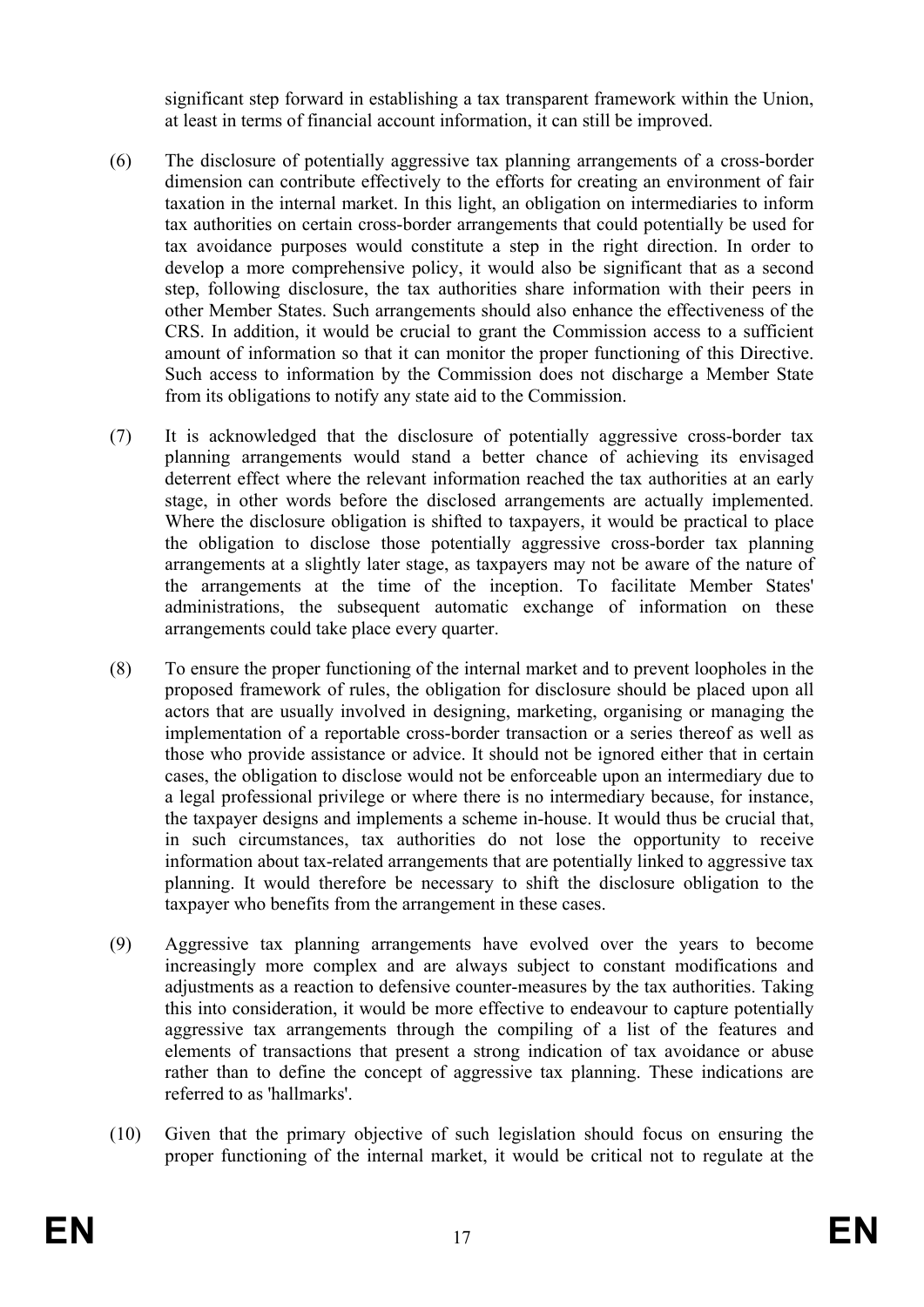level of the Union beyond what is necessary to achieve the envisaged aims. This is why it would be necessary to limit any common rules on disclosure to cross-border situations, namely situations in either more than one Member State or a Member State and a third country. In such circumstances, due to the potential impact on the functioning of the internal market, one can justify the need for enacting a common set of rules, rather than leaving the matter to be dealt with at the national level.

- (11) Considering that the disclosed arrangements should have a cross-border dimension, it would be important to share the relevant information with the tax authorities in other Member States in order to ensure the maximum effectiveness of this Directive in deterring aggressive tax planning practices. The mechanism for the exchange of information in the context of advance cross-border rulings and advance pricing arrangements should also be used to accommodate the mandatory and automatic exchange of disclosed information on potentially aggressive cross-border tax planning arrangements amongst tax authorities in the Union.
- (12) In order to facilitate the automatic exchange of information and enhance the efficient use of resources, exchanges should be carried out through the common communication network (CCN) developed by the Union. In this context, information would be recorded on a secure central directory on administrative cooperation in the field of taxation. Member States should have to implement a series of practical arrangements, including measures to standardise the communication of all requisite information through creating a standard form. This should also involve specifying the linguistic requirements for the envisaged exchange of information and accordingly upgrading the CCN.
- (13) In order to improve the prospects for effectiveness of this Directive, Member States should lay down penalties against the violation of national rules that implement this Directive and ensure that these penalties actually apply in practice, that they are proportionate and have a dissuasive effect.
- (14) In order to supplement or amend certain non-essential elements of this Directive, the power to adopt acts in accordance with Article 290 of the Treaty on the Functioning of the European Union should be delegated to the Commission in connection with updating the hallmarks in order to include in the list of hallmarks potentially aggressive tax planning arrangements or series of arrangements in response to updated information on those arrangements or series of arrangements which is derived from the mandatory disclosure of such arrangements.
- (15) In order to ensure uniform conditions for the implementation of this Directive and in particular for the automatic exchange of information between tax authorities, implementing powers should be conferred on the Commission to adopt a standard form with a limited number of components, including the linguistic arrangements. For the same reason, implementing powers should also be conferred on the Commission to adopt the necessary practical arrangements for upgrading the central directory on administrative cooperation in the field of taxation. Those powers should be exercised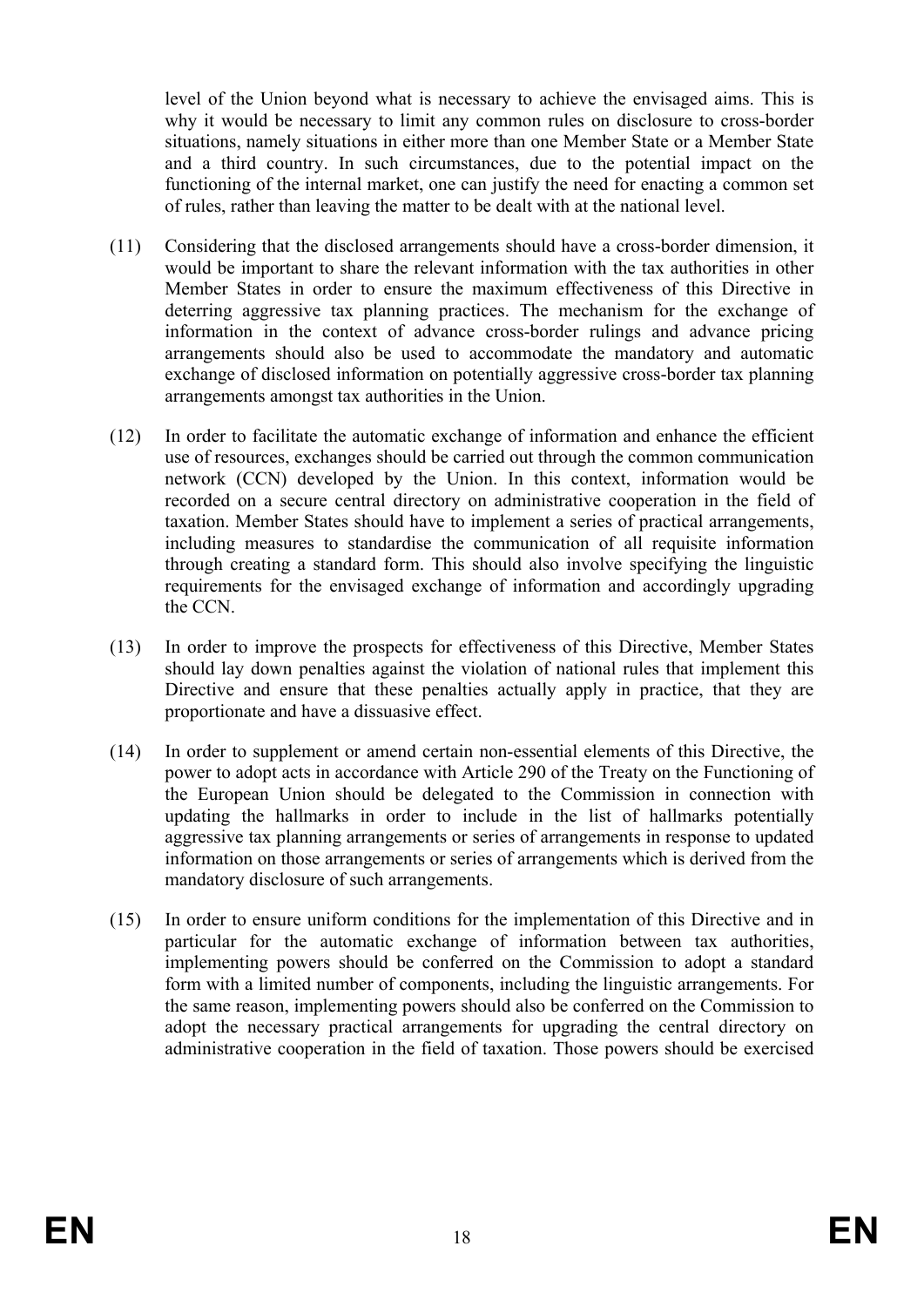in accordance with Regulation (EU) No 182/2011 of the European Parliament and of the Council $1^{10}$ .

- (16) The European Data Protection Supervisor was consulted in accordance with Article 28(2) of Regulation (EC) No 45/2001 of the European Parliament and of the  $Count<sup>11</sup>$ . Any processing of personal data carried out within the framework of this Directive must comply with Directive 95/46/EC of the European Parliament and of the Council<sup>[12](#page-19-2)</sup> and Regulation (EC) No  $45/2001$ .
- (17) This Directive respects the fundamental rights and observes the principles recognised in particular by the Charter of Fundamental Rights of the European Union.
- (18) Since the objective of this Directive, namely to improve the functioning of the internal market through discouraging the use of cross-border aggressive tax planning arrangements, cannot sufficiently be achieved by the Member States acting individually in an uncoordinated fashion but can rather be better achieved at Union level by reason of the fact that it targets schemes which are developed to potentially take advantage of market inefficiencies that originate in the interaction amongst disparate national tax rules, the Union may adopt measures, in accordance with the principle of subsidiarity as set out in Article 5 of the Treaty on the European Union. In accordance with the principle of proportionality, as set out in that Article, this Directive does not go beyond what is necessary in order to achieve that objective, especially considering that it is limited to arrangements of a cross-border dimension of either more than one Member State or a Member State and a third country.
- (19) Directive 2011/16/EU should therefore be amended accordingly,

# HAS ADOPTED THIS DIRECTIVE:

### *Article 1*

Directive 2011/16/EU is amended as follows:

- (1) Article 3 is amended as follows:
	- (a) point 9 is amended as follows:
	- $(i)$  point  $(a)$  is replaced by the following:

<span id="page-19-0"></span><sup>&</sup>lt;sup>10</sup> Regulation (EU) No 182/2011 of the European Parliament and of the Council of 16 February 2011 laying down the rules and general principles concerning mechanisms for control by Member States of the Commission's exercise of implementing powers (OJ L 55, 28.2.2011, p. 13).

<span id="page-19-1"></span>the Commission's exercise of implementing powers (OJ E 35, 28.2.2011, p. 13).<br>Regulation (EC) No 45/2001 of the European Parliament and of the Council of 18 December 2000 on the protection of individuals with regard to the processing of personal data by the Community institutions and bodies and on the free movement of such data (OJ L 8, 12.1.2001, p. 1).<br>Directive 95/46/EC of the European Parliament and of the Council of 24 October 1995 on the

<span id="page-19-2"></span>protection of individuals with regard to the processing of personal data and on the free movement of such data (OJ L 281, 23.11.1995, p. 31).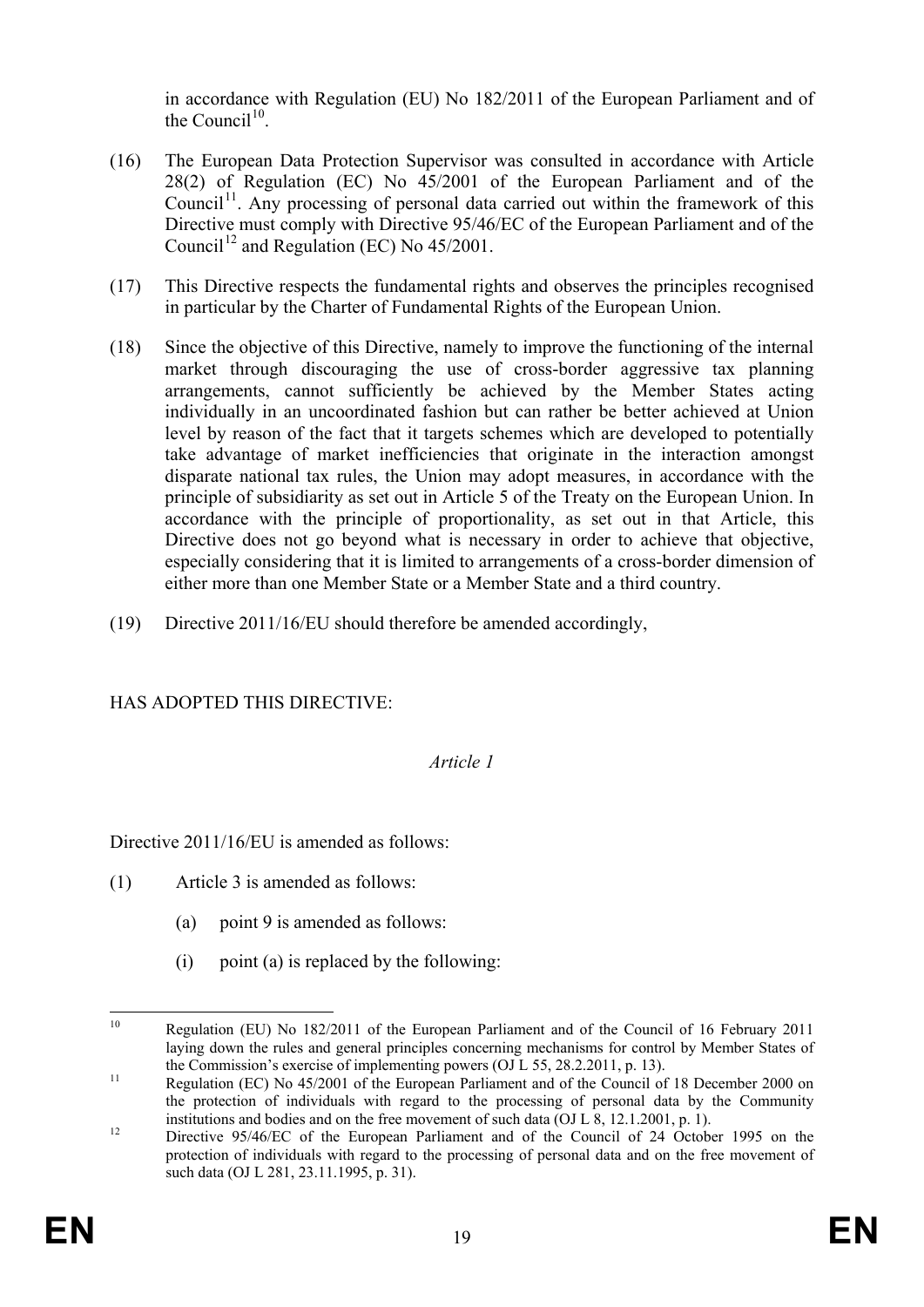- '(a) for the purposes of Article 8(1) and Articles 8a, 8aa and 8aaa, the systematic communication of predefined information to another Member State, without prior request, at pre-established regular intervals. For the purposes of Article 8(1), reference to available information relates to information in the tax files of the Member State communicating the information, which is retrievable in accordance with the procedures for gathering and processing information in that Member State;'
- (ii) point (c) is replaced by the following:
	- '(c) for the purposes of provisions of this Directive other than Article 8(1) and (3a) and Articles 8a, 8aa and 8aaa, the systematic communication of predefined information provided in points (a) and (b) of this point'.
- (b) the following points are added:
- '18. "cross-border arrangement" means an arrangement or series of arrangements in either more than one Member State or a Member State and a third country where at least one of the following conditions are met:
	- (a) not all of the parties to the arrangement or series of arrangements are resident for tax purposes in the same jurisdiction;
	- (b) one or more of the parties to the arrangement or series of arrangements is simultaneously resident for tax purposes in more than one jurisdiction;
	- (c) one or more of the parties to the arrangement or series of arrangements carries on a business in another jurisdiction through a permanent establishment situated in that jurisdiction and the arrangement or series of arrangements forms part or the whole of the business of that permanent establishment;
	- (d) one or more of the parties to the arrangement or series of arrangements carries on a business in another jurisdiction through a permanent establishment which is not situated in that jurisdiction and the arrangement or series of arrangements forms part or the whole of the business of that permanent establishment;
	- (e) such arrangement or series of arrangements has a tax-related impact on at least two jurisdictions.
- 19. "reportable cross-border arrangement" means any cross-border arrangement or series of arrangements that satisfy at least one of the hallmarks set out in Annex IV.
- 20. "hallmark" means a typical characteristic or feature of an arrangement or series of arrangements which is listed in Annex IV.
- 21. "intermediaries" means any person that carries the responsibility vis-à-vis the taxpayer for designing, marketing, organising or managing the implementation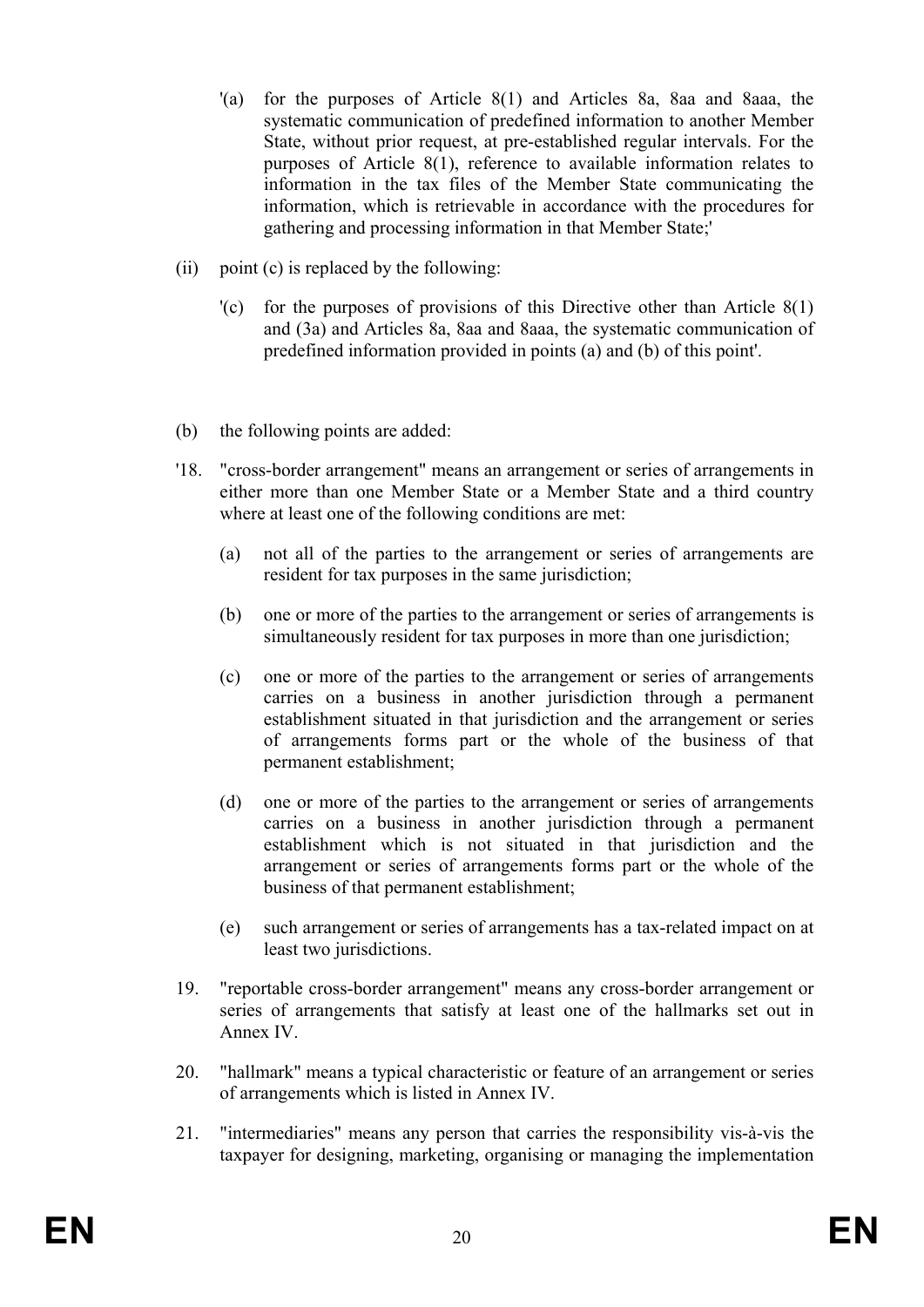of the tax aspects of a reportable cross-border arrangement, or series of such arrangements, in the course of providing services relating to taxation. "Intermediaries" also means any such person that undertakes to provide, directly or by means of other persons to which it is related, material aid, assistance or advice with respect to designing, marketing, organising or managing the tax aspects of a reportable cross-border arrangement.

In order to be an intermediary, a person shall meet at least one of the following additional conditions:

- (a) be incorporated in, and/or governed by the laws of, a Member State;
- (b) be resident for tax purposes in a Member State;
- (c) be registered with a professional association related to legal, taxation or consultancy services in at least one Member State;
- (d) be based in at least one Member State from where the person exercises their profession or provides legal, taxation or consultancy services.
- 22. "taxpayer" means any person that uses a reportable cross-border arrangement or series of such arrangements in order to potentially optimise their tax position.
- 23. "associated enterprise" means a taxpayer who is related to another taxpayer in at least one of the following ways:
	- (a) a taxpayer participates in the management of another taxpayer by being in a position to exercise a significant influence over the other taxpayer;
	- (b) a taxpayer participates in the control of another taxpayer through a holding that exceeds 20% of the voting rights;
	- (c) a taxpayer participates in the capital of another taxpayer through a right of ownership that, directly or indirectly, exceeds 20% of the capital.

If the same taxpayers participate in the management, control or capital of more than one taxpayer, all taxpayers concerned shall be regarded as associated enterprises.

In indirect participations, the fulfilment of requirements under points (b) and (c) shall be determined by multiplying the rates of holding through the successive tiers. A taxpayer holding more than 50% of the voting rights shall be deemed to hold 100%.

An individual, his or her spouse and his or her lineal ascendants or descendants shall be treated as a single taxpayer.

(2) in Section II of Chapter II the following Article is added: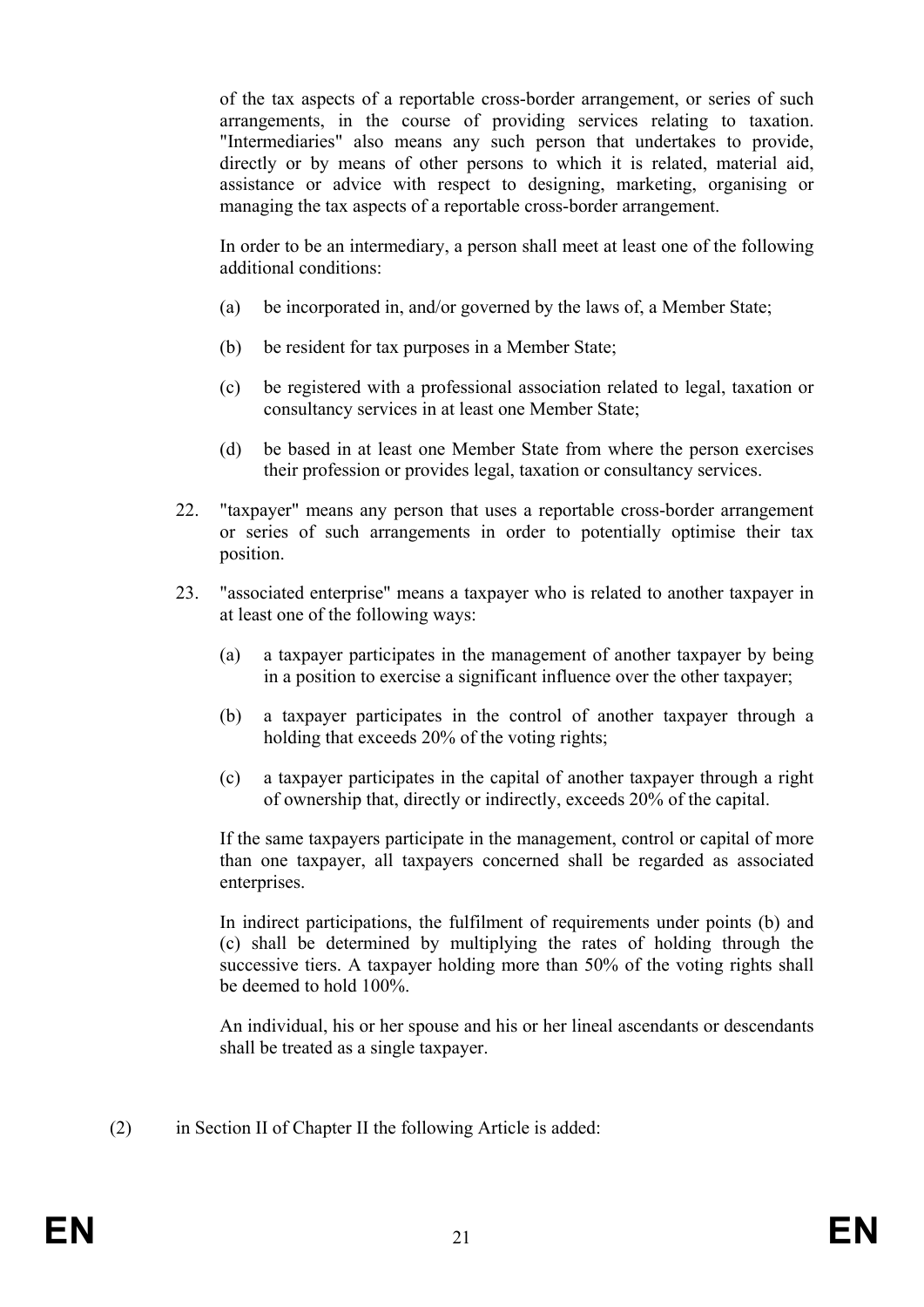#### *"Article 8aaa*

#### **Scope and conditions of mandatory automatic exchange of information on reportable cross-border arrangements**

- 1. Each Member State shall take the necessary measures to require intermediaries to file information with the competent tax authorities on a reportable cross-border arrangement or series of such arrangements within five working days, beginning on the day after the reportable cross-border arrangement or series of arrangements is made available for implementation by the intermediary to one or more taxpayers following contact with that taxpayer or those taxpayers, or where the first step in a series of arrangements has already been implemented.
- 2. Each Member State shall take the necessary measures to give intermediaries the right to a waiver from filing information on a reportable cross-border arrangement or series of such arrangements where they are entitled to a legal professional privilege under the national law of that Member State. In such circumstances, the obligation to file information on such an arrangement or series of arrangements shall be the responsibility of the taxpayer and intermediaries shall inform taxpayers of this responsibility due to the privilege.

Intermediaries may only be entitled to a waiver under the first subparagraph to the extent that they operate within the limits of the relevant national laws that define their professions.

Each Member State shall take the necessary measures to ensure that, where there is no intermediary within the meaning of point 21 of Article 3, the obligation to file information on a reportable cross-border arrangement or series of such arrangements shall be the responsibility of the taxpayer. The taxpayer shall file information within five working days, beginning on the day after the reportable cross-border arrangement or series of arrangements or the first step in a series of such arrangements has been implemented.

3. Each Member State shall take the necessary measures to ensure that, where more than one intermediary is involved in a reportable cross-border arrangement or series of such arrangements, only the intermediary that carries the responsibility vis-à-vis the taxpayer for designing and implementing the arrangement or series of arrangements shall file information in accordance with paragraph 1.

Each Member State shall take the necessary measures to ensure that, where the obligation to file information on a reportable cross-border arrangement or series of such arrangements is the responsibility of the taxpayer and a single such arrangement or series of such arrangements is used by more than one taxpayers who are associated enterprises, only the taxpayer that was in charge of agreeing the arrangement or series of arrangements with the intermediary shall file information in accordance with paragraph 1.

4. Each Member State shall take the necessary measures to require intermediaries and taxpayers to file information on reportable cross-border arrangements that were implemented between [date of political agreement] and 31 December 2018 Intermediaries and taxpayers, as appropriate, shall file information on those reportable cross-border arrangements by 31 March 2019.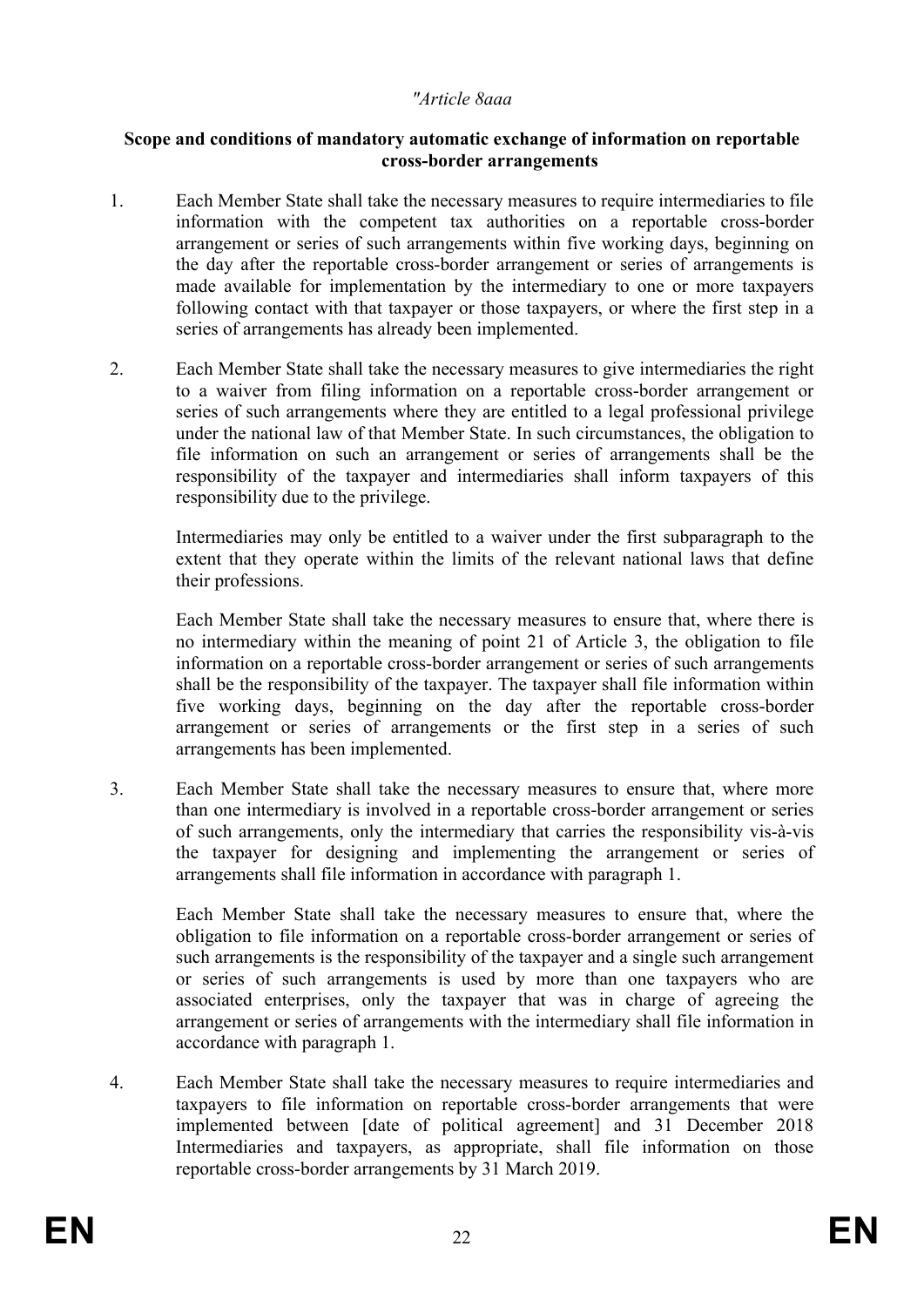- 5. The competent authority of a Member State where the information was filed pursuant to paragraph 1 of this Article shall, by means of an automatic exchange, communicate the information specified in paragraph 6 of this Article to the competent authorities of all other Member States, in accordance with the practical arrangements adopted pursuant to Article 21(1).
- 6. The information to be communicated by a Member State under paragraph 5 shall contain the following:
	- (a) the identification of intermediaries and taxpayers, including their name, residence for tax purposes, and taxpayer identification number (TIN) and, where appropriate, the persons who are associated enterprises to the intermediary or taxpayer;
	- (b) details of the hallmarks set out in Annex IV that make the cross-border arrangement or series of such arrangements reportable;
	- (c) a summary of the content of the reportable cross-border arrangement or series of such arrangements, including a reference to the name by which they are commonly known, if any, and a description in abstract terms of the relevant business activities or arrangements, without leading to the disclosure of a commercial, industrial or professional secret or of a commercial process, or of information whose disclosure would be contrary to public policy;
	- (d) the date that the implementation of the reportable cross-border arrangement or of the first step in a series of such arrangements is to start or started;
	- (e) details of the national tax provisions the application of which creates a tax advantage, if applicable;
	- (f) the value of the transaction or series of transactions included in a reportable cross-border arrangement or series of such arrangements;
	- (g) the identification of the other Member States which are involved in, or likely to be concerned by, the reportable cross-border arrangement or series of such arrangements;
	- (h) the identification of any person in the other Member States, if any, likely to be affected by the reportable cross-border arrangement or series of such arrangements indicating to which Member States the affected intermediaries or taxpayers are linked.
- 7. To facilitate the exchange of information referred to in paragraph 5 of this Article, the Commission shall adopt the practical arrangements necessary for the implementation of this Article, including measures to standardise the communication of the information set out in paragraph 6 of this Article, as part of the procedure for establishing the standard form provided for in Article 20(5*).*
- 8. The Commission shall not have access to information referred to in points (a), (c) and (h) of paragraph 6.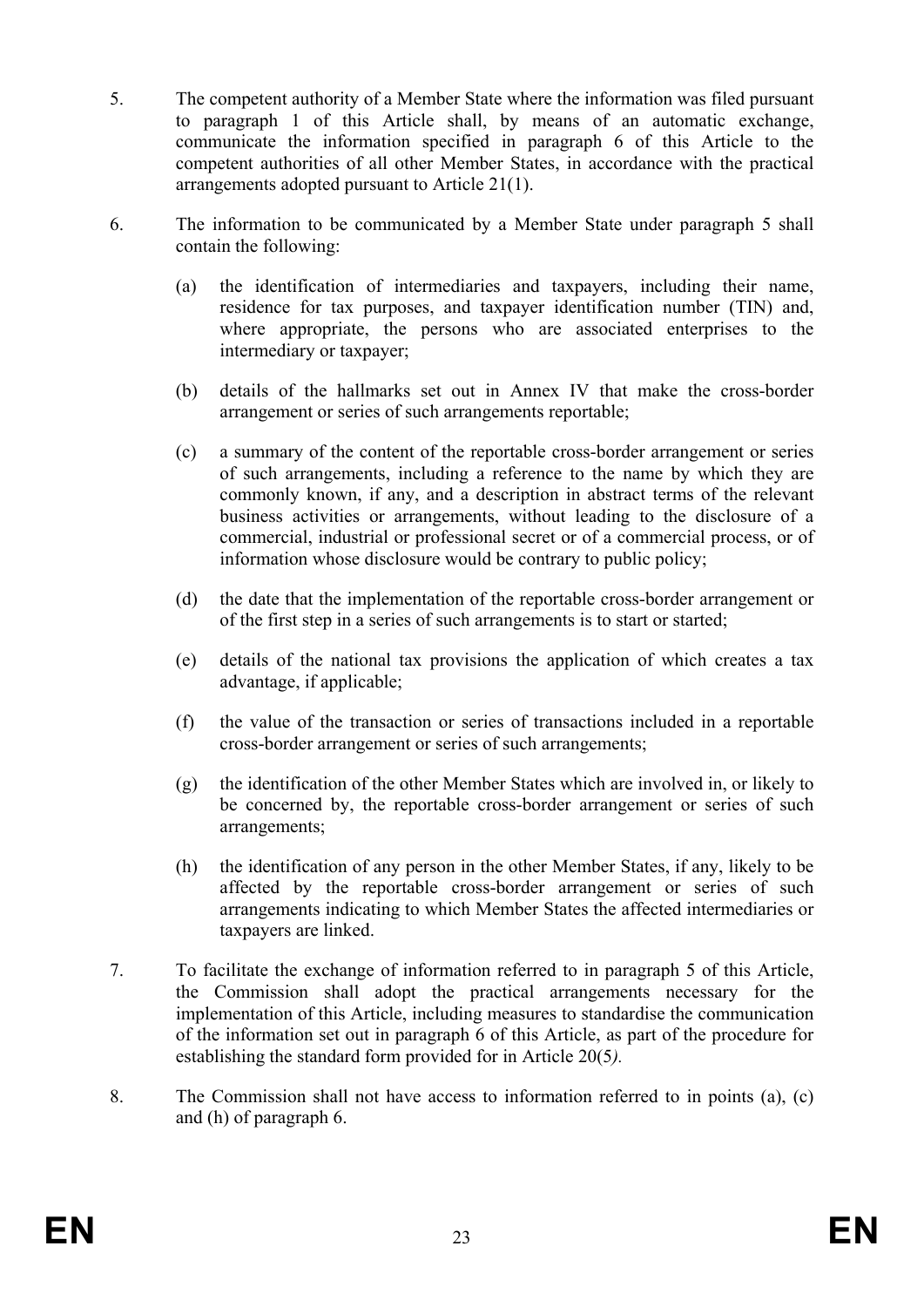- 9. The automatic exchange of information shall take place within one month from the end of the quarter in which the information was filed. The first information shall be communicated by the end of the first quarter of 2019.".
- (3) in Article 20, paragraph 5 is replaced by the following:
	- "5. The Commission shall adopt standard forms, including the linguistic arrangements, in accordance with the procedure referred to in Article 26(2), in the following cases:
		- (a) for the automatic exchange of information on advance cross-border rulings and advance pricing arrangements pursuant to Article 8a before 1 January 2017;
		- (b) for the automatic exchange of information on reportable cross-border arrangements pursuant to Article 8aaa before 1 January 2019.

Those standard forms shall not exceed the components for the exchange of information listed in Articles 8a(6) and 8aaa(6), and such other related fields which are linked to these components which are necessary to achieve the objectives of Articles 8a and 8aaa respectively.

The linguistic arrangements referred to in the first subparagraph shall not preclude Member States from communicating the information referred to in Articles 8a and 8aaa in any of the official languages of the Union. However, those linguistic arrangements may provide that the key elements of such information shall also be sent in another official language of the Union.".

- (4) in Article 21, paragraph 5 is replaced by the following:
	- "5. The Commission shall by 31 December 2017 develop and provide with technical and logistical support a secure Member State central directory on administrative cooperation in the field of taxation where information to be communicated in the framework of paragraphs 1 and 2 of Article 8a shall be recorded in order to satisfy the automatic exchange provided for in those paragraphs.

The Commission shall by 31 December 2018 develop and provide with technical and logistical support a secure Member State central directory on administrative cooperation in the field of taxation where information to be communicated in the framework of paragraphs 5, 6 and 7 of Article 8aaa shall be recorded in order to satisfy the automatic exchange provided for in those paragraphs.

The competent authorities of all Member States shall have access to the information recorded in that directory. The Commission shall also have access to the information recorded in that directory, however within the limitations set out in Articles 8a(8) and 8aaa(8). The necessary practical arrangements shall be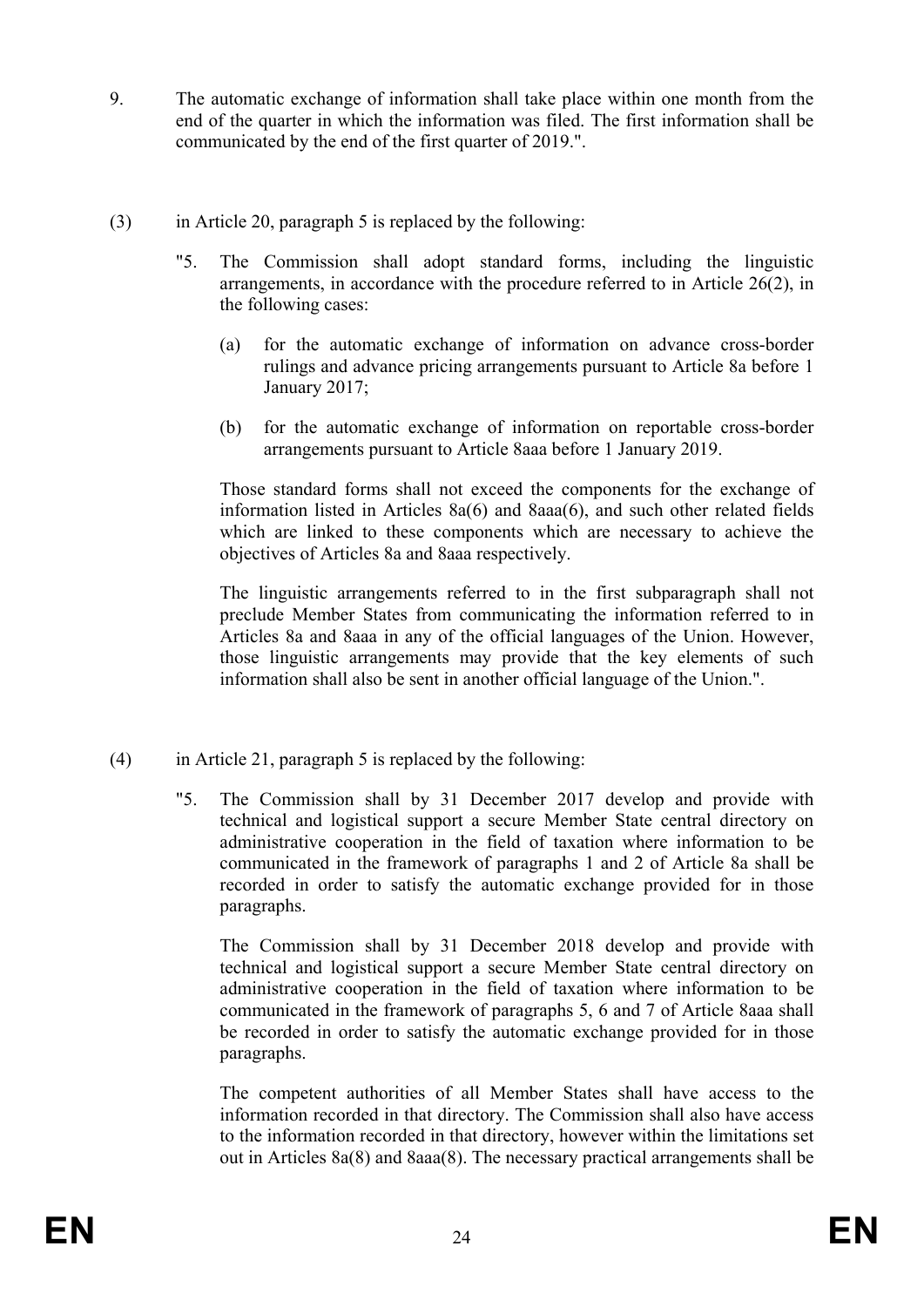adopted by the Commission in accordance with the procedure referred to in Article 26(2).

Until that secure central directory is operational, the automatic exchange provided for in paragraphs 1 and 2 of Article 8a and paragraphs 5, 6 and 7 of Article 8aaa shall be carried out in accordance with paragraph 1 of this Article and the applicable practical arrangements.".

- (5) in Article 23, paragraph 3 is replaced by the following:
	- "3. Member States shall communicate to the Commission a yearly assessment of the effectiveness of the automatic exchange of information referred to in Articles 8**,** 8a, 8aa and 8aaa as well as the practical results achieved. The Commission shall, by means of implementing acts, adopt the form and the conditions of communication for that yearly assessment. Those implementing acts shall be adopted in accordance with the procedure referred to in Article  $26(2)$ .".
- (6) in Chapter V, the following Article is added:

# *"Article 23aa*

# **Amendments to Annex IV**

The Commission shall be empowered to adopt delegated acts in accordance with Article 26a to amend Annex IV, in order to include in the list of hallmarks potentially aggressive tax planning arrangements or series of arrangements in response to updated information on those arrangements or series of arrangements which is derived from the mandatory disclosure of such arrangements.".

(7) Article 25a is replaced by the following:

### *"Article 25a*

### **Penalties**

Member States shall lay down the rules on penalties applicable to infringements of national provisions adopted pursuant to this Directive and concerning Articles 8aa and 8aaa, and shall take all measures necessary to ensure that they are implemented. The penalties provided for shall be effective, proportionate and dissuasive.".

(8) in Chapter VII, the following Articles are added: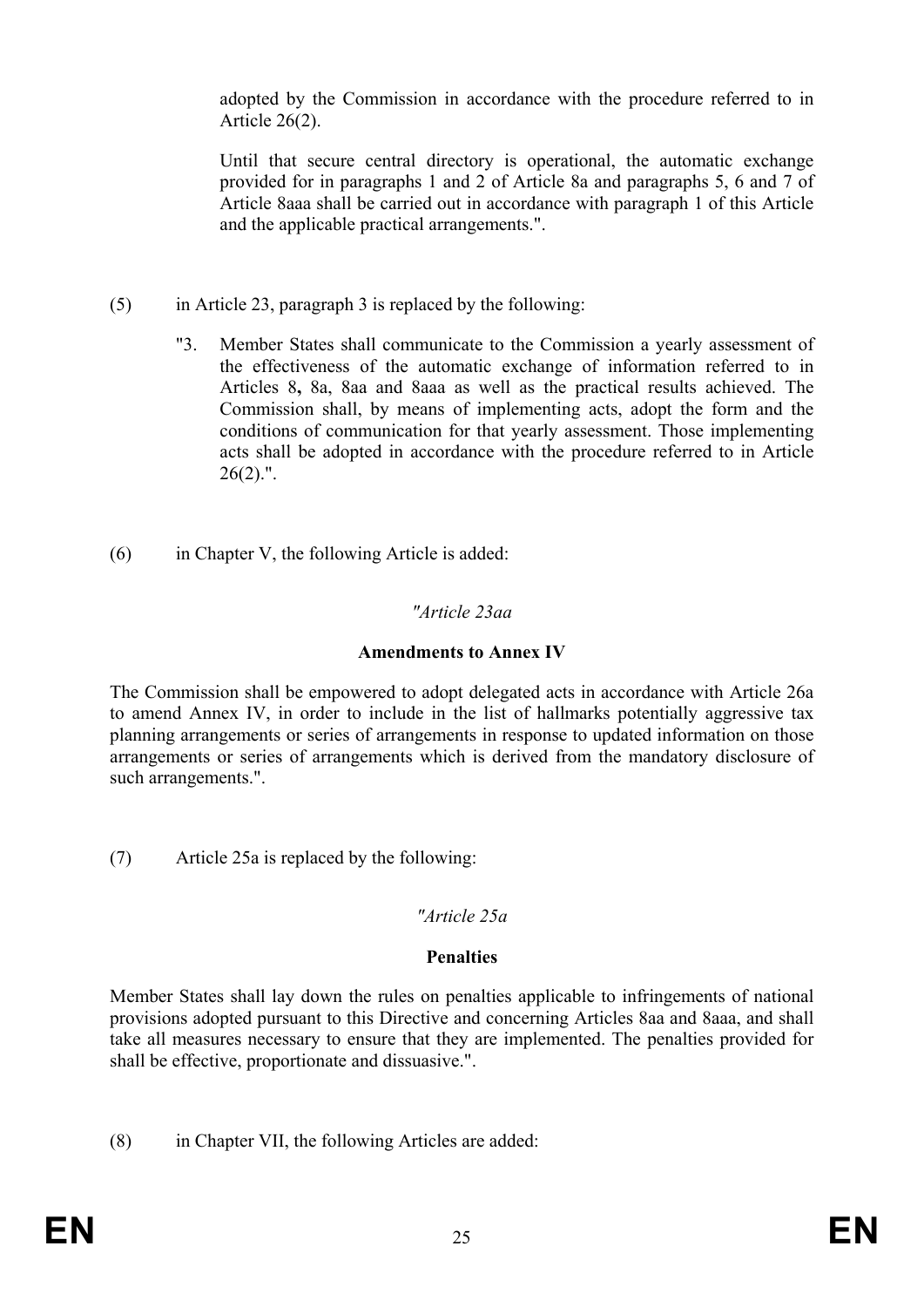## *"Article 26a*

# **Exercise of the delegation**

- 1. The power to adopt delegated acts is conferred on the Commission subject to the conditions laid down in this Article.
- 2. The power to adopt delegated acts referred to in Article 23aa shall be conferred on the Commission for an indeterminate period of time from the date of entry into force of this Directive.
- 3. The delegation of power referred to in Article 23aa may be revoked at any time by the Council. A decision to revoke shall put an end to the delegation of the power specified in that decision. It shall take effect the day following the publication of the decision in the *Official Journal of the European Union* or at a later date specified therein. It shall not affect the validity of any delegated acts already in force.
- 4. As soon as it adopts a delegated act, the Commission shall notify it to the Council.
- 5. A delegated act adopted pursuant to Article 23aa shall enter into force only if no objection has been expressed by the Council within a period of two months of the notification of that act to the Council or if, before the expiry of that period, the Council has informed the Commission that it will not object. That period shall be extended by two months at the initiative of the Council.

# *Article 26aa*

### **Informing the European Parliament**

The European Parliament shall be informed of the adoption of delegated acts by the Commission, of any objective formulated to them and of the revocation of a delegation of powers by the Council.".

(9) Annex IV, the text of which is set out in the Annex to this Directive, is added.

### *Article 2*

1. Member States shall adopt and publish, by 31 December 2018 at the latest, the laws, regulations and administrative provisions necessary to comply with this Directive. They shall forthwith communicate to the Commission the text of those provisions.

They shall apply those provisions from 1 January 2019.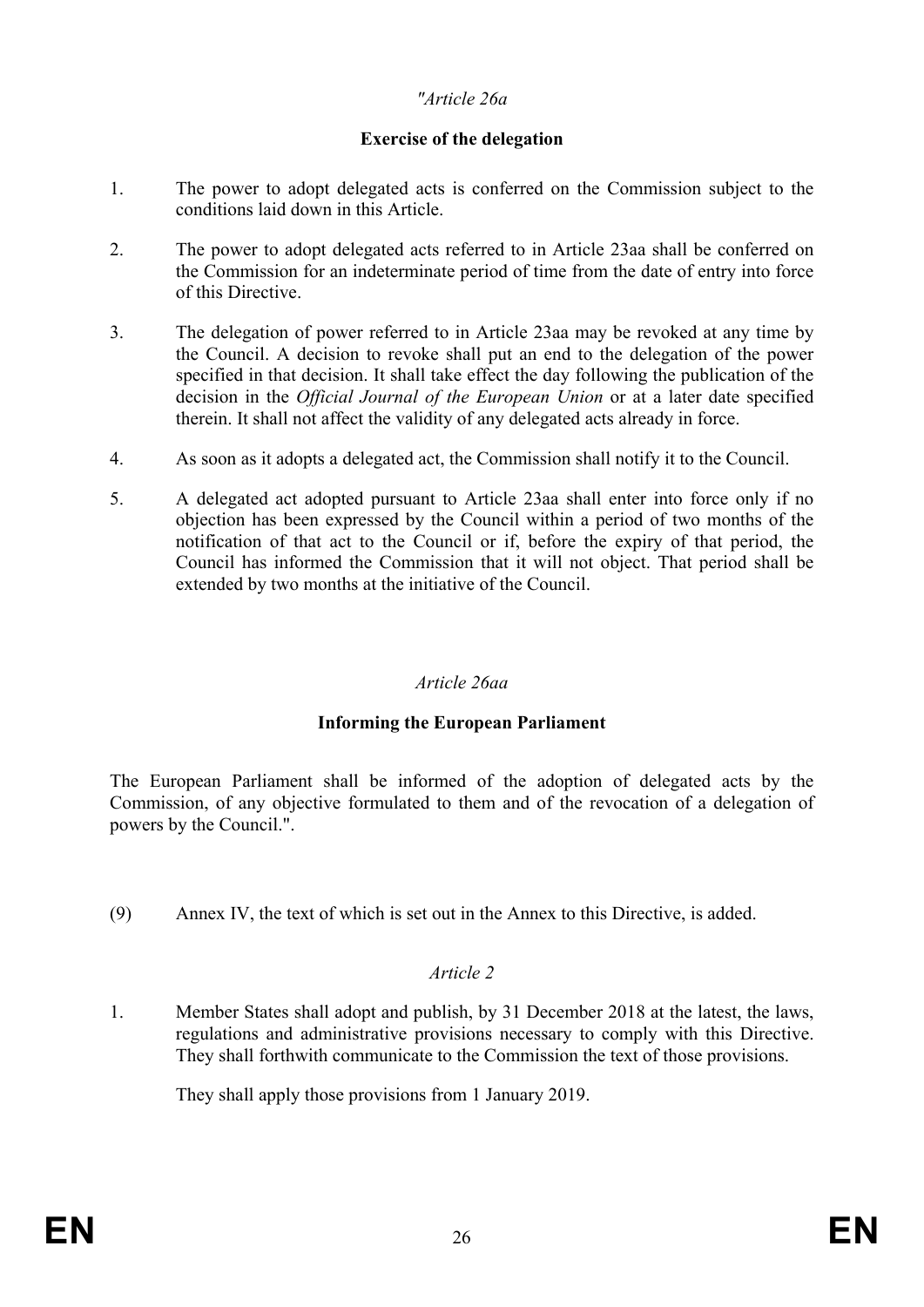When Member States adopt those provisions, they shall contain a reference to this Directive or be accompanied by such a reference on the occasion of their official publication. Member States shall determine how such reference is to be made.

2. Member States shall communicate to the Commission the text of the main provisions of national law which they adopt in the field covered by this Directive.

## *Article 3*

This Directive shall enter into force on the twentieth day following that of its publication in the *Official Journal of the European Union*.

# *Article 4*

This Directive is addressed to the Member States.

Done at Brussels,

*For the Council The President*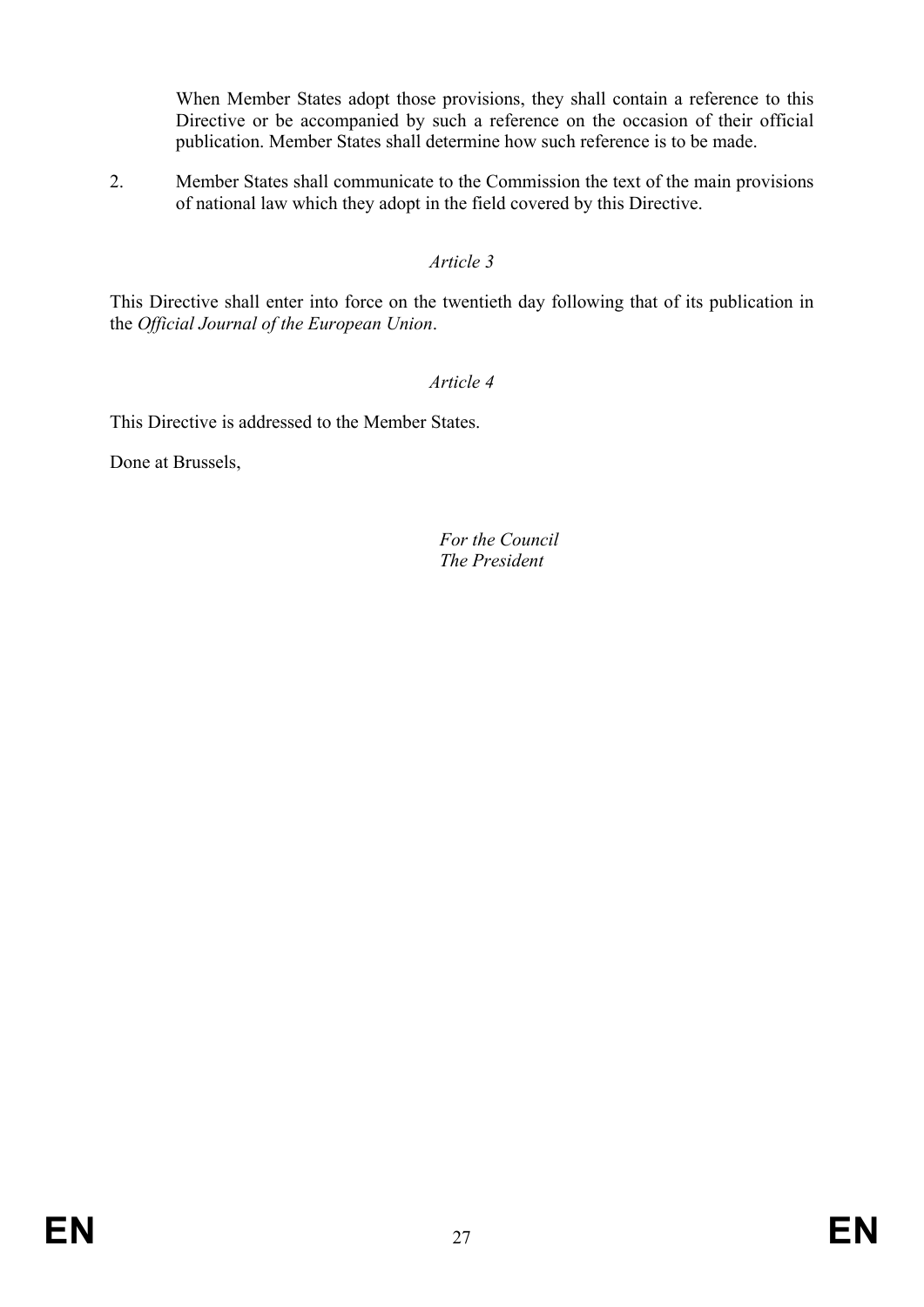# **LEGISLATIVE FINANCIAL STATEMENT**

#### **1. FRAMEWORK OF THE PROPOSAL/INITIATIVE**

- 1.1. Title of the proposal/initiative
- 1.2. Policy area(s) concerned in the ABM/ABB structure
- 1.3. Nature of the proposal/initiative
- 1.4. Objective(s)
- 1.5. Grounds for the proposal/initiative
- 1.6. Duration and financial impact
- 1.7. Management mode(s) planned

#### **2. MANAGEMENT MEASURES**

- 2.1. Monitoring and reporting rules
- 2.2. Management and control system
- 2.3. Measures to prevent fraud and irregularities

### **3. ESTIMATED FINANCIAL IMPACT OF THE PROPOSAL/INITIATIVE**

3.1. Heading(s) of the multiannual financial framework and expenditure budget line(s) affected

- 3.2. Estimated impact on expenditure
- *3.2.1. Summary of estimated impact on expenditure*
- *3.2.2. Estimated impact on operational appropriations*
- *3.2.3. Estimated impact on appropriations of an administrative nature*
- *3.2.4. Compatibility with the current multiannual financial framework*
- *3.2.5. Third-party contributions*
- 3.3. Estimated impact on revenue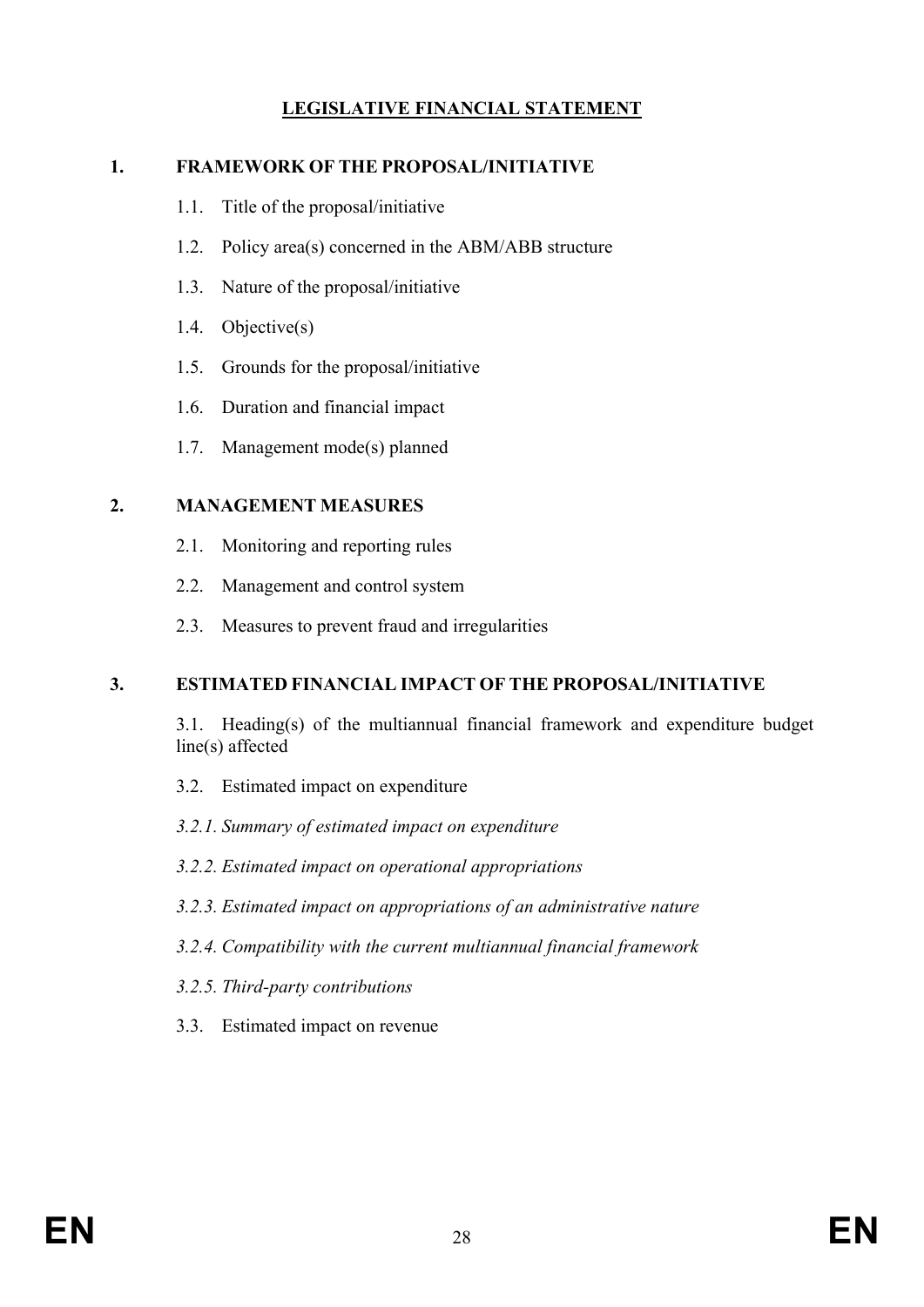# **LEGISLATIVE FINANCIAL STATEMENT**

## **1. FRAMEWORK OF THE PROPOSAL/INITIATIVE**

#### **1.1. Title of the proposal/initiative**

Proposal for a Council Directive amending Directive 2011/16/EU as regards mandatory automatic exchange of information in the field of taxation in relation to reportable cross-border arrangements

#### **1.2. Policy area(s) concerned in the ABM/ABB structure[31](#page-29-0)**

| 14    |  |  |  |
|-------|--|--|--|
| 14.03 |  |  |  |

### **1.3. Nature of the proposal/initiative**

The proposal/initiative relates to **a new action**

 $\Box$  The proposal/initiative relates to **a new action following a pilot project/preparatory action[32](#page-29-1)**

The proposal/initiative relates to **the extension of an existing action**

The proposal/initiative relates to **an action redirected towards a new action**

### **1.4. Objective(s)**

*1.4.1. The Commission's multiannual strategic objective(s) targeted by the proposal/initiative* 

The Commission Work Programme for 2017 lists "Fairer Taxation of Companies" among its priorities. One of the items that fall within the scope of this theme is the "implementation in EU legislation of the international agreement on Base Erosion and Profit Shifting (BEPS) (legislative/ non-legislative, incl. impact assessment". The present proposal for the mandatory disclosure of information on potentially aggressive tax planning arrangements largely relies on the findings and data of OECD BEPS Action 12 on Mandatory Disclosure.

*1.4.2. Specific objective(s) and ABM/ABB activity(ies) concerned* 

#### Specific objective

The aim of the proposed legislation is to increase transparency and access to information at an early stage, as this should allow the authorities to improve the speed and accuracy of their risk assessment and make timely and informed decisions on how to protect their tax revenues. Namely, if tax authorities receive information

<span id="page-29-1"></span><span id="page-29-0"></span><sup>&</sup>lt;sup>31</sup> ABM: activity-based management; ABB: activity-based budgeting.<br>As referred to in Article 54(2)(a) or (b) of the Financial Regulation.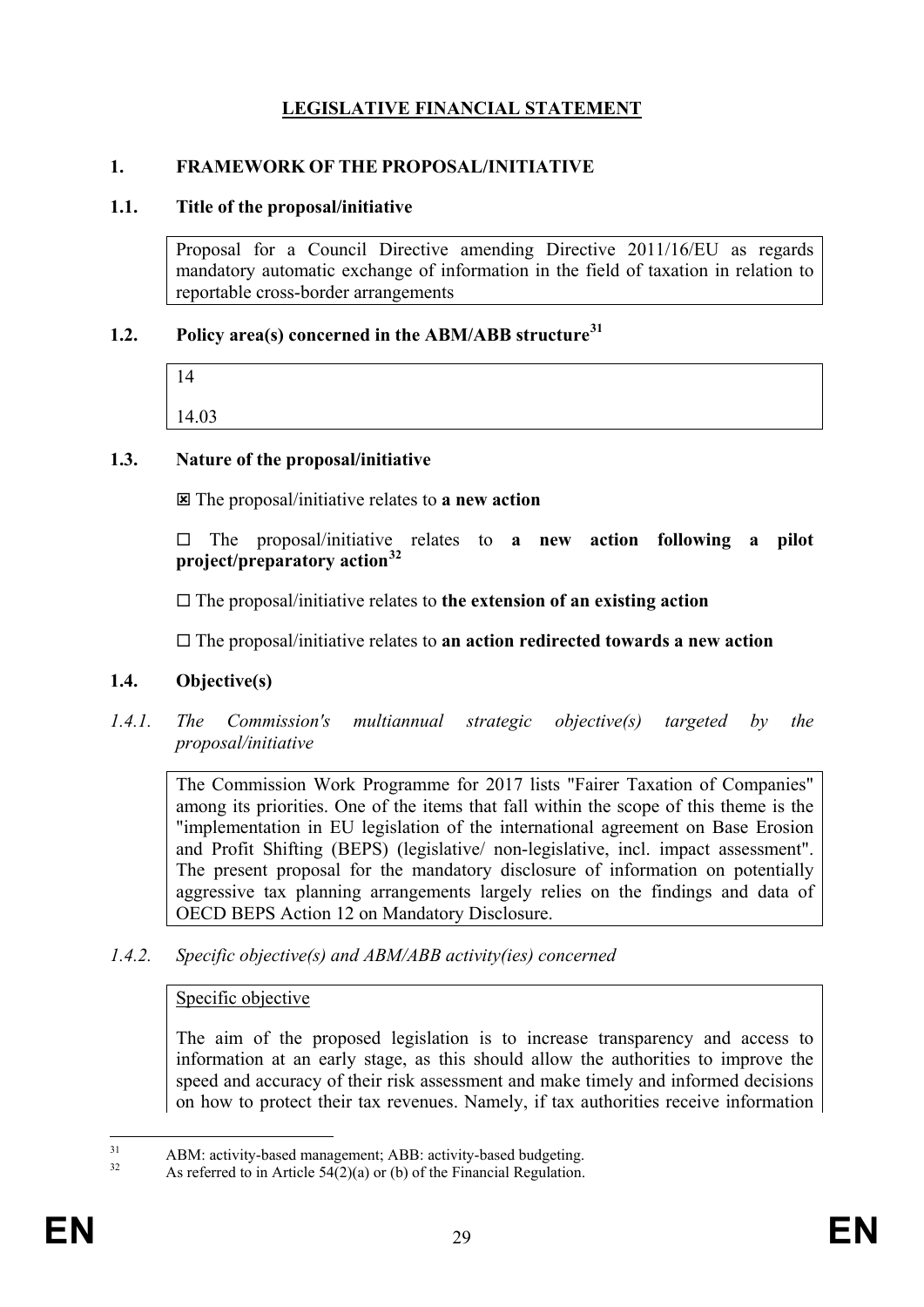about potentially aggressive tax planning arrangements before these are implemented, they should be able to track the arrangements and respond to the tax risks that these pose by taking appropriate measures to curb them. For this purpose, information should ideally be obtained in advance, i.e. before an arrangement is implemented and/or used. This would enable the authorities to timely assess the risk of these arrangements and if necessary, react to close down loopholes and prevent a loss of tax revenue. The ultimate objective is to design a mechanism that will have a deterrent effect; that is, a mechanism that will dissuade intermediaries from designing and marketing such arrangements.

ABM/ABB activity(ies) concerned

ABB 3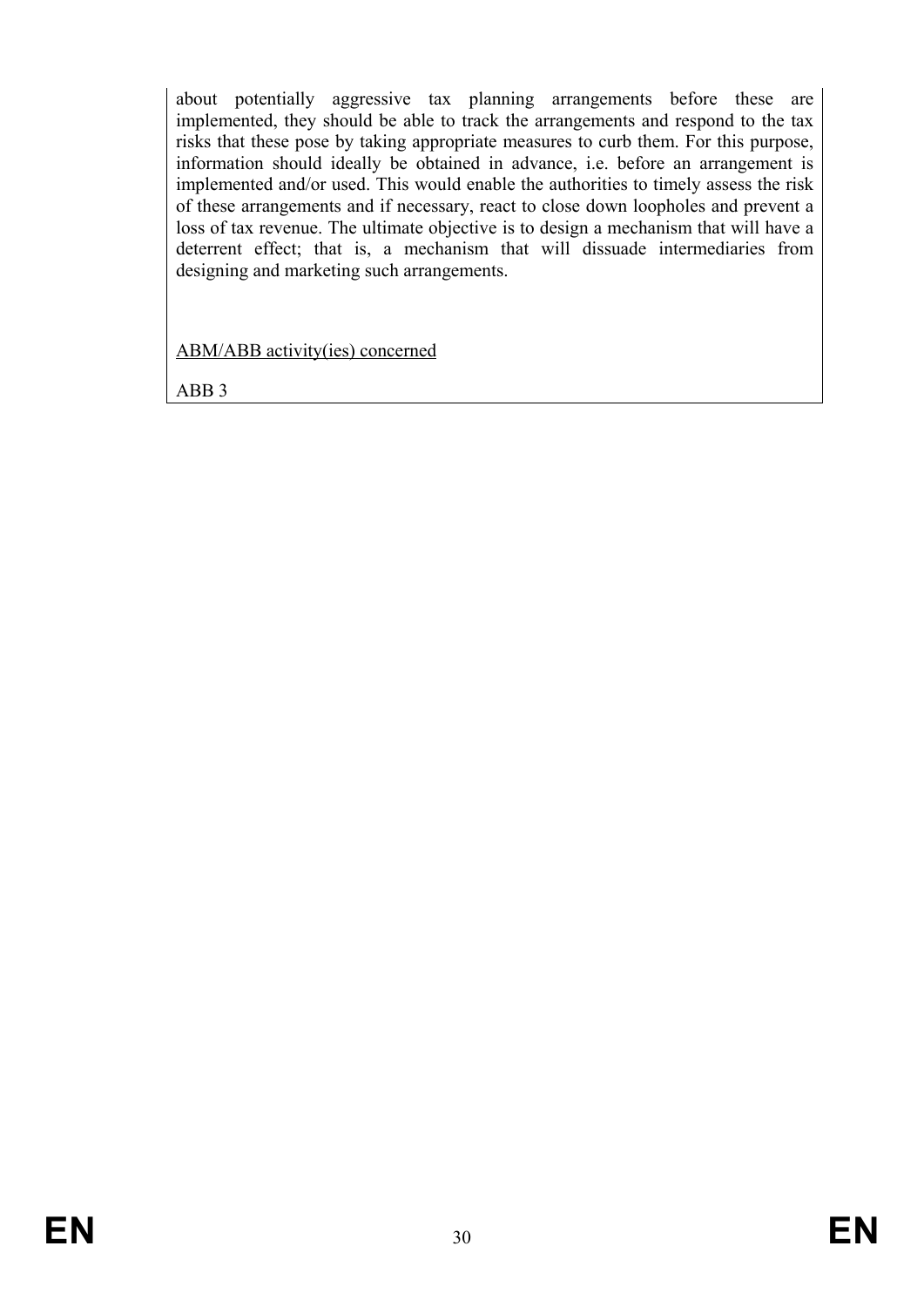## *1.4.3. Expected result(s) and impact*

*Specify the effects which the proposal/initiative should have on the beneficiaries/groups targeted.*

First, automatic exchange of information between Member States on disclosed information about potentially aggressive tax planning arrangements will mean that all Member States will be able to properly assess whether a certain arrangement or series of arrangements have an impact on them (even unintentionally) and decide whether to react accordingly.

Second, the fact that there is more transparency on potentially aggressive arrangements should create a greater incentive for ensuring that tax competition becomes fairer. In addition, the mandatory disclosure and automatic exchange of information on potentially aggressive tax planning arrangements should deter intermediaries and taxpayers from promoting and engaging respectively in aggressive tax planning, since the tax authorities of more than one Member State will now have the information to detect and react to such tax planning practices.

#### *1.4.4. Indicators of results and impact*

*Specify the indicators for monitoring implementation of the proposal/initiative.*

The proposal will be governed by the requirements of Directive 2011/16/EU that it is amending in relation to the following: i) the annual provision by Member States of statistics on information exchange; and ii) the submission of a report by the Commission on the basis of those statistics, including on the effectiveness of the automatic exchange of information.

### **1.5. Grounds for the proposal/initiative**

#### *1.5.1. Requirement(s) to be met in the short or long term*

Directive 2011/16/EU on Administrative Cooperation will be amended to place a primary obligation on intermediaries and as a fall-back, on taxpayers to disclose potentially aggressive cross-border tax planning arrangements to their tax authorities. These authorities will then share this information with other Member States through a system of mandatory and automatic exchange of information. In this context, the authorities will be required to submit the disclosed information to a central directory where all Member States will have full access to. The Commission will be given limited access to the Directory in order to ensure that it can be sufficiently informed to monitor the functioning of the Directive.

#### *1.5.2. Added value of EU involvement*

The EU involvement in the disclosure will bring an added value, as compared to individual Member State initiatives in the field. This is because, especially if it is accompanied with exchange of information, the disclosure of potentially aggressive cross-border tax planning arrangements will allow tax administrations to obtain the full picture of the impact of cross-border transactions on the overall tax base. The EU is thus in a better position than any Member State individually to ensure the effectiveness and completeness of the system for the exchange of information.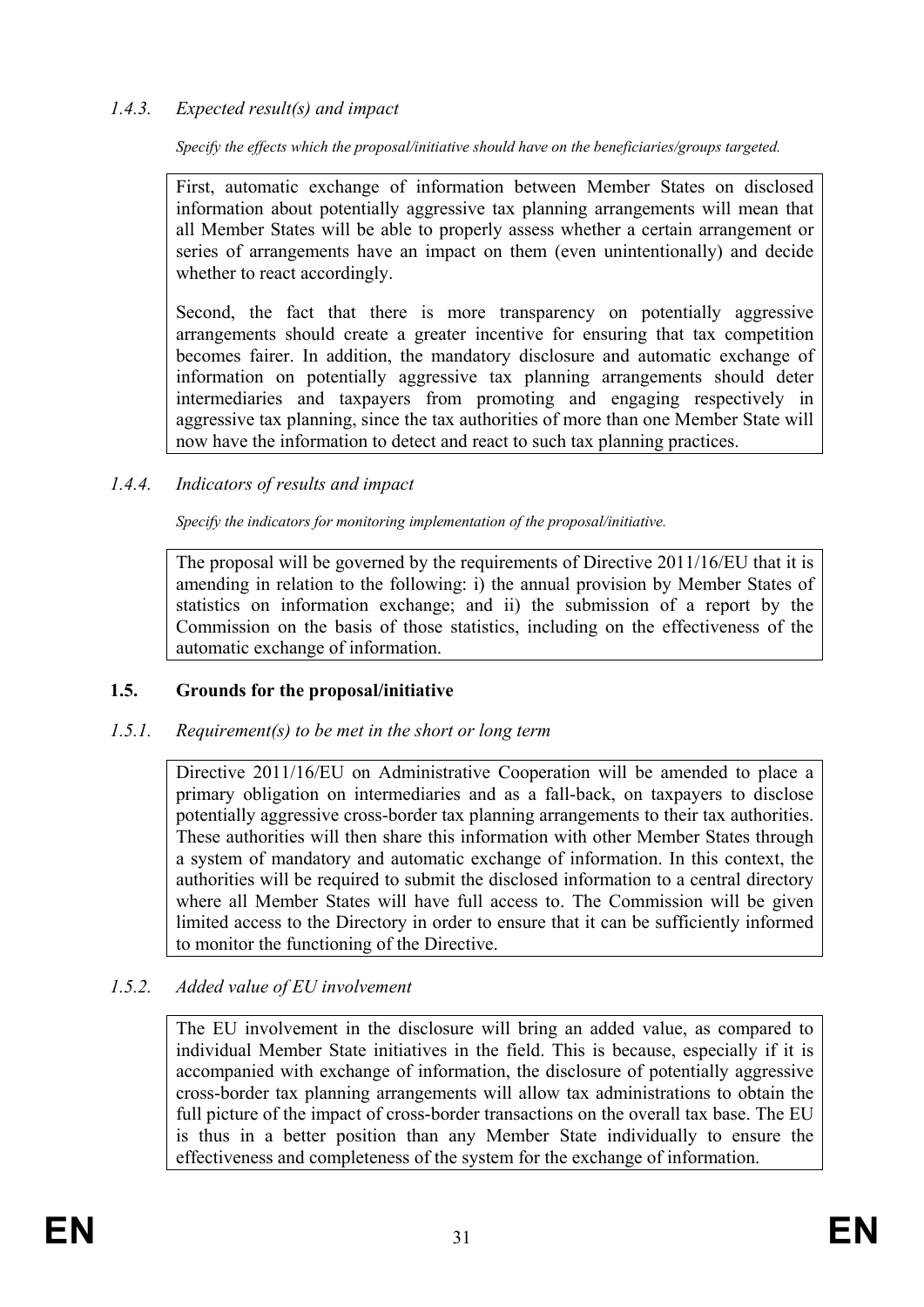## *1.5.3. Lessons learned from similar experiences in the past*

Schemes for the mandatory disclosure of potentially aggressive tax planning schemes operate in Ireland, Portugal and the United Kingdom (UK). From the data published by the UK, it emerges that the Government used information that it obtained to introduce a range of anti-tax avoidance measures every year. Since 2004, a total of 49 measures have been enacted, closing off over GBR 12 billion in avoidance opportunities. Her Majesty's Revenue and Customs (HMRC) noted that there is considerable anecdotal evidence that DOTAS has changed the economics of avoidance.

# *1.5.4. Compatibility and possible synergy with other appropriate instruments*

As the proposal is designed to amend the Directive 2011/16/EU on Administrative Cooperation, the procedures, arrangements and IT tools already established or under development in the context of that Directive will be available for use for the purposes of this proposal.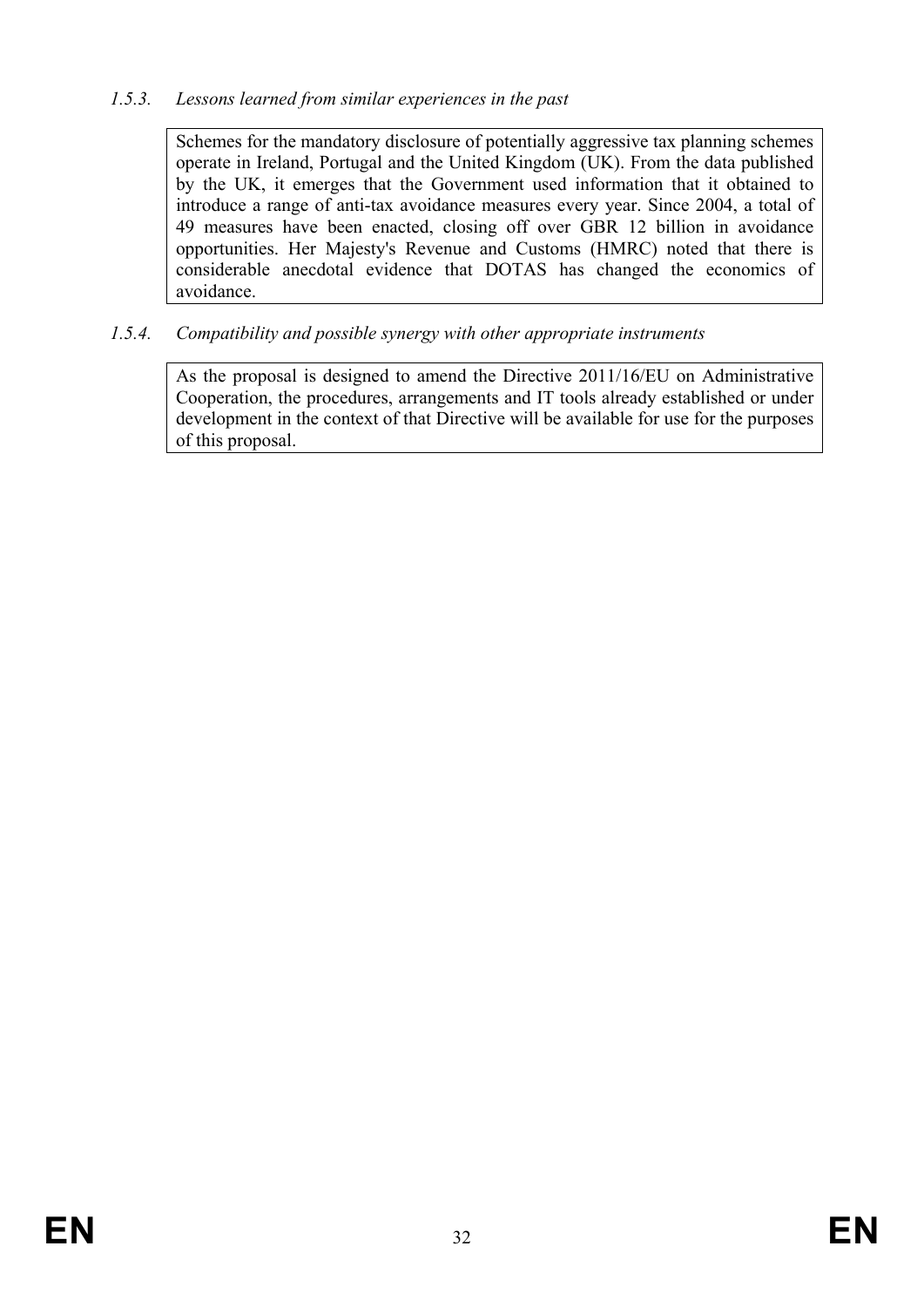## **1.6. Duration and financial impact**

- Proposal/initiative of **limited duration**
- $\Box$  Proposal/initiative in effect from [DD/MM]YYYY to [DD/MM]YYYY
- $\Box$  Financial impact from YYYY to YYYY
- Proposal/initiative of **unlimited duration**
- Implementation with a start-up period from 2017 to 2021,
- followed by full-scale operation.

# **1.7. Management mode(s) planned[33](#page-33-0)**

- $\Xi$  Direct management by the Commission
- $\boxtimes$  by its departments, including by its staff in the Union delegations;
- $\Box$  by the executive agencies

**Shared management** with the Member States

**Indirect management** by entrusting budget implementation tasks to:

- $\Box$  third countries or the bodies they have designated;
- $\Box$  international organisations and their agencies (to be specified);
- $\Box$  the EIB and the European Investment Fund;
- $\Box$  bodies referred to in Articles 208 and 209 of the Financial Regulation;
- $\Box$  public law bodies;
- $\Box$  bodies governed by private law with a public service mission to the extent that they provide adequate financial guarantees;
- $\Box$  bodies governed by the private law of a Member State that are entrusted with the implementation of a public-private partnership and that provide adequate financial guarantees;
- $\Box$  persons entrusted with the implementation of specific actions in the CFSP pursuant to Title V of the TEU, and identified in the relevant basic act.
- *If more than one management mode is indicated, please provide details in the 'Comments' section.*

Comments

<span id="page-33-0"></span>

<sup>&</sup>lt;sup>33</sup> Details of management modes and references to the Financial Regulation may be found on the BudgWeb site: [http://www.cc.cec/budg/man/budgmanag/budgmanag\\_en.html](http://www.cc.cec/budg/man/budgmanag/budgmanag_en.html)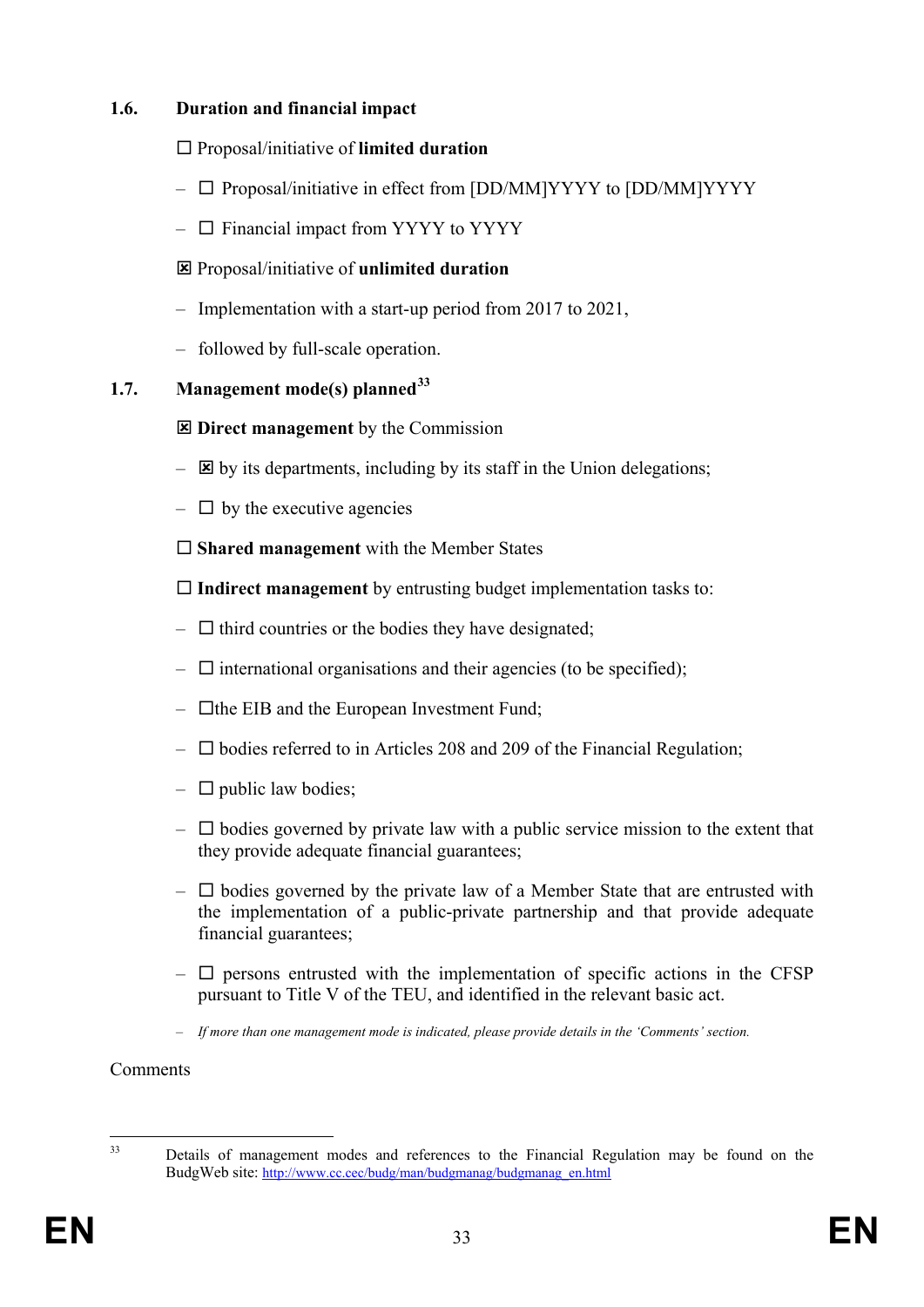This proposal builds on the existing framework and systems for the automatic exchange of information on advance cross-border rulings which was developed pursuant to Article 21 of Directive 2011/16/EU in the context of a previous amendment. The Commission, in conjunction with Member States, shall develop standardised forms and formats for information exchange through implementing measures. As regards the CCN network which will permit the exchange of information between Member States, the Commission is responsible for the development of such a network and Member States will undertake to create the appropriate domestic infrastructure that will enable the exchange of information via the CCN network.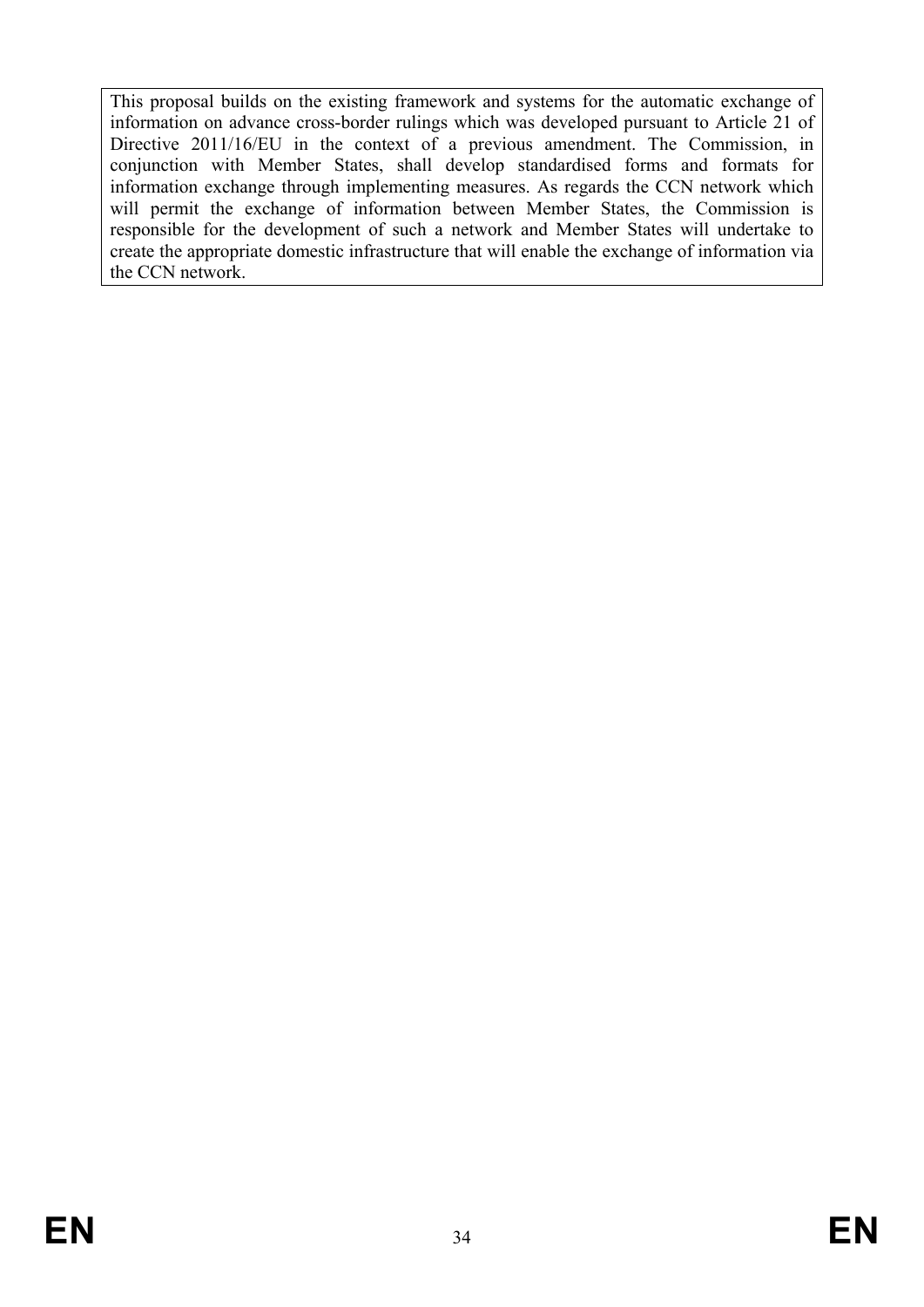# **2. MANAGEMENT MEASURES**

## **2.1. Monitoring and reporting rules**

*Specify frequency and conditions.*

Member States undertake to:

- Communicate to the Commission a yearly assessment of the effectiveness of the automatic exchange of information referred to in Articles 8, 8a, 8aa (and the proposed 8aaa) as well as the practical results achieved;

- Provide a list of statistical data which is determined by the Commission in accordance with the procedure of Article 26(2) (implementing measures) for the evaluation of this Directive.

In Article 27 of the Directive on administrative cooperation (DAC), the Commission has undertaken to submit a report on the application of the DAC every five years, which start counting after 1 January 2013. The results of this proposal (which amends the DAC) will be included in the report to the European Parliament and to the Council that will be issued by 1 January 2023.

# **2.2. Management and control system**

# *2.2.1. Risk(s) identified*

The following potential risks have been identified:

- As the structure and features of tax planning schemes evolve constantly, which may result in a situation whereby some of the hallmarks be out of date in the coming years, the Directive empowers the Commission to update the list of hallmarks in order to include potentially aggressive cross-border tax planning arrangements based on fresh information derived from the mandatory disclosure of such arrangements. For this purpose, the Commission shall adopt delegated acts in accordance with Article 26a and amend the Annex.

- Member States undertake to provide the Commission with statistical data which will then inform the evaluation of the Directive. The Commission undertakes to submit a report based on this data every 5 years.

- Specifically on the automatic exchange of information, Member States undertake to communicate to the Commission a yearly assessment of the effectiveness of such exchange.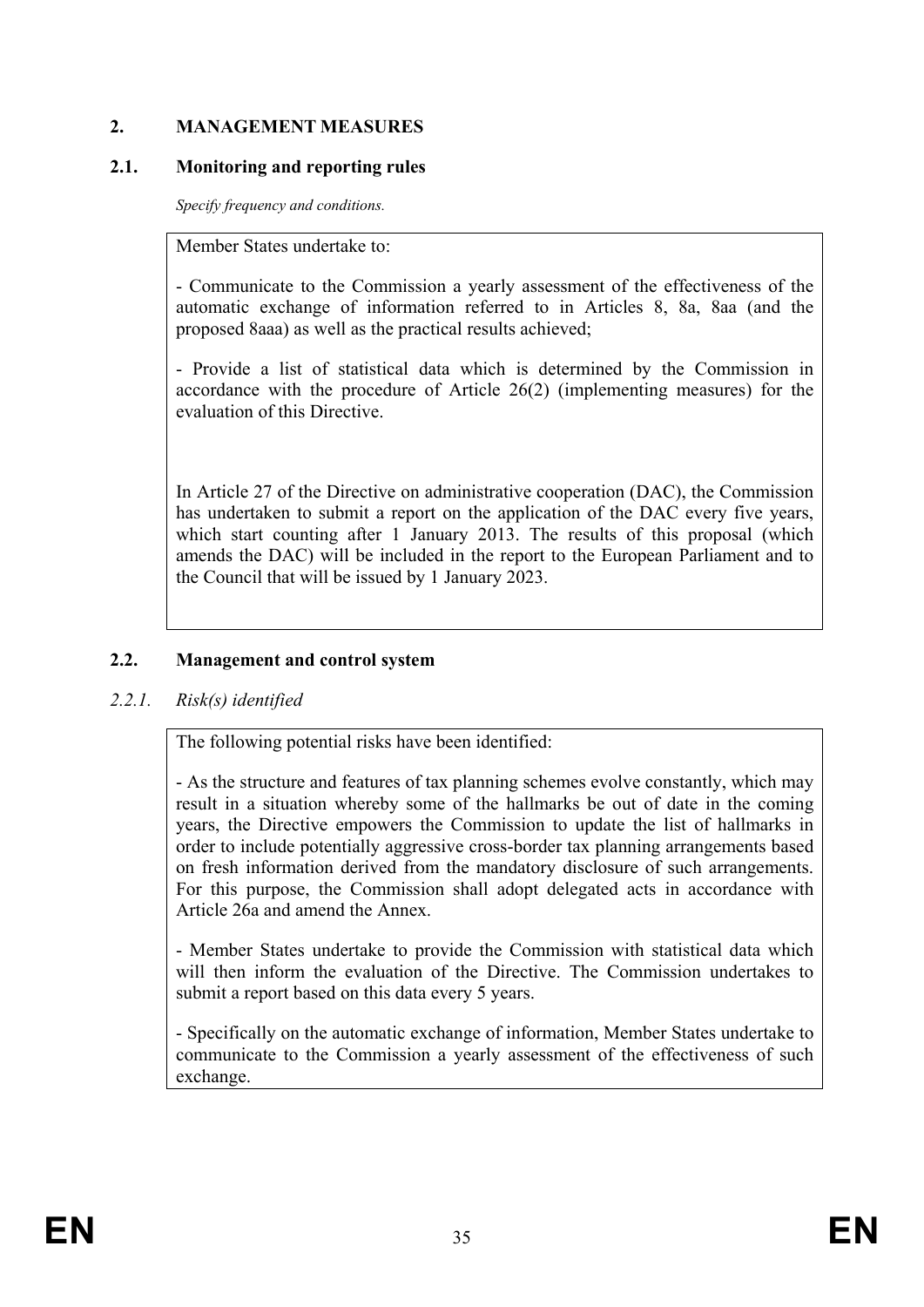# *2.2.2. Information concerning the internal control system set up*

To monitor the proper application of the Directive, the Commission will have limited access to the Central Directory where Member States will submit information on potentially aggressive cross-border tax planning schemes.

Fiscalis will support the internal control system, in accordance with Regulation (EU) No 1286/2013 of 11 December 2013, by providing funds for the following:

- Joint Actions (e.g. in the form of project groups);

- the building of European Information Systems.

The main elements of the control strategy are:

Procurement contracts

The control procedures for procurement defined in the Financial Regulation: any procurement contract is established following the established procedure of verification by the services of the Commission for payment, taking into account contractual obligations and sound financial and general management. Anti-fraud measures (controls, reports, etc.) are foreseen in all contracts concluded between the Commission and the beneficiaries. Detailed terms of reference are drafted and form the basis of each specific contract. The acceptance process follows strictly the TAXUD TEMPO methodology: deliverables are reviewed, amended if necessary and finally explicitly accepted (or rejected). No invoice can be paid without an "acceptance letter".

Technical verification of procurement

DG TAXUD performs controls of deliverables and supervises operations and services carried out by contractors. It also conducts quality and security audits of their contractors on a regular basis. Quality audits verify the compliance of the contractors' actual processes against the rules and procedures defined in their quality plans. Security audits focus on the specific processes, procedures and set-up.

In addition to the above controls, DG TAXUD performs the traditional financial controls:

Ex-ante verification of commitments

All commitments in DG TAXUD are verified by the Head of the HR and Finances Unit. Consequently, 100% of the committed amounts are covered by the ex-ante verification. This procedure gives a high level of assurance as to the legality and regularity of transactions.

Ex-ante verification of payments

100% of payments are verified ex-ante. Moreover, at least one payment (from all categories of expenditures) per week is randomly selected for additional ex-ante verification performed by the head of the HR and Finances Unit. There is no target concerning the coverage, as the purpose of this verification is to check payments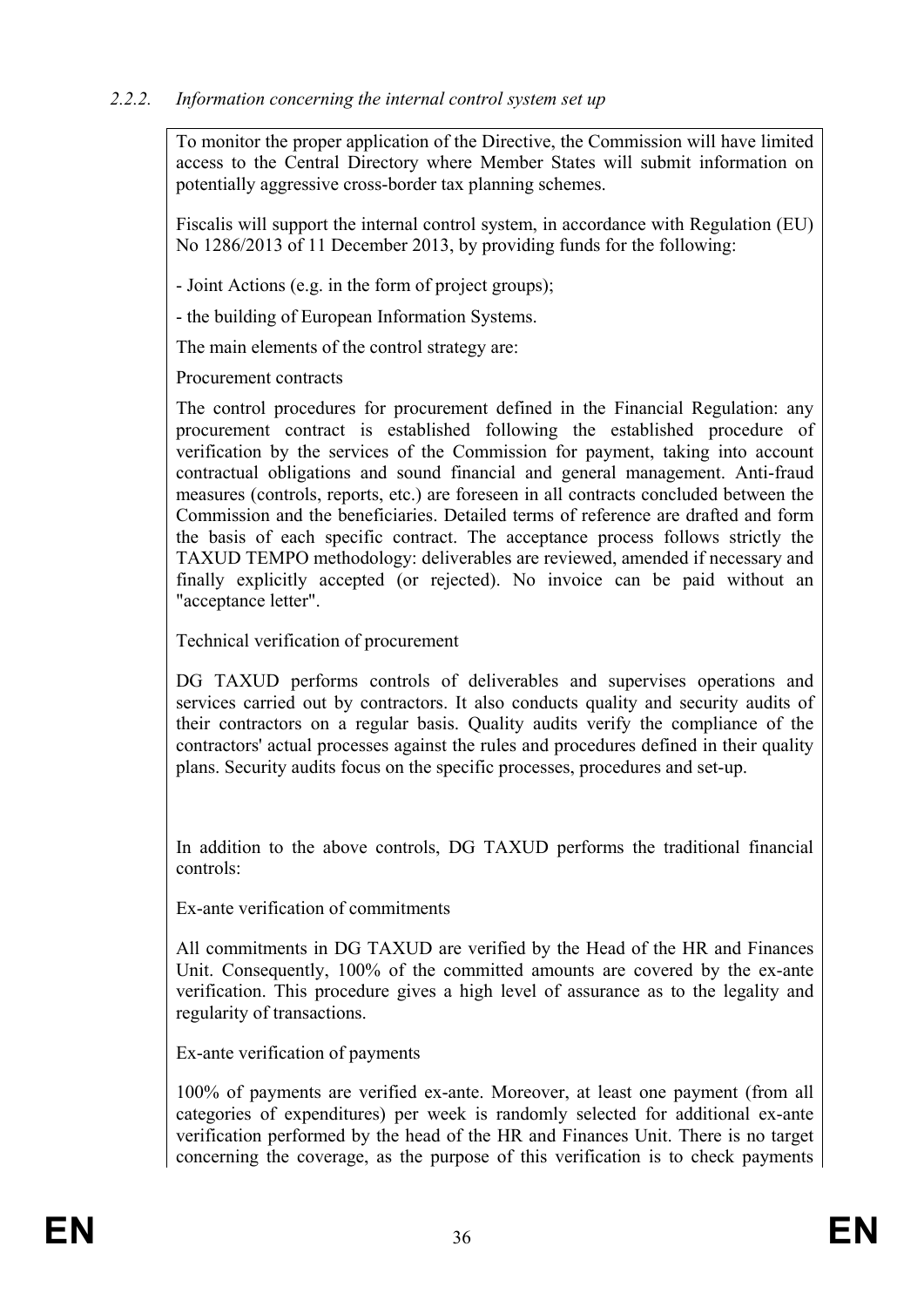"randomly" in order to verify that all payments were prepared in line with the requirements. The remaining payments are processed according to the rules in force on a daily basis.

Declarations of the Authorising Officers by Sub-Delegations (AOSD)

All the AOSD sign declarations supporting the Annual Activity Report for the year concerned. These declarations cover the operations under the programme. The AOSD declare that the operations connected with the implementation of the budget have been executed in accordance with the principles of the sound financial management, that the management and control systems in place provided satisfactory assurance concerning the legality and regularity of the transactions and that the risks associated to these operations have been properly identified, reported and that mitigating actions have been implemented.

### *2.2.3. Estimate of the costs and benefits of the controls and assessment of the expected level of risk of error*

The controls established enable DG TAXUD to have sufficient assurance of the quality and regularity of the expenditure and to reduce the risk of non-compliance. The above control strategy measures reduce the potential risks below the target of 2% and reach all beneficiaries. Any additional measures for further risk reduction would result in disproportionate high costs and are therefore not envisaged.

The overall costs linked to implementing the above control strategy – for all expenditures under Fiscalis 2020 programme – are limited to 1.6% of the total payments made. It is expected to remain at the same ratio for this initiative.

The programme control strategy limits the risk of non-compliance to virtually zero and remains proportionate to the risks entailed.

### **2.3. Measures to prevent fraud and irregularities**

*Specify existing or envisaged prevention and protection measures.*

The European Anti-fraud Office (OLAF) may carry out investigations, including onthe-spot checks and inspections, in accordance with the provisions and procedures laid down in Regulation (EC) No 1073/1999 of the European Parliament and of the Council<sup>[34](#page-37-0)</sup> and Council Regulation (Euratom, EC) No  $2185/96^{35}$  $2185/96^{35}$  $2185/96^{35}$  with a view to establishing whether there has been fraud, corruption or any other illegal activity affecting the financial interests of the Union in connection with a grant agreement or grant decision or a contract funded under this Regulation.

<span id="page-37-0"></span><sup>&</sup>lt;sup>34</sup> Regulation (EC) No 1073/1999 of the European Parliament and of the Council of 25 May 1999 concerning investigations conducted by the European Anti-Fraud Office (OLAF), OJ L 136 p. 1, 31.5.1999.

<span id="page-37-1"></span><sup>35</sup> Council Regulation (Euratom, EC) No 2185/96 of 11 November 1996 concerning on-the-spot checks and inspections carried out by the Commission in order to protect the European Communities' financial interests against fraud and other irregularities, OJ L 292 p. 2, 15.11.96.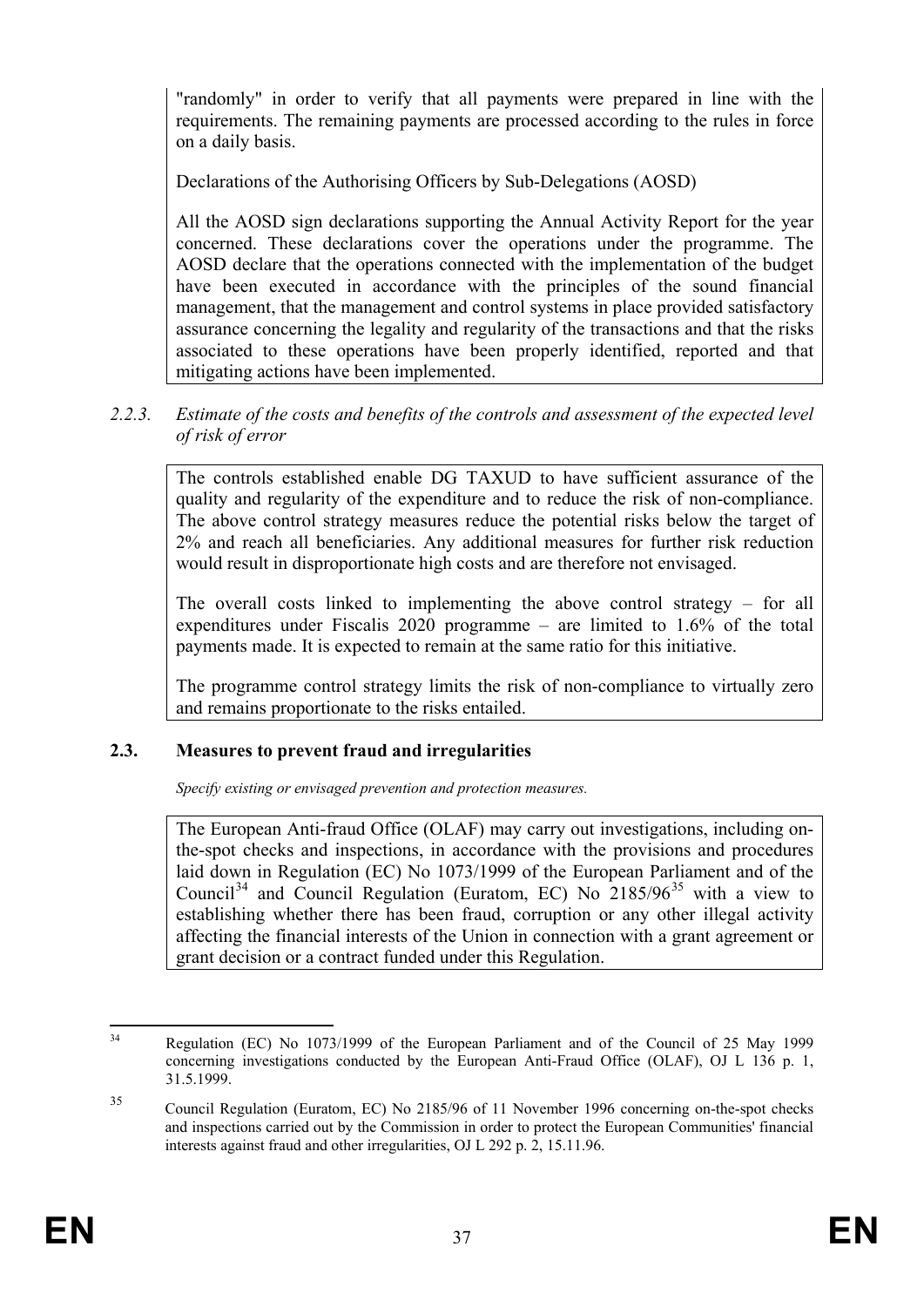# **3. ESTIMATED FINANCIAL IMPACT OF THE PROPOSAL/INITIATIVE**

#### **3.1. Heading(s) of the multiannual financial framework and expenditure budget line(s) affected**

• Existing budget lines

In order of multiannual financial framework headings and budget lines.

|                                                     | Budget line                                                 | Type of<br>expenditure   |                                        |                                      | Contribution            |                                                                                  |
|-----------------------------------------------------|-------------------------------------------------------------|--------------------------|----------------------------------------|--------------------------------------|-------------------------|----------------------------------------------------------------------------------|
| Heading of<br>multiannual financial<br>framework    | 14.03.01                                                    | Diff./Non-<br>diff. $36$ | from<br><b>EFTA</b><br>countries<br>37 | from<br>candidate<br>countries<br>38 | from third<br>countries | within the<br>meaning of<br>Article $21(2)(b)$ of<br>the Financial<br>Regulation |
| $1A -$<br>Competitiveness<br>for growth and<br>jobs | Improving the proper functioning<br>of the taxation systems | Diff.                    | N <sub>O</sub>                         | N <sub>O</sub>                       | NO.                     | N <sub>O</sub>                                                                   |

#### • New budget lines requested

#### *In order of multiannual financial framework headings and budget lines.*

| Heading of                            | Budget line                     | Type of<br>expenditure |                                  |                                | Contribution            |                                                                                  |
|---------------------------------------|---------------------------------|------------------------|----------------------------------|--------------------------------|-------------------------|----------------------------------------------------------------------------------|
| multiannual<br>financial<br>framework | Number<br>[Heading.<br>$\cdots$ | Diff./Non-<br>diff.    | from<br><b>EFTA</b><br>countries | from<br>candidate<br>countries | from third<br>countries | within the<br>meaning of<br>Article $21(2)(b)$ of<br>the Financial<br>Regulation |
|                                       | [XX.YY.YY.YY]                   |                        | YES/N<br>O                       | YES/NO                         | YES/N<br>O              | YES/NO                                                                           |

<span id="page-38-2"></span>

<span id="page-38-1"></span><span id="page-38-0"></span><sup>&</sup>lt;sup>36</sup><br>Diff. = Differentiated appropriations / Non-diff. = Non-differentiated appropriations.<br>EFTA: European Free Trade Association.<br>Candidate countries and, where applicable, potential candidate countries from the Western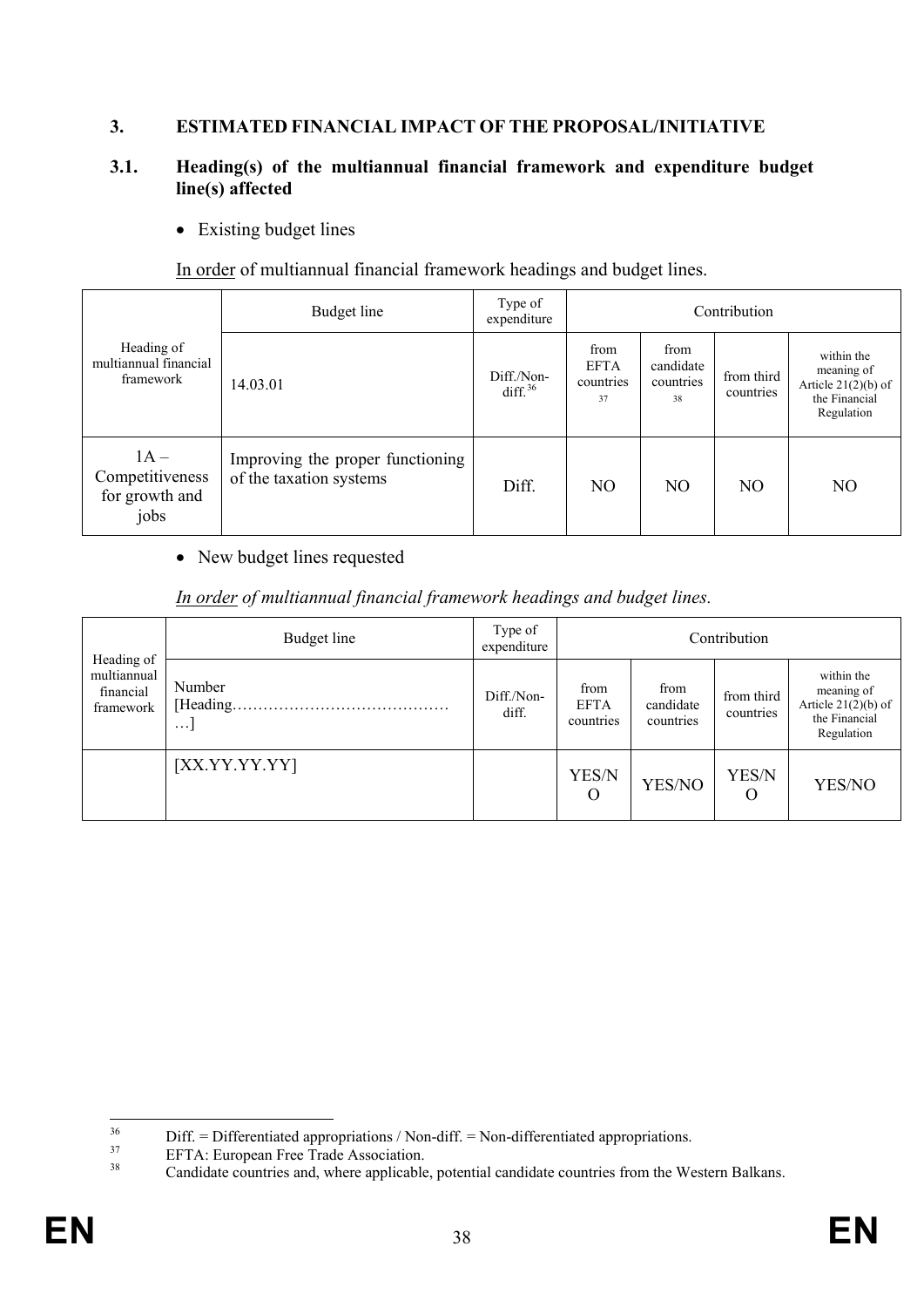#### **3.2. Estimated impact on expenditure**

[This section should be filled in using the **spreadsheet on budget data of an administrative nature** (second document in annex to this financial statement) and uploaded to CISNET for interservice consultation purposes.]

#### *3.2.1. Summary of estimated impact on expenditure*

<span id="page-39-1"></span><span id="page-39-0"></span>EUR million (to three decimal places)

| <b>Heading of multiannual</b> 1<br>tinancial<br>tramework | <b>TTT</b> | s for growth and jobs<br>Competitiveness |
|-----------------------------------------------------------|------------|------------------------------------------|
|-----------------------------------------------------------|------------|------------------------------------------|

| DG: TAXUD                                                                                                  |             |                 | Year<br>$N^{39}$ | Year<br>$N+1$ | Year<br>$N+2$ | Year<br>$N+3$ | Year<br>$N+4$ | Year<br>$N+5$ | <b>TOTAL</b> |
|------------------------------------------------------------------------------------------------------------|-------------|-----------------|------------------|---------------|---------------|---------------|---------------|---------------|--------------|
| • Operational appropriations                                                                               |             |                 |                  |               |               |               |               |               |              |
|                                                                                                            | Commitments | (1)             | 0.060            | 0.260         | 0.060         | 0.050         | 0.050         |               | 0.480        |
| Number of budget line 14.03.01                                                                             | Payments    | (2)             |                  | 0.060         | 0.260         | 0.060         | 0.050         | 0.050         | 0.480        |
| Number of budget line                                                                                      | Commitments | (1a)            |                  |               |               |               |               |               |              |
|                                                                                                            | Payments    | (2a)            |                  |               |               |               |               |               |              |
| Appropriations of an administrative nature financed from the envelope of specific programmes <sup>40</sup> |             |                 |                  |               |               |               |               |               |              |
| Number of budget line                                                                                      |             | (3)             |                  |               |               |               |               |               |              |
| <b>TOTAL</b> appropriations                                                                                | Commitments | $=1+1a$<br>$+3$ | 0.060            | 0.260         | 0.060         | 0.050         | 0.050         |               | 0.480        |
| for DG TAXUD                                                                                               | Payments    | $=2+2a$         |                  | 0.060         | 0.260         | 0.060         | 0.050         | 0.050         | 0.480        |

 $\frac{39}{40}$  Year N is the year in which implementation of the proposal/initiative starts.<br>Technical and/or administrative assistance and expenditure in support of the implementation of EU programmes and/or actions (former direct research.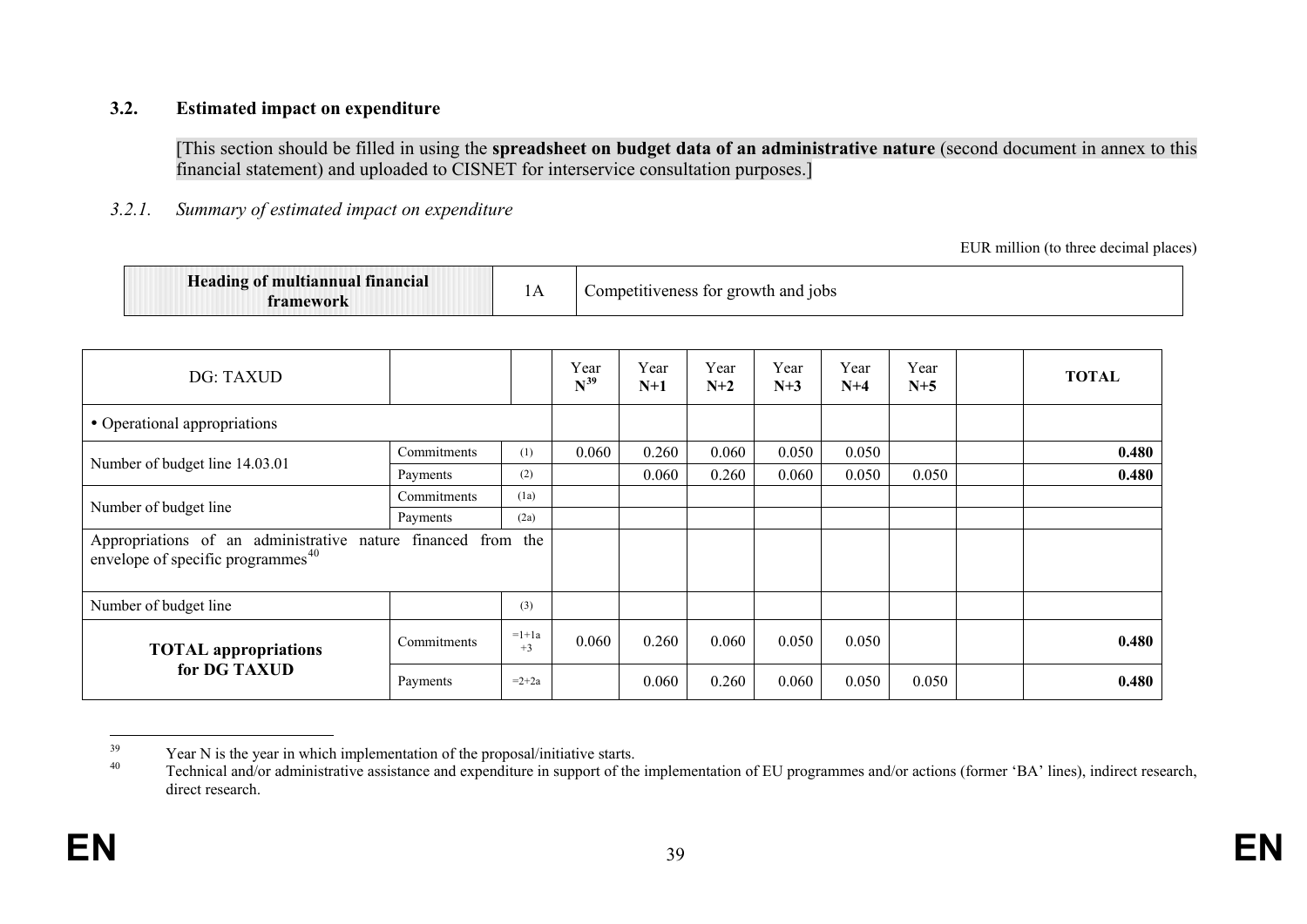|                                                                                                           | Commitments | (4)       | 0.060 | 0.260 | 0.060 | 0.050 | 0.050 |       | 0.480 |
|-----------------------------------------------------------------------------------------------------------|-------------|-----------|-------|-------|-------|-------|-------|-------|-------|
| • TOTAL operational appropriations                                                                        | Payments    | (5)       | 0.000 | 0.060 | 0.260 | 0.060 | 0.050 | 0.050 | 0.480 |
| appropriations of an administrative nature<br>TOTAL<br>financed from the envelope for specific programmes |             | (6)       |       |       |       |       |       |       |       |
| <b>TOTAL</b> appropriations                                                                               | Commitments | $=4+6$    | 0.060 | 0.260 | 0.060 | 0.050 | 0.050 |       | 0.480 |
| under HEADING 1A<br>of the multiannual financial framework                                                | Payments    | $= 5 + 6$ | 0.000 | 0.060 | 0.260 | 0.060 | 0.050 | 0.050 | 0.480 |

#### **If more than one heading is affected by the proposal / initiative:**

|                                                                                                           | Commitments | (4)     | 0.060 | 0.260 | 0.060 | 0.050 | 0.050 |       | 0.480 |
|-----------------------------------------------------------------------------------------------------------|-------------|---------|-------|-------|-------|-------|-------|-------|-------|
| • TOTAL operational appropriations                                                                        | Payments    | (5)     | 0.000 | 0.060 | 0.260 | 0.060 | 0.050 | 0.050 | 0.480 |
| appropriations of an administrative nature<br>TOTAL<br>financed from the envelope for specific programmes |             | (6)     |       |       |       |       |       |       |       |
| <b>TOTAL</b> appropriations                                                                               | Commitments | $=4+6$  | 0.060 | 0.260 | 0.060 | 0.050 | 0.050 |       | 0.480 |
| under HEADINGS 1 to 4<br>of the multiannual financial framework<br>(Reference amount)                     | Payments    | $=$ 5+6 | 0.000 | 0.060 | 0.260 | 0.060 | 0.050 | 0.050 | 0.480 |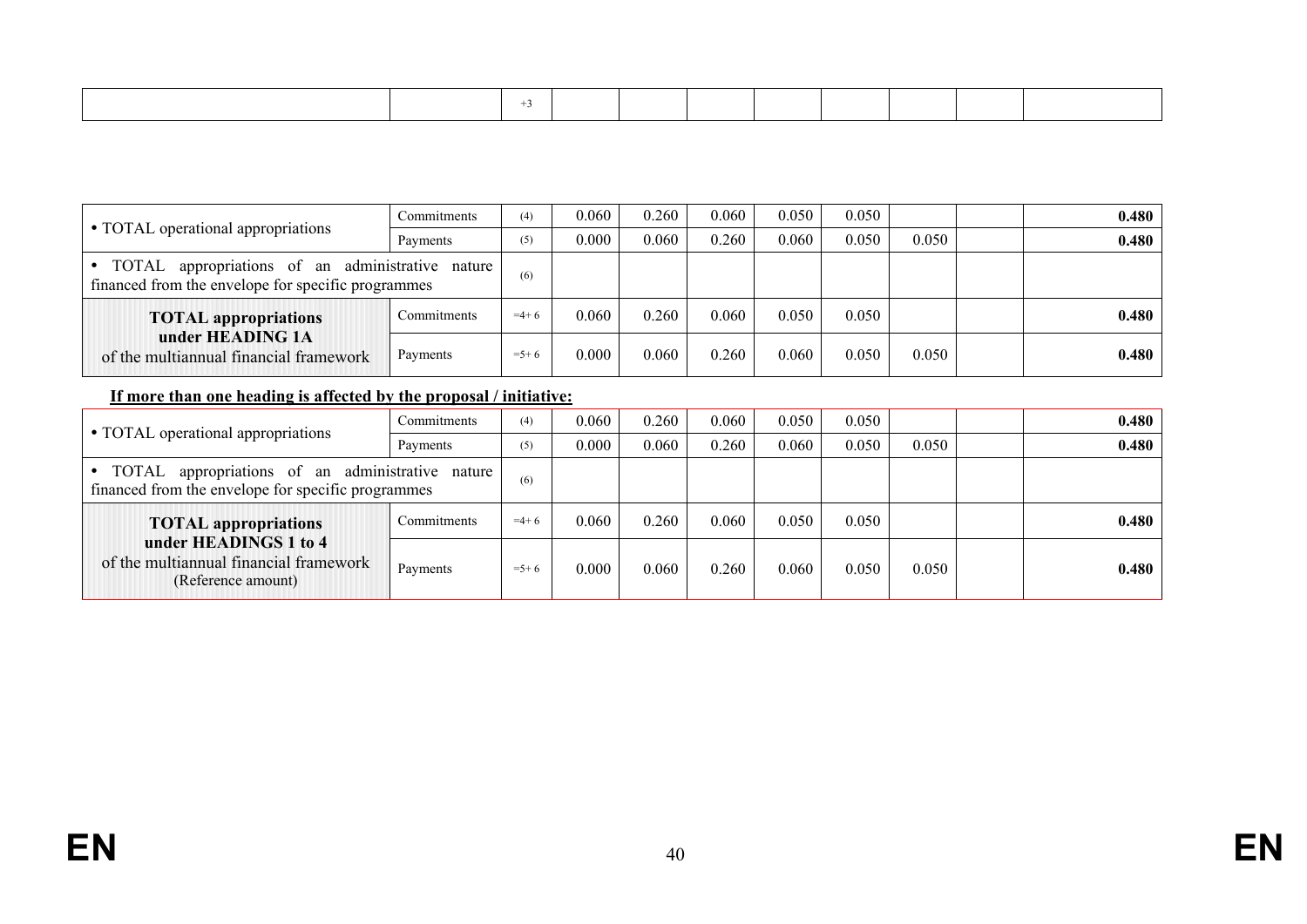<span id="page-41-0"></span>

| <b>Heading of multiannual financial</b><br>framework | 5              | 'Total Administrative expenditure' |               |               |               |               |                                       |  |  |  |  |  |
|------------------------------------------------------|----------------|------------------------------------|---------------|---------------|---------------|---------------|---------------------------------------|--|--|--|--|--|
|                                                      |                |                                    |               |               |               |               | EUR million (to three decimal places) |  |  |  |  |  |
|                                                      |                | Year<br>N                          | Year<br>$N+1$ | Year<br>$N+2$ | Year<br>$N+3$ | Year<br>$N+4$ | <b>TOTAL</b>                          |  |  |  |  |  |
| DG: TAXUD                                            |                |                                    |               |               |               |               |                                       |  |  |  |  |  |
| • Human resources                                    |                | 0.069                              | 0.069         | 0.028         | 0.014         | 0.014         | 0.194                                 |  |  |  |  |  |
| • Other administrative expenditure                   |                | 0.004                              | 0.004         | 0.002         | 0.001         | 0.001         | 0.012                                 |  |  |  |  |  |
| <b>TOTAL DG TAXUD</b>                                | Appropriations | 0.073                              | 0.073         | 0.030         | 0.015         | 0.015         | 0.206                                 |  |  |  |  |  |

| <b>TOTAL</b> appropriations<br>under HEADING 5<br>of the multiannual financial framework | Total<br>commitments<br>$=$<br>Total payments) | 0.073 | 0.073 | 0.030 | 0.015 | 0.015 | 0.206 |
|------------------------------------------------------------------------------------------|------------------------------------------------|-------|-------|-------|-------|-------|-------|
|------------------------------------------------------------------------------------------|------------------------------------------------|-------|-------|-------|-------|-------|-------|

EUR million (to three decimal places)

|                                                                 |             | Year<br>$N^{41}$ | Year<br>$N+1$ | Year<br>$N+2$ | Year<br>$N+3$ | Year<br>$N+4$ | Year<br>$N+5$ | <b>TOTAL</b> |
|-----------------------------------------------------------------|-------------|------------------|---------------|---------------|---------------|---------------|---------------|--------------|
| <b>TOTAL</b> appropriations                                     | Commitments | 0.133            | 0.333         | 0.090         | 0.065         | 0.065         |               | 0.686        |
| under HEADINGS 1 to 5<br>of the multiannual financial framework | Payments    | 0.073            | 0.133         | 0.290         | 0.075         | 0.065         | 0.050         | 0.686        |

<sup>&</sup>lt;sup>41</sup> Year N is the year in which implementation of the proposal/initiative starts.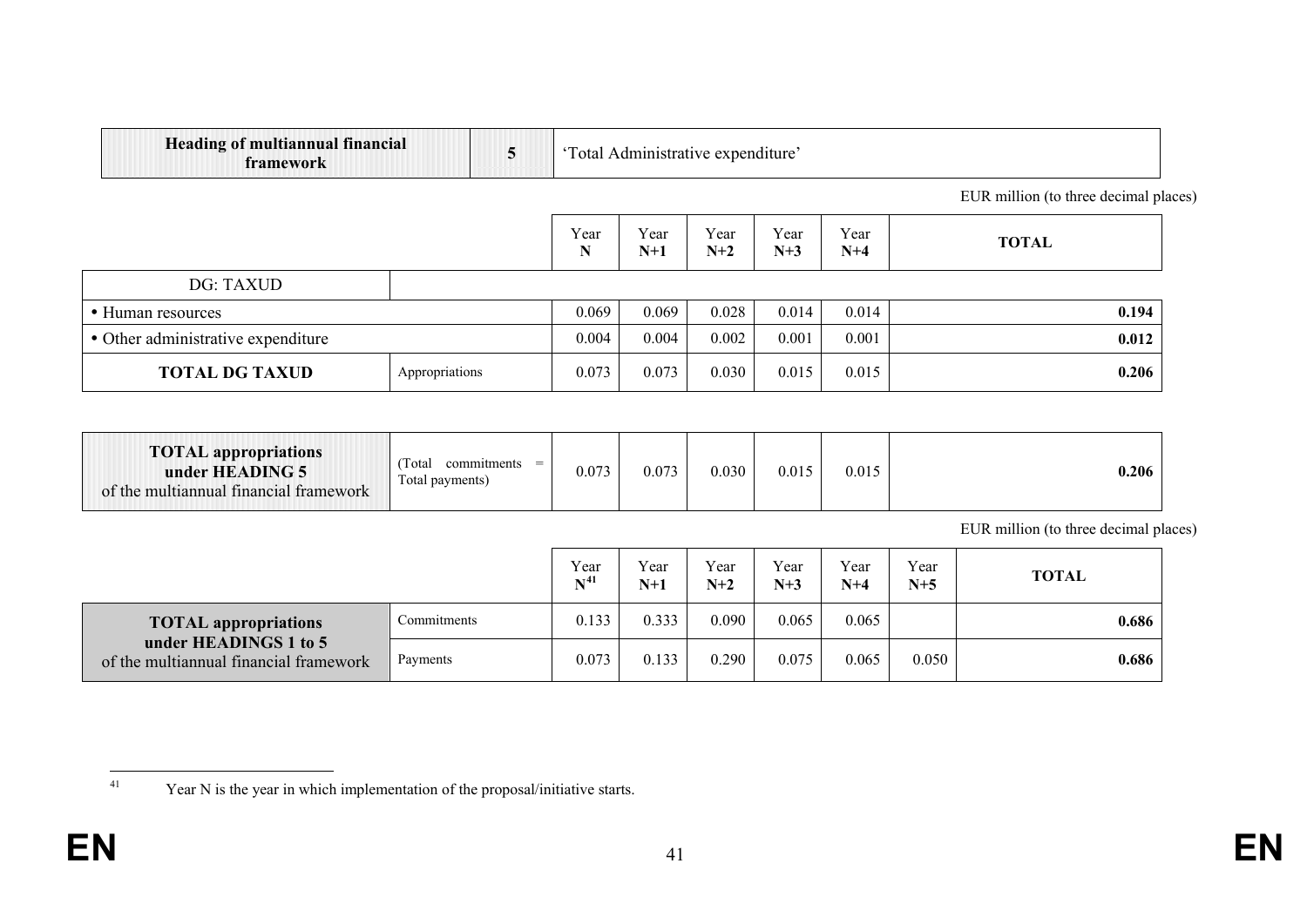# *3.2.2. Estimated impact on operational appropriations*

- $\Box$  The proposal/initiative does not require the use of operational appropriations
- $\boxtimes$  The proposal/initiative requires the use of operational appropriations, as explained below:

<span id="page-42-1"></span><span id="page-42-0"></span>Commitment appropriations in EUR million (to three decimal places)

| Indicate<br>objectives and                                      |                    |                     |                                    | Year<br>N |                           | Year<br>$N+1$ |                       | Year<br>$N+2$ |                       | Year<br>$N+3$ |              | Year<br>$N+4$ |                                  | <b>TOTAL</b>             |
|-----------------------------------------------------------------|--------------------|---------------------|------------------------------------|-----------|---------------------------|---------------|-----------------------|---------------|-----------------------|---------------|--------------|---------------|----------------------------------|--------------------------|
| outputs                                                         |                    | <b>OUTPUTS</b>      |                                    |           |                           |               |                       |               |                       |               |              |               |                                  |                          |
| $\mho$                                                          | Type <sup>42</sup> | Avera<br>ge<br>cost | $\rm \stackrel{\circ}{\mathbf{Z}}$ | Cost      | $\mathsf{S}^{\mathsf{o}}$ | Cost          | $\mathop{\mathsf{S}}$ | Cost          | $\mathop{\mathsf{S}}$ | Cost          | $\mathsf{S}$ | Cost          | $\operatorname{To}$<br>tal<br>No | Total cost               |
| SPECIFIC OBJECTIVE No 143                                       |                    |                     |                                    |           |                           |               |                       |               |                       |               |              |               |                                  |                          |
| Specifications                                                  |                    |                     |                                    | 0.060     |                           | 0.060         |                       |               |                       |               |              |               |                                  | 0.120                    |
| Development                                                     |                    |                     |                                    |           |                           | 0.140         |                       |               |                       |               |              |               |                                  | 0.140                    |
| Maintenance                                                     |                    |                     |                                    |           |                           |               |                       | 0.020         |                       | 0.010         |              | 0.010         |                                  | 0.040                    |
| Support                                                         |                    |                     |                                    |           |                           | 0.020         |                       | 0.020         |                       | 0.020         |              | 0.020         |                                  | 0.080                    |
| Training                                                        |                    |                     |                                    |           |                           |               |                       |               |                       |               |              |               |                                  | $\overline{\phantom{a}}$ |
| <b>ITSM</b><br>(Infrastructure,<br>hosting,<br>licences, etc.), |                    |                     |                                    |           |                           | 0.040         |                       | 0.020         |                       | 0.020         |              | 0.020         |                                  | 0.100                    |
| Subtotal for specific objective No 1                            |                    |                     | 0.060                              |           | 0.260                     |               | 0.060                 |               | 0.050                 |               | 0.050        |               | 0.480                            |                          |

SPECIFIC OBJECTIVE No 2 ...

<sup>&</sup>lt;sup>42</sup> Outputs are products and services to be supplied (e.g.: number of student exchanges financed, number of km of roads built, etc.).<br><sup>43</sup> As described in point 1.4.2. 'Specific objective(s)...'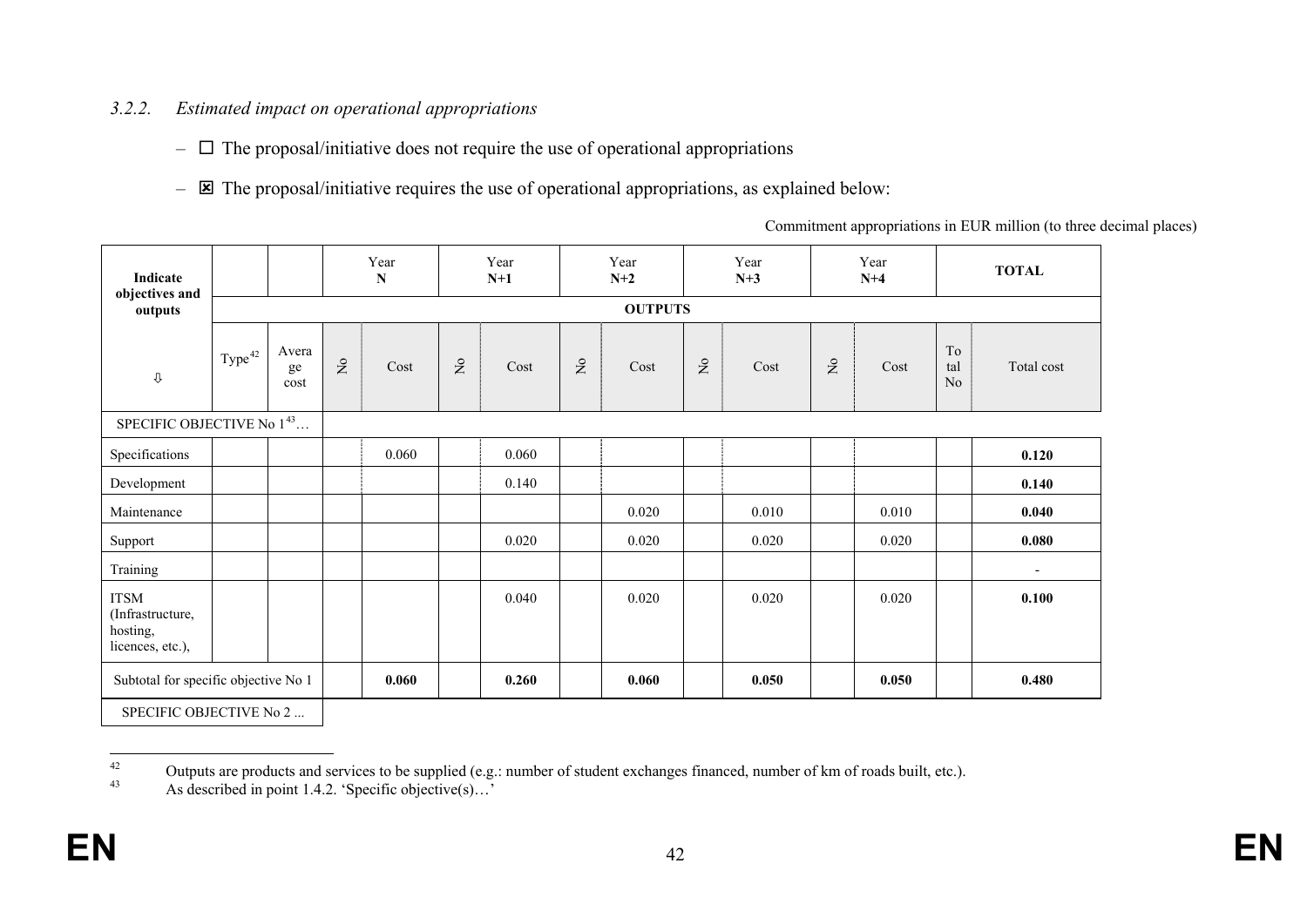| - Output                             |  |       |       |       |       |       |       |
|--------------------------------------|--|-------|-------|-------|-------|-------|-------|
| Subtotal for specific objective No 2 |  |       |       |       |       |       |       |
| <b>TOTAL COST</b>                    |  | 0.060 | 0.260 | 0.060 | 0.050 | 0.050 | 0.480 |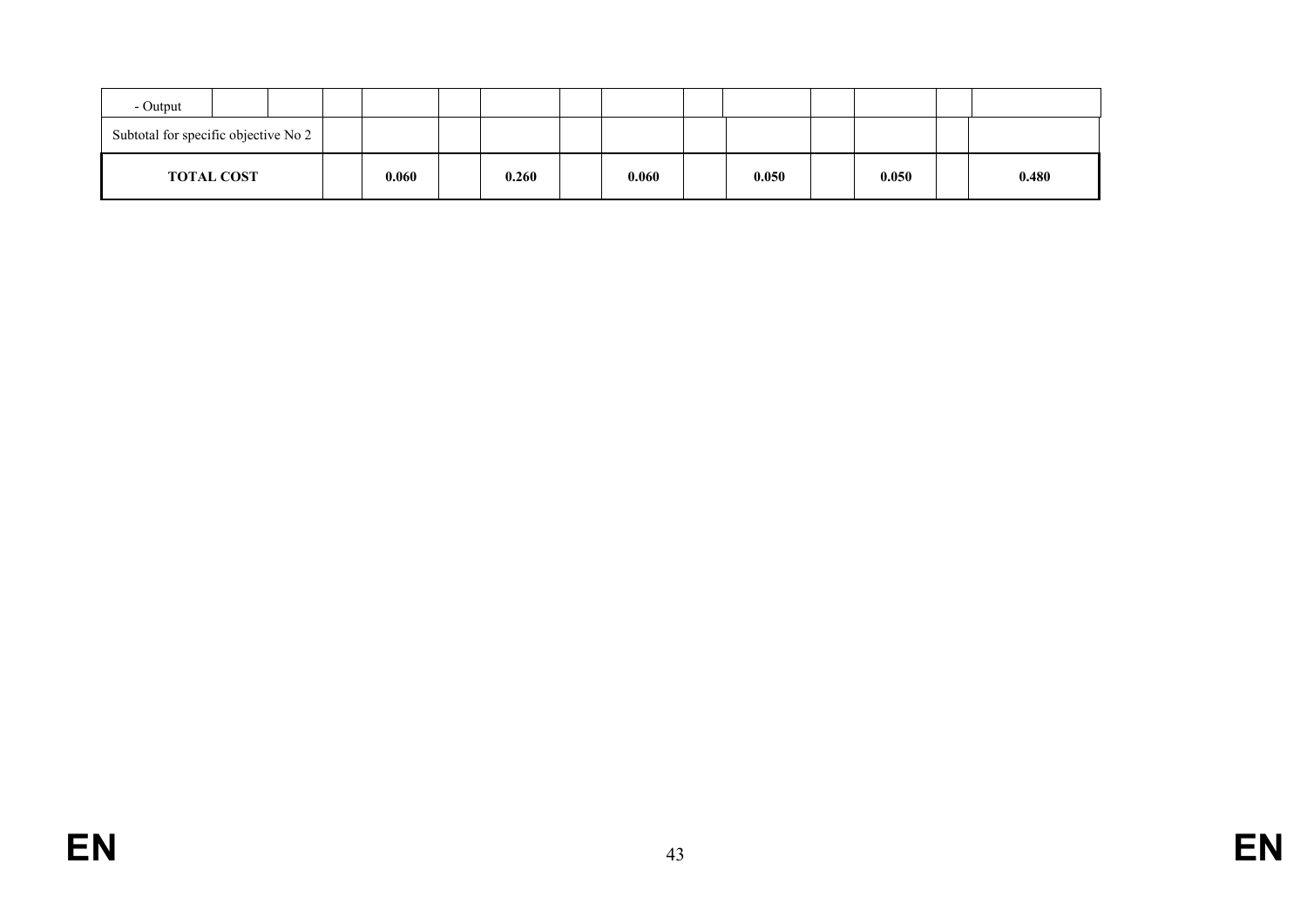#### *3.2.3. Estimated impact on appropriations of an administrative nature*

### 3.2.3.1. Summary

EUR million (to three decimal places)

- $\Box$  The proposal/initiative does not require the use of appropriations of an administrative nature
- $\boxtimes$  The proposal/initiative requires the use of appropriations of an administrative nature, as explained below:

|                                      | ___<br>________ |               |               |               |              |
|--------------------------------------|-----------------|---------------|---------------|---------------|--------------|
| Year<br><b>NT</b> 44<br>$\mathbf{1}$ | Year<br>$N+1$   | Year<br>$N+2$ | Year<br>$N+3$ | Year<br>$N+4$ | <b>TOTAL</b> |

| <b>HEADING 5</b><br>of the multiannual<br>financial framework          |       |       |       |       |       |       |
|------------------------------------------------------------------------|-------|-------|-------|-------|-------|-------|
| Human resources                                                        | 0.069 | 0.069 | 0.028 | 0.014 | 0.014 | 0.194 |
| Other expenditure of an<br>administrative nature                       | 0.004 | 0.004 | 0.002 | 0.001 | 0.001 | 0.012 |
| <b>Subtotal HEADING 5</b><br>of the multiannual<br>financial framework | 0.073 | 0.073 | 0.030 | 0.015 | 0.015 | 0.206 |

| Outside HEADING 545<br>of the multiannual<br>financial framework           |  |  |  |
|----------------------------------------------------------------------------|--|--|--|
| Human resources                                                            |  |  |  |
| Other expenditure<br>of an administrative<br>nature                        |  |  |  |
| Subtotal<br>outside HEADING 5<br>of the multiannual<br>financial framework |  |  |  |

| <b>TOTAL</b> | 0.073 | 072<br>0.073 | 0.030 | 0.015 | 0.015 | 0.206 |
|--------------|-------|--------------|-------|-------|-------|-------|
|--------------|-------|--------------|-------|-------|-------|-------|

The appropriations required for human resources and other expenditure of an administrative nature will be met by appropriations from the DG that are already assigned to management of the action and/or have been redeployed within the DG, together if necessary with any additional allocation which may be granted to the managing DG under the annual allocation procedure and in the light of budgetary constraints.

<span id="page-44-1"></span><span id="page-44-0"></span><sup>&</sup>lt;sup>44</sup><br><sup>45</sup> Year N is the year in which implementation of the proposal/initiative starts.<br>Technical and/or administrative assistance and expenditure in support of the implementation of EU programmes and/or actions (former 'BA' lines), indirect research, direct research.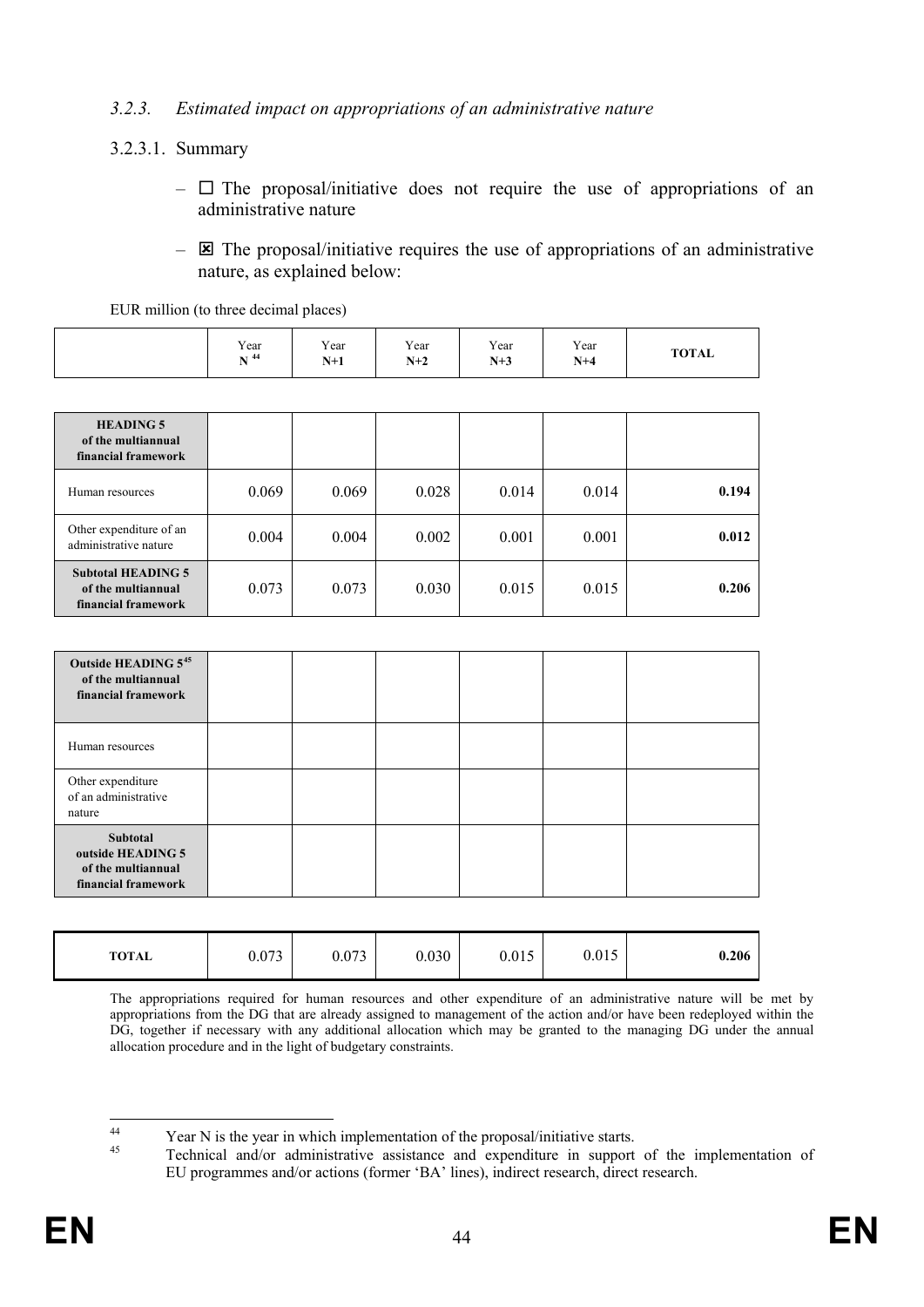#### 3.2.3.2. Estimated requirements of human resources

- $\Box$  The proposal/initiative does not require the use of human resources.
- $\boxtimes$  The proposal/initiative requires the use of human resources, as explained below:

|                                                  |                                                                    | Year<br>N | Year<br>$N+1$ | Year $N+2$ | Year $N+3$ | Year N+4 |  |
|--------------------------------------------------|--------------------------------------------------------------------|-----------|---------------|------------|------------|----------|--|
|                                                  | • Establishment plan posts (officials and temporary staff)         |           |               |            |            |          |  |
|                                                  | XX 01 01 01 (Headquarters and Commission's Representation Offices) | 0.5       | 0.5           | 0.2        | 0.1        | 0.1      |  |
| $XX$ 01 01 02 (Delegations)                      |                                                                    |           |               |            |            |          |  |
| XX 01 05 01 (Indirect research)                  |                                                                    |           |               |            |            |          |  |
| 10 01 05 01 (Direct research)                    |                                                                    |           |               |            |            |          |  |
|                                                  | • External staff (in Full Time Equivalent unit: FTE) <sup>46</sup> |           |               |            |            |          |  |
|                                                  | XX 01 02 01 (AC, END, INT from the 'global envelope')              |           |               |            |            |          |  |
|                                                  | XX 01 02 02 (AC, AL, END, INT and JED in the delegations)          |           |               |            |            |          |  |
| XX 01 04 yy <sup>47</sup>                        | - at Headquarters                                                  |           |               |            |            |          |  |
|                                                  | - in Delegations                                                   |           |               |            |            |          |  |
| $XX$ 01 05 02 (AC, END, INT - Indirect research) |                                                                    |           |               |            |            |          |  |
| 10 01 05 02 (AC, END, INT - Direct research)     |                                                                    |           |               |            |            |          |  |
| Other budget lines (specify)                     |                                                                    |           |               |            |            |          |  |
| <b>TOTAL</b>                                     |                                                                    | 0.5       | 0.5           | 0.2        | 0.1        | 0.1      |  |

*Estimate to be expressed in full time equivalent units*

**XX** is the policy area or budget title concerned.

The human resources required will be met by staff from the DG who are already assigned to management of the action and/or have been redeployed within the DG, together if necessary with any additional allocation which may be granted to the managing DG under the annual allocation procedure and in the light of budgetary constraints.

Description of tasks to be carried out:

| Officials and temporary staff | Preparation of meetings and correspondence with Member States; work on forms, IT<br>formats and the Central Directory; |
|-------------------------------|------------------------------------------------------------------------------------------------------------------------|
|                               | Commission of external contractors to do work on the IT system.                                                        |
| External staff                | N/A                                                                                                                    |

<span id="page-45-1"></span><span id="page-45-0"></span> <sup>46</sup> AC= Contract Staff; AL = Local Staff; END= Seconded National Expert; INT = agency staff; JED= Junior Experts in Delegations.<br>Sub-ceiling for external staff covered by operational appropriations (former 'BA' lines).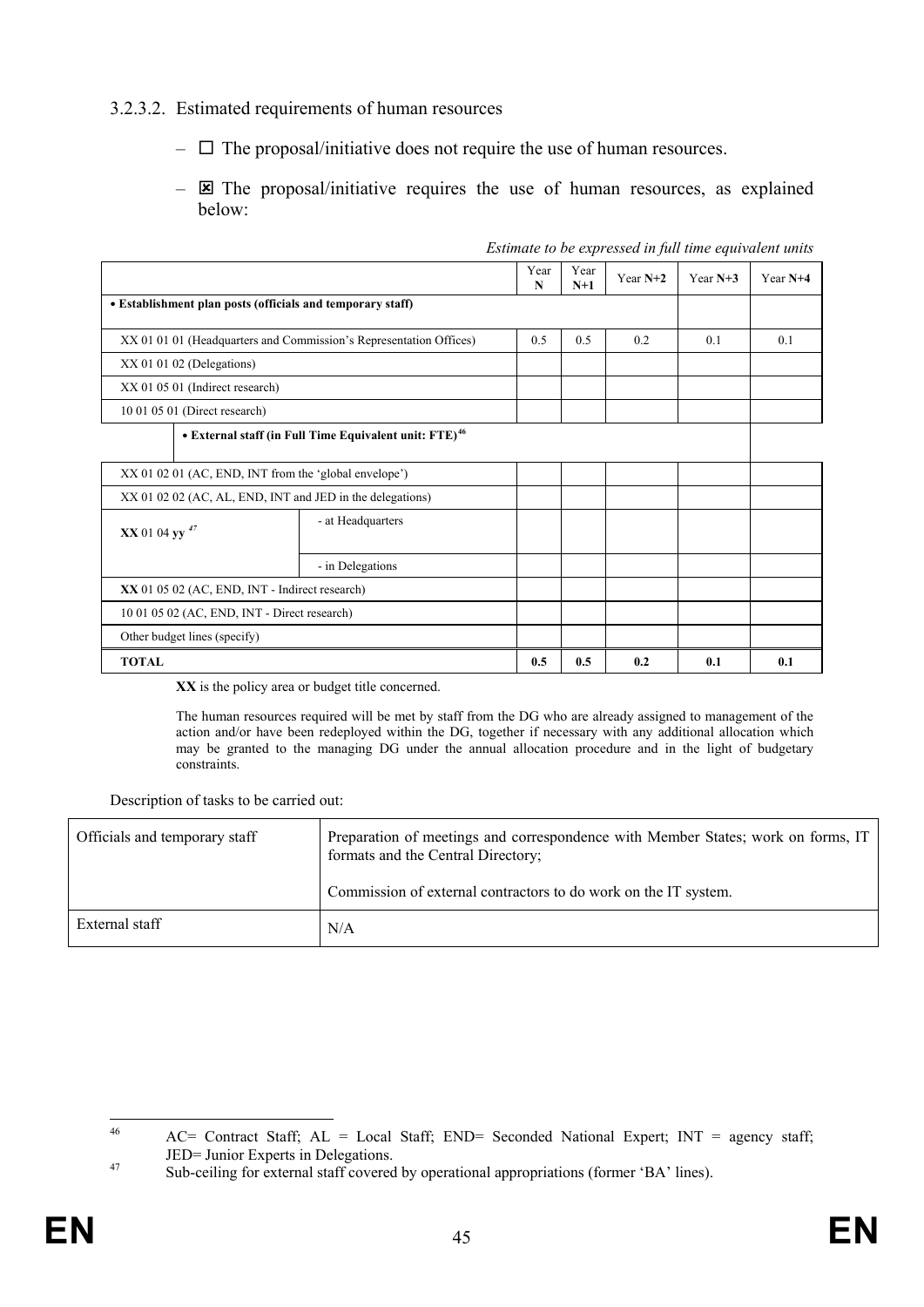### *3.2.4. Compatibility with the current multiannual financial framework*

- $\boxtimes$  The proposal/initiative is compatible the current multiannual financial framework.
- $\Box$  The proposal/initiative will entail reprogramming of the relevant heading in the multiannual financial framework.

Explain what reprogramming is required, specifying the budget lines concerned and the corresponding amounts.

 $\Box$  The proposal/initiative requires application of the flexibility instrument or revision of the multiannual financial framework.

Explain what is required, specifying the headings and budget lines concerned and the corresponding amounts.

#### *3.2.5. Third-party contributions*

– The proposal/initiative does not provide for co-financing by third parties.

– The proposal/initiative provides for the co-financing estimated below:

Appropriations in EUR million (to three decimal places)

|                                     | Year<br>N | Year<br>$N+1$ | Year<br>$N+2$ | Year<br>$N+3$ | Enter as many years as necessary<br>to show the duration of the<br>impact (see point $1.6$ ) |  |  |
|-------------------------------------|-----------|---------------|---------------|---------------|----------------------------------------------------------------------------------------------|--|--|
| Specify the co-financing<br>body    |           |               |               |               |                                                                                              |  |  |
| TOTAL appropriations<br>co-financed |           |               |               |               |                                                                                              |  |  |